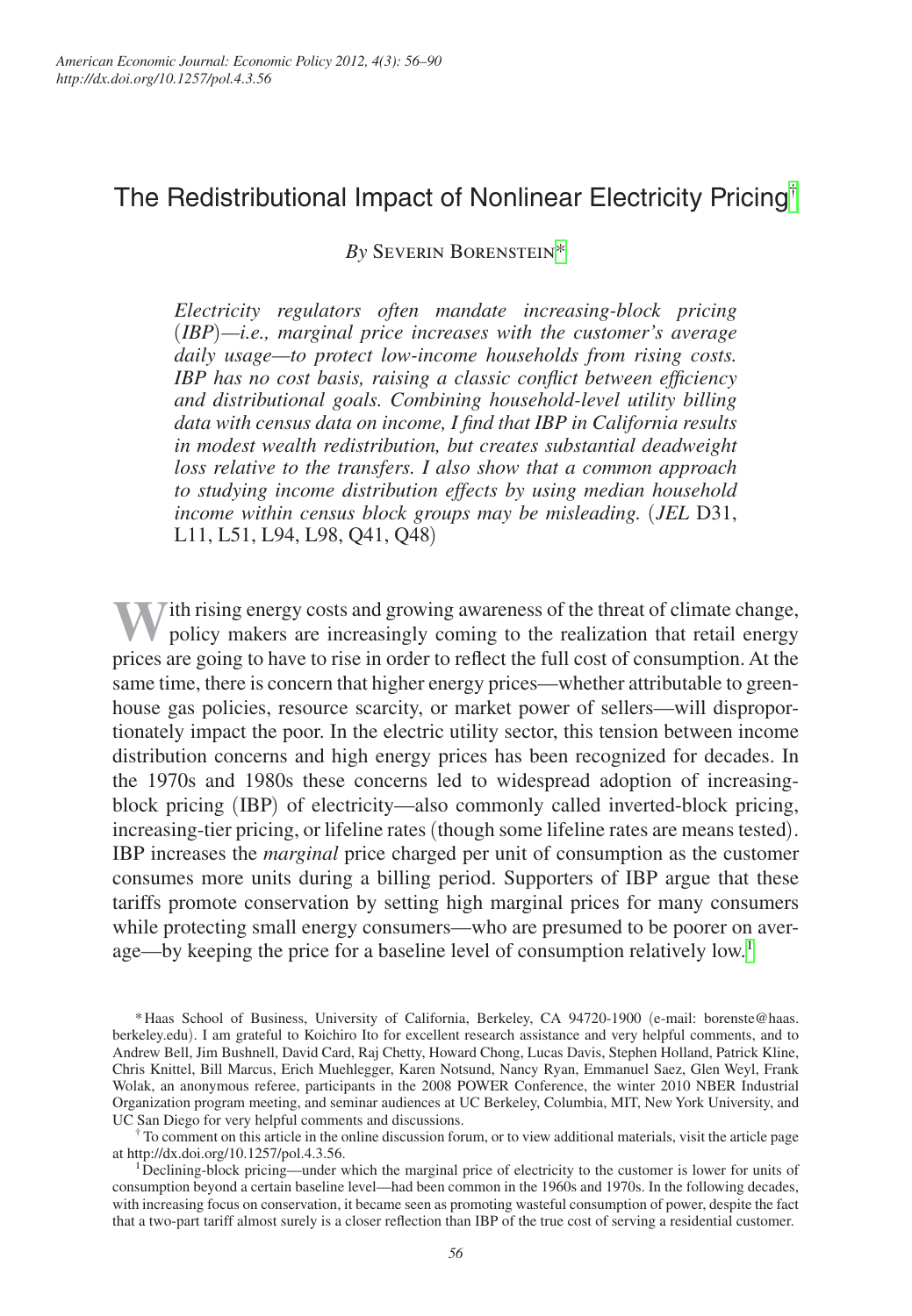California's regulated utilities adopted increasing-block residential electricity tariffs in the 1980s. Prior to the California electricity crisis in 2000–2001, all three of the large regulated electric utilities in California—Pacific Gas and Electric (PG&E), Southern California Edison (SCE), and San Diego Gas and Electric (SDG&E)—had two-tiered residential rate structures where the marginal price in the second tier was 15 percent–18 percent higher than in the first tier. That was in line with the structure in many other states. One recent survey of 61 US utilities (BC Hydro 2008), found that about one-third of them use IBP for residential customers. Many more utilities and regulators are currently considering adopting IBP tariffs.

After the California electricity crisis, these three investor-owned utilities (IOUs) needed to raise substantial revenues, but regulators and state legislators were concerned about the impact on lower-income households. Regulators adopted a five-tier increasing-block retail pricing structure where the prices on the first two tiers were virtually frozen at pre-crisis levels and incremental revenue needs were to be collected by raising prices on tiers 3, 4, and 5. The result has been a much more extreme increasing-block tariff structure. By 2008, the price on the highest block—which is the marginal price for about 6 to 9 percent of all residential customers—ranged from about 80 percent higher to more than triple the price on the lowest block, depending on the utility.

Regardless of one's views of the externality costs of electricity consumption and the need for conservation, it is clear that increasing-block electricity pricing dis-torts the relative marginal prices that different customers face.<sup>[2](#page-1-0)</sup> Thus, the use of increasing-block pricing presents a classic tradeoff between efficiency and distributional effects in regulated tariff design. There is, however, very little firm evidence on the magnitude of this tradeoff, and none that is based on a large-scale systematic empirical study.

Combining residential bill data with income data at the census block group level, I first develop an approach that yields bounds on the income redistribution effects of these IBP tariffs. This approach and the resulting bounds are related to the lit-erature on ecological regression.<sup>[3](#page-1-1)</sup> I then develop an estimate of redistribution based on those bounds that uses additional information to more accurately estimate the income status of individual customers. I find that low-income customers benefit from California's current steeply tiered rate structure compared to the bills they would have paid under a flat rate tariff. If this were the only electricity program aimed at helping the poor, I find that IBP would lower the bills of SCE customers in the lowest income bracket (approximately a quintile) by about \$11 per month, with somewhat smaller changes for the other two utilities.

Such analysis of transfers raises the question of the cost in terms of inefficient pricing. Under a wide range of demand elasticity assumptions, I calculate the

<span id="page-1-0"></span><sup>&</sup>lt;sup>2</sup> Some have argued that heavy residential users impose higher costs per unit consumption. Such suggestions are based on the correlation between the timing of consumption patterns and overall use, but the increasing-block tariff takes no account of the timing of use so the connection is quite indirect. See Marcus and Ruszovan (2007). Borenstein (2011) presents data analysis for PG&E customers that suggests high-use customers are on average slightly more costly to serve due to the timing of their demand, but the differential is a tiny fraction of the price spread between lower and higher blocks of the IBP tariffs that I analyze.

<span id="page-1-1"></span> $3$  See Goodman (1953), Freedman (2001), and Wakefield (2004).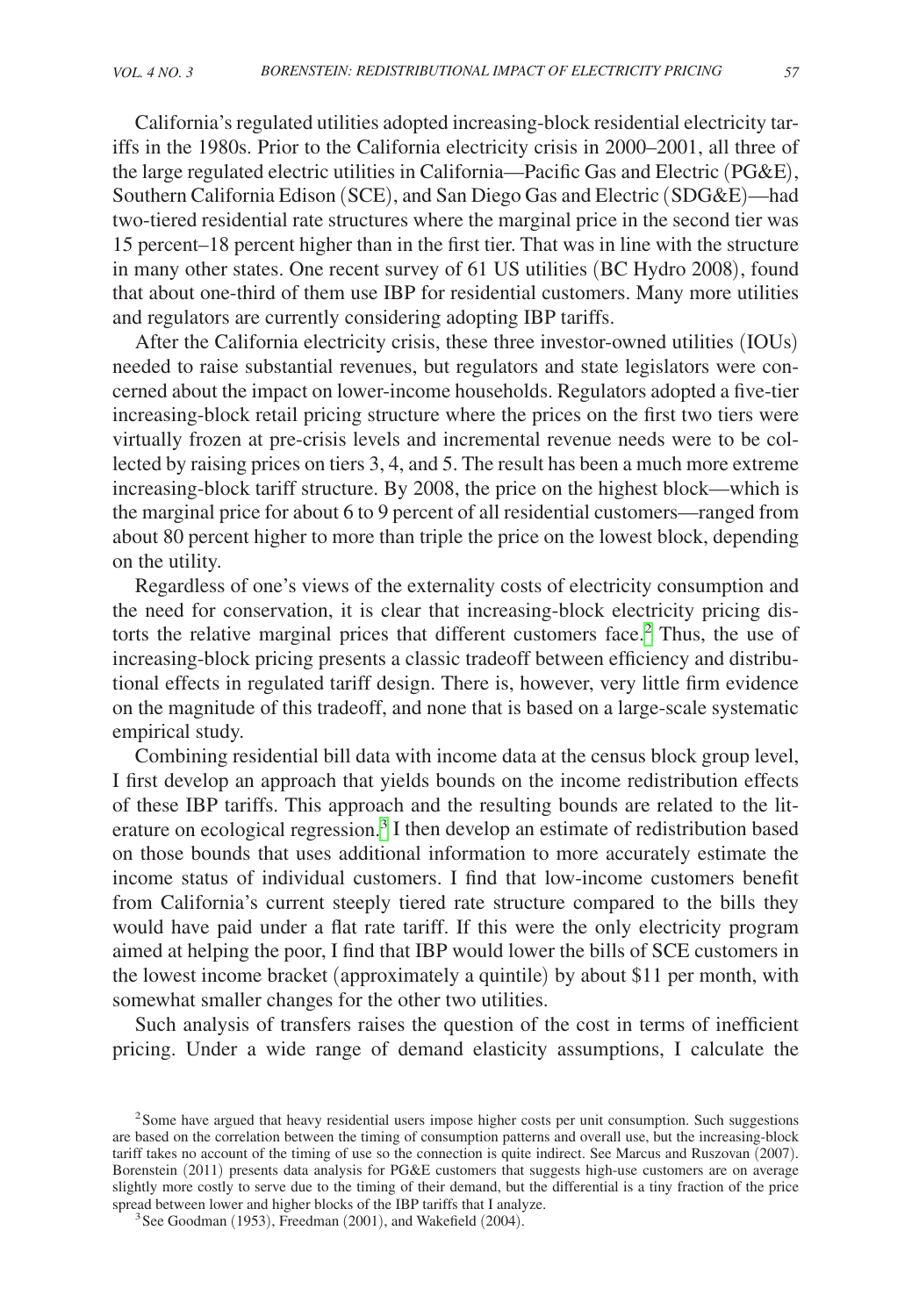<span id="page-2-0"></span>deadweight loss that would result from IBP. For all of the plausible long-run elasticity scenarios, it seems very likely that the efficiency costs of IBP would be substantial compared to the redistributional impact. An interesting exception arises if the marginal cost of electricity were quite high (on the order of three times higher than wholesale electricity prices during the sample period), in which case the IBP tariffs that I study for California could actually reduce deadweight loss compared to a break-even flat-rate tariff.

Increasing-block rates are not, however, the only program targeted at helping low-income customers with electricity costs. Electric utilities in California, as in many other states, have a low-income energy assistance program that offers lower rates to customers who meet some means test. I examine that program as well, called the CARE program in California. I find that a means-tested program that gives a lower flat rate to low-income households than to others is likely to create less deadweight loss per dollar transfered to the poor. I also find that the presence of the CARE program reduces the redistributional effect of IBP by more than half.

Separate from the analysis of electricity rates, the approach I propose for analyzing redistributional effects has implications for a wide variety of studies that use census block group level data to look at the effect of business or public policies on income distribution or *vice versa*. Many studies use the median household income for a census block group to represent the income of all households in that area. I show, however, that there is very large heterogeneity of household incomes within census block groups and that the use of median household income greatly truncates the income distribution. Thus, studying publicly available data on income distribution both across *and within* census block groups could be very informative, particularly for analyzing impacts on low-income households.

#### **I. Previous Studies of the Distributional Impacts of Electricity Pricing**

An active literature on IBP in the United States existed in the late 1970s and 1980s. A precursor is Feldstein (1972), who develops a model of the optimal tradeoff between a fixed and volumetric charge to recover utility costs when the regulator cares about both efficiency and equity. He then applies the model to Massachusetts using estimates of price and income elasticity of demand from another study. A number of later papers attempt to infer income transfers from simulations using their own or others' estimates of the income elasticity of demand. A few others combine billing data with household surveys of relatively small populations to infer the impact of IBP. Hennessy (1984) surveys this literature. Faruqui (2008) presents a recent analysis using the simulation approach, as well as a discussion of IBP policies among US utilities.[4](#page-2-1)

<span id="page-2-1"></span><sup>&</sup>lt;sup>4</sup>Numerous studies outside the United States are concerned with the impact of nonlinear electricity prices on the poor. Wodon, Ajwad, and Siaens (2003), and Al-Qudsi and Shatti (1987) present policy analyses of IBP in Honduras and Kuwait, respectively. Gibson and Price (1986) examine the distributional impact of two-part tariffs in the UK natural gas and electricity markets. Hancock and Price (1995) and Price and Hancock (1998) consider the distributional effects of market liberalization in the UK gas, telecom and electricity markets, including changes in the fixed and variable-rate components of the tariffs.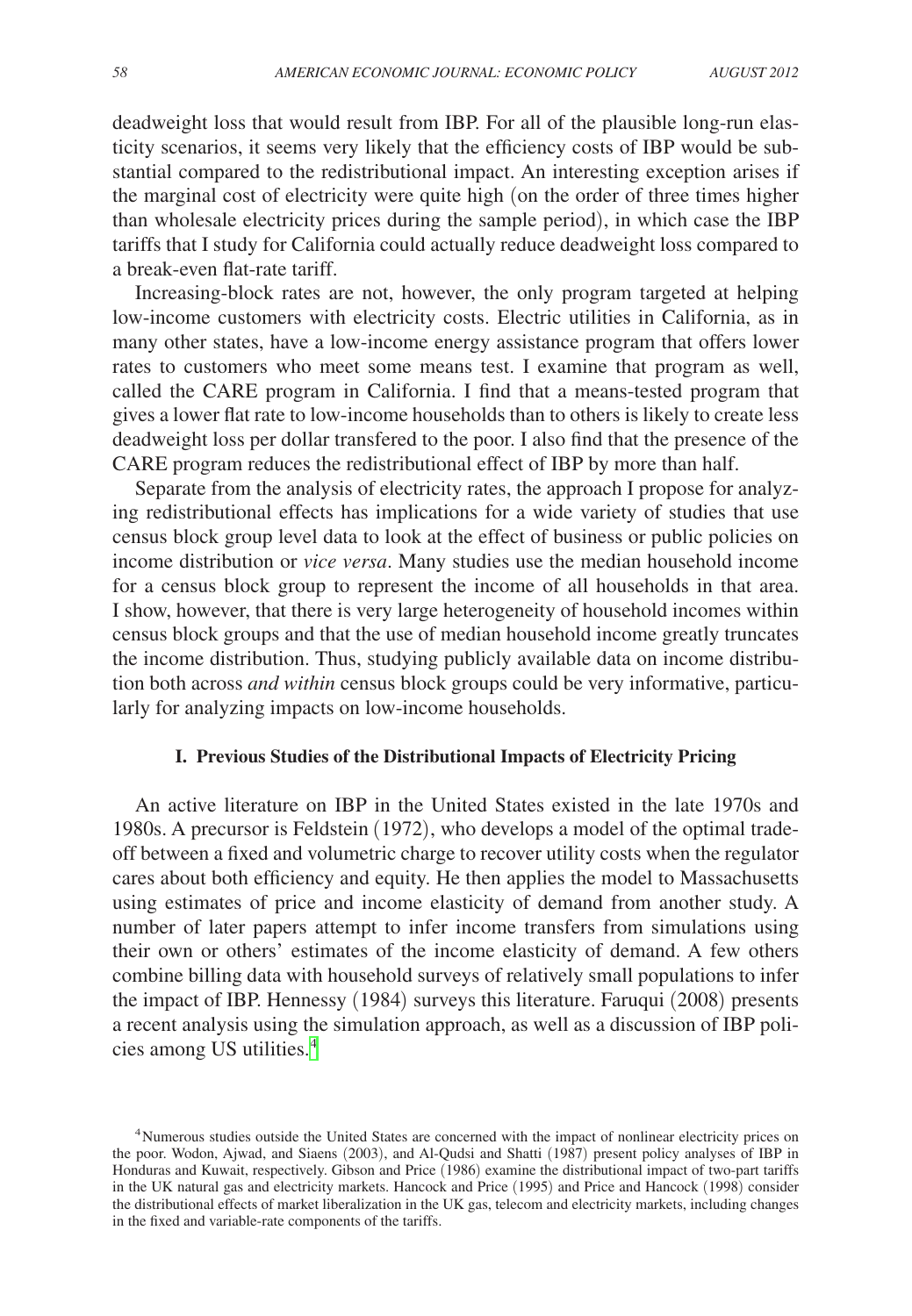<span id="page-3-0"></span>Inferring redistribution from estimates of income elasticity presents two problems. The first is that those estimates vary widely (with large standard errors) among refereed publications, implying huge variations in the redistribution effect of IBP. The income elasticities of residential demand reported in Taylor's (1975) survey of electricity demand estimation vary by nearly an order of magnitude, and other studies come to even more divergent estimates. The second problem is interpretation of the income elasticity estimates. The standard income elasticity estimate is an attempt to capture the *causal* partial derivative of electricity consumption with respect to income. To the extent that the regression controls for other factors, the parameter estimated on income does not capture indirect income effects that come about from house size, number of people living in the dwelling, propensity to heat with electricity, and other factors. Nor does it capture factors that may have no causal link with low income, but are highly correlated with income and influence electricity use, such as weather. If the goal is to redistribute income to the poor through IBP, then the cross-sectional co-variation of income and usage is of interest, not the causal impact of income (directly or indirectly) on usage.

The survey-based studies tend to capture this relationship more effectively than the regression/simulation studies, but the survey studies are based on much smaller samples than I am able to use in this case. In addition, while the surveys have individual household demographics, they suffer from lower response rates and greater selection issues than data from the census. The cost of using the census data is that questions are not as targeted and the data are not available at the household level for matching to electricity billing data.

#### **II. Increasing-Block Residential Electricity Rates in California**

The analysis in this study has been carried out for all three of the large regulated public utilities in California—Pacific Gas and Electric (PG&E), Southern California Edison (SCE), and San Diego Gas and Electric (SDG&E)—with fairly similar results. I focus in the body of the paper on SCE, but present the results for the other two utilities as well in the online Appendix. The conclusions are consistent across the three utilities.

The standard residential tariff for SCE during 2006 is illustrated in [Figure 1.](#page-4-0) The increasing-block tariff structure implies an increasing *marginal* price for electricity. A SCE customer whose consumption level puts him or her on the highest tier, for instance, still pays the lower-tier rates for consumption up to 200 percent of baseline.<sup>[5](#page-3-1)</sup>

The marginal rate that a residential customer pays increases as consumption increases relative to a "baseline" consumption level, as shown on the horizontal axis of Figure 1. A household's baseline allocation is supposed to correspond to a minimal basic electricity usage. The baseline, however, is the same for all residential

<span id="page-3-1"></span><sup>5</sup>For example, under the standard residential rate illustrated in Figure 1, a SCE customer with a baseline consumption allocation of 300 kWh during a given billing period who actually consumes 1,100 kWh would pay 11.62 cents for each of the first 300 kWh, 13.61 cents for each of the next 90 kWh, 22.01 cents for each of the next 210 kWh, 30.49 cents for each of the next 300 kWh, and 30.49 cents for each of the last 200 kWh. During 2006, the regulated prices on the fourth and fifth tier were equal, though that has not always been the case in earlier or succeeding years.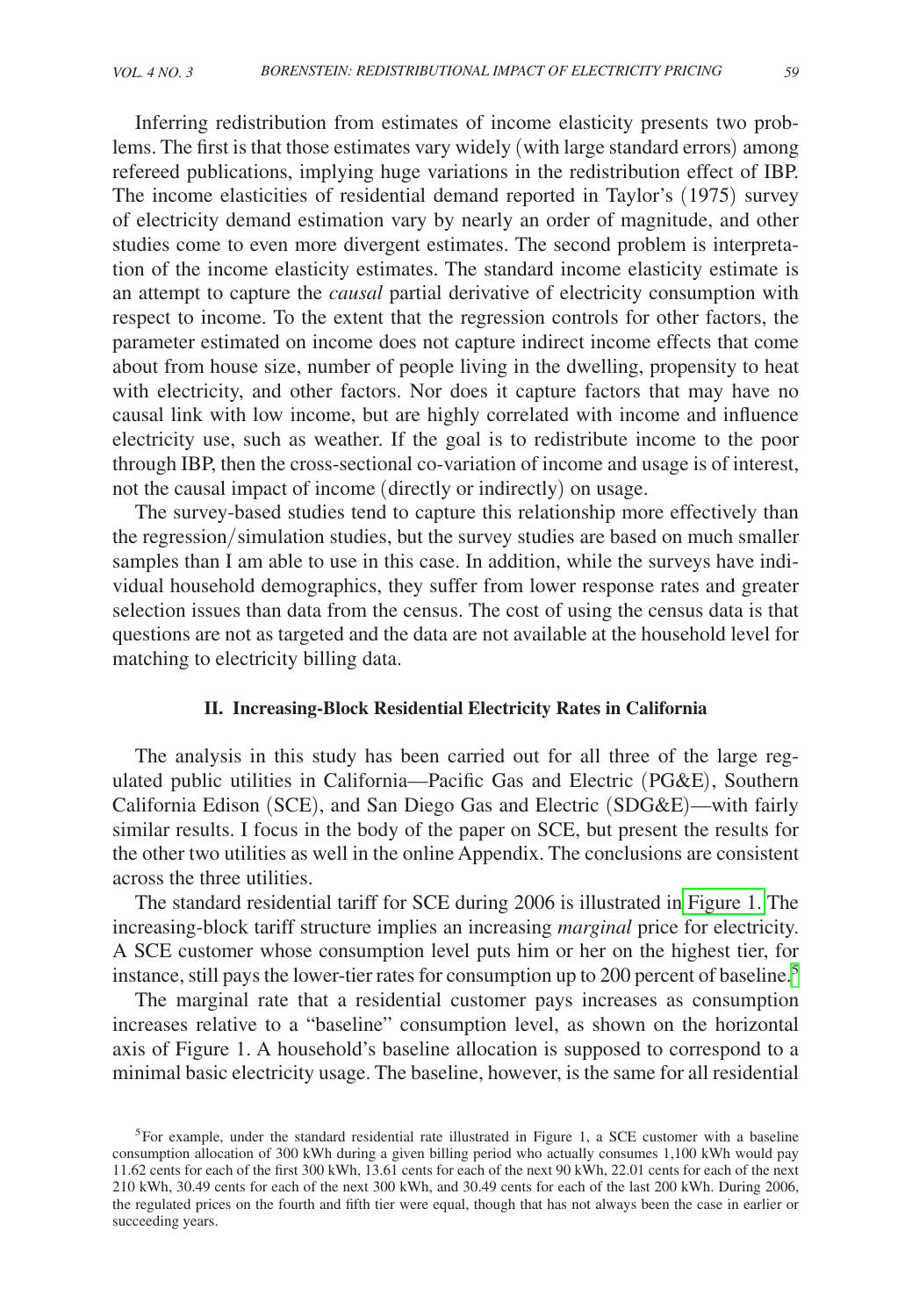<span id="page-4-0"></span>

FIGURE 1. SCE's STANDARD RETAIL ELECTRICITY TARIFF IN 2006

customers in a region regardless of the size of the residence or the number of people who live there. Within the region, a studio apartment receives the same baseline allocation as a four-bedroom house.<sup>[6](#page-4-1)</sup>

Baseline allocations do differ by geographic regions within the utility area: SCE's service territory is divided into six different baseline regions. This is argued to reflect variation in basic electricity need due to climate differences, but in practice baselines are set based on different average usage across regions. As a result, variation is driven not only by climate differences, but also by wealth levels, average residence size, and choices to install air-conditioning. Within each climate region, the household baselines also differ between winter and summer periods, generally much higher during the summer in areas that use a lot of air conditioning. This effectively lowers the marginal price to many customers at the times when the wholesale cost of power is highest. In my analysis, I take the baseline allocations as fixed for IBP. Adjustments to baselines, given the existence of IBP, would obviously has redistributional impact as well. In this study I focus on comparing the existing IBP rates and baselines with a flat-rate pricing schedule.<sup>7</sup>

Prior to the California electricity crisis in 2000–2001, SCE had a two-tier rate structure with prices near those on the first two tiers of the structure shown in Figure 1.

<span id="page-4-1"></span><sup>&</sup>lt;sup>6</sup>The baseline allocation is higher for approximately 10 percent of customers who have electric heating systems and some other electrical appliances.<br><sup>7</sup>The higher baselines in the summer approximately offset the higher summer consumption (by design), so the

<span id="page-4-2"></span>average rate is about the same in winter and summer. Thus, designing a separate flat rate for winter and summer that is revenue-neutral within each time period would change the results very little.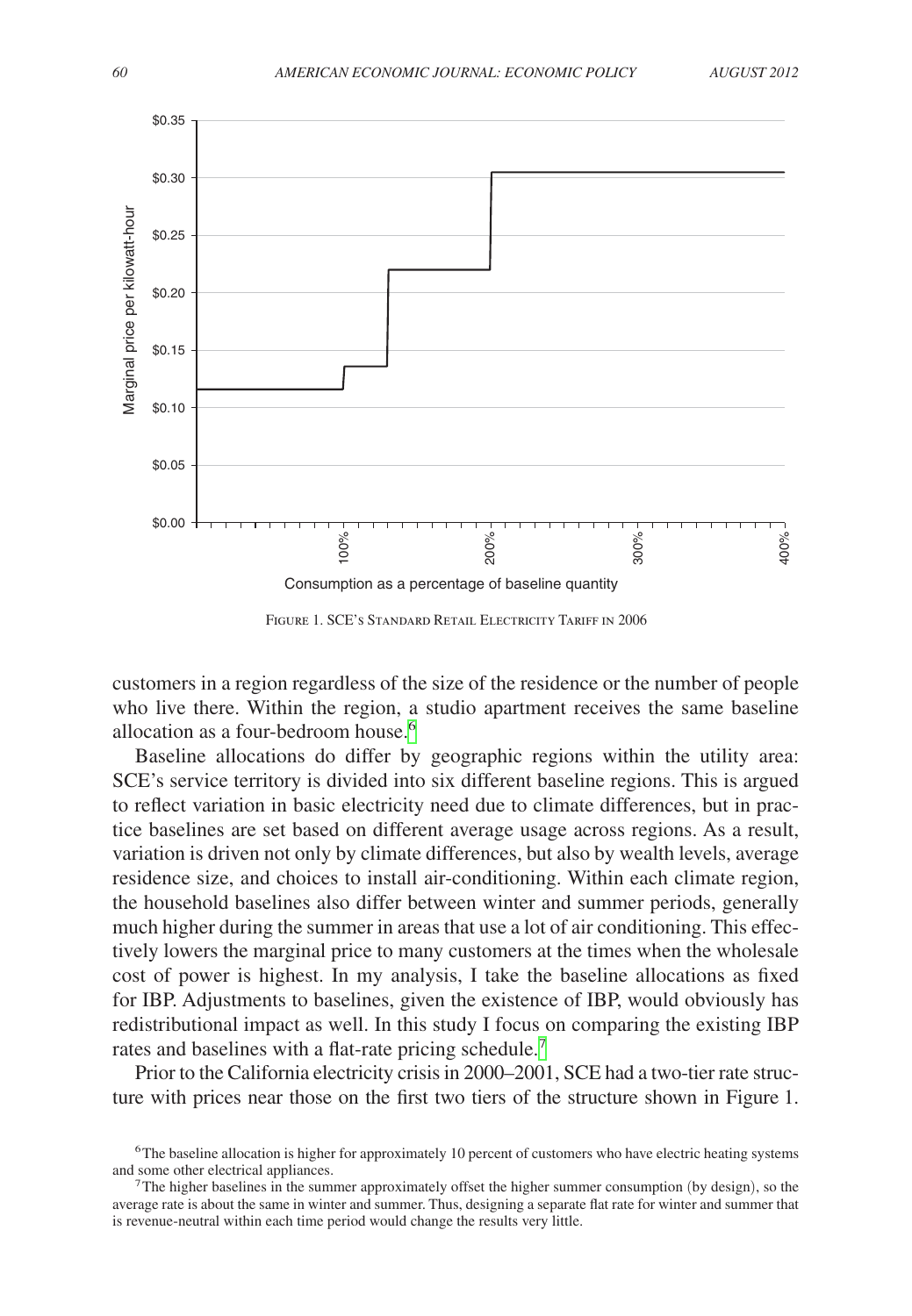All consumption above the baseline level was charged at the second-tier rate. After the extreme financial losses associated with the electricity crisis, the structure was changed to five tiers and rates were raised substantially for the third, fourth, and fifth tiers. As a result, in 2006 the marginal price on the fourth and fifth tier was nearly three times higher than on the first tier. The same qualitative changes occurred at the other two regulated utilities in California, but the resulting rates are noticably different—more steeply tiered at PG&E, less so at SDG&E—owing in part to the differences in economic losses they incurred during the California electricity crisis.

Not all residential customers of the IOUs are on the standard tariff. The largest exception from the standard tariff is customers who are on the CARE (California Alternate Rates for Energy) program, which is an income-based program that offers lower rates to low-income customers.<sup>[8](#page-5-0)</sup> At SCE, 25.2 percent of residential customers were on the CARE program in 2006. The CARE program is advertised as offering "a 20 percent discount" off the standard residential rates, but not all components of the bill are included in the discount, some components are not charged to CARE customers, and the exact implementation is quite complex. In practice, the discount is at least 20 percent and was up to 44 percent on marginal consumption at higher tiers during 2006. Overall, because of the discount on each tier and the fact that CARE customers consumed a higher proportion of their power on lower tiers, the average price paid per kilowatt-hour was 39 percent lower for CARE customers than for customers on the standard residential rate.

A small number of customers are on special tariffs that incorporate time-of-use electricity pricing, interruptible air-conditioning use, mobilehome/RV/marina accounts, or other idiosyncratic rate structures. In aggregate, these nonstandard tariffs covered 1.4 percent of SCE's residential customers in 2006, who consumed 2.1 percent of residential power. Most of these customers still face a five-tier tariff, but with different baseline allocations and in some cases somewhat different rates on the tiers.

Regardless of the tariff that a customer is on, the customer has a baseline allocation and his or her monthly consumption can be allocated across the five tiers of the tariff. The top panel of [Table 1 s](#page-6-0)hows the total quantity of residential consumption that was billed on each of the tiers during 2006. The lower-income customers who are on the CARE program consume less on average than other residential customers, but there is substantial overlap in the distributions with many low-consuming customers who are not on CARE, and some CARE customers with consumption levels even out to the fifth tier. The bottom panel of Table 1 shows the proportion of households whose average daily consumption puts them on each of the five tiers in the rate structure.<sup>[9](#page-5-1)</sup> Among SCE's non-CARE customers, for instance, 32.4 percent consume less than the baseline and therefore face the tier 1 price for their marginal consumption, while 11.3 percent consume more than 300 percent of baseline so face the tier 5 price for their marginal consumption.

<span id="page-5-0"></span><sup>&</sup>lt;sup>8</sup>For 2006, a residence with one or two occupants had to have a household income no higher than \$28,600 in order to qualify for CARE, with the threshold increasing by \$5,000 for a third occupant, and by \$6,900 for each additional occupant.<br><sup>9</sup>To be precise, the bottom panel of Table 1 shows the customer-days weighted-average proportion of bills dur-

<span id="page-5-1"></span>ing 2006 for which marginal consumption was billed at each tier.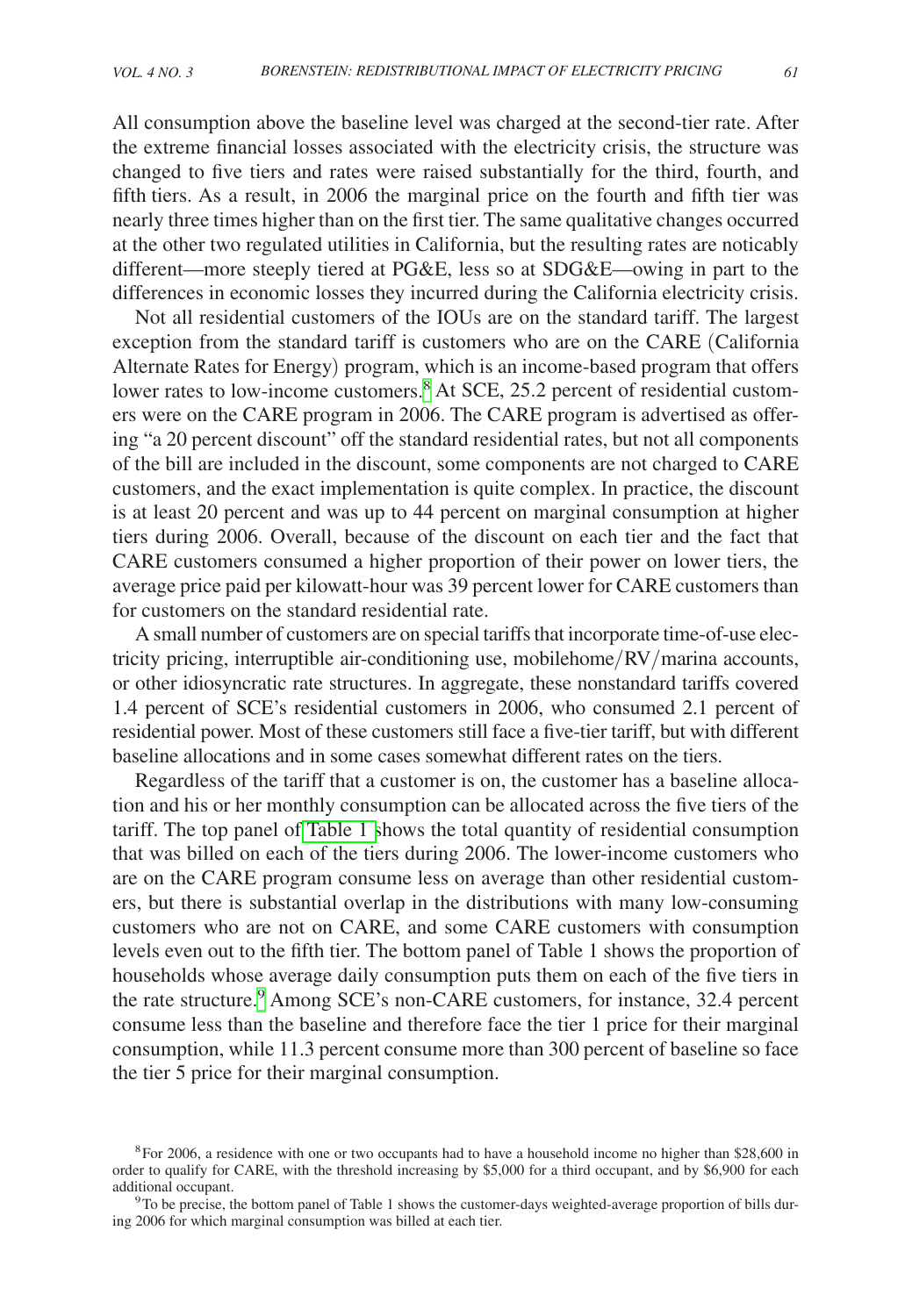<span id="page-6-0"></span>

|                         | Residential<br>usage<br>(million-kWh) |              | Percentage of residential usage |              | CARE/Non-CARE shares |                                                                         |                        |                            |
|-------------------------|---------------------------------------|--------------|---------------------------------|--------------|----------------------|-------------------------------------------------------------------------|------------------------|----------------------------|
|                         |                                       | Tier 1       | Tier 2                          | Tier 3       | Tier 4               | Tier 5                                                                  | Percentage<br>of usage | Percentage<br>of customers |
| Non-CARE<br><b>CARE</b> | 23,046<br>6.016                       | 52.9<br>66.0 | 10.7<br>10.7                    | 16.5<br>13.5 | 10.9<br>6.7          | 9.0<br>3.1                                                              | 79.3<br>20.7           | 74.8<br>25.2               |
|                         |                                       | Tier 1       | Tier 2                          | Tier 3       | Tier 4               | Percentage of customers on each tier for marginal consumption<br>Tier 5 |                        |                            |

Table 1—Distribution of SCE Residential Customer Consumption across Tariff Tiers in 2006

*Note:* Reported results drop household accounts with consumption of less than 1 kWh/day.

Non-CARE 32.4 14.2 25.0 17.2 11.3 CARE 45.4 16.7 22.7 10.9 4.3

With billing data alone, comparison of CARE to non-CARE customers is about all one can do to analyze the consumption patterns of richer versus poorer customers. This is, however, not the most useful comparison for analysis of the five-tier tariff system. At least four questions arise in examining the distributional impact of increasing-block pricing in electricity pricing: (i) How effectively does IBP redistribute income to poorer households (in the absence of any means-tested program, such as CARE)?; (ii) What is the efficiency effect of such an IBP? (iii) What redistributional and efficiency impact does the CARE program have? (iv) Given the existence of the CARE program, what is the incremental effect of IBP? I attempt to answer these questions by merging utility billing data with census data on income levels by census block group.

#### **III. Data Sources**

The data for this analysis come from utility residential billing records and the US census. Utility residential billing records were made available to the U.C. Energy Institute by all three of the large California investor-owned electric utilities on a confidential basis. The data used in this analysis include virtually all residential bills for 2006. Customers who were not individually metered, but instead are part of a "master-metered" building or other location, were not included in the data. In aggregate, such accounts constitute less than 3 percent of residential consumption at each of the utilities.

The data do not include the address or the name of the customer. They do, however, include the nine-digit ZIP code, which allows a fairly precise neighborhood matching with census data. The utility data also include usage on each of the five tiers, days in the billing period, tariff (including whether or not the customer is on the CARE program), total amount billed, and assigned baseline quantity.

<span id="page-6-1"></span>Actual billing periods do not begin and end exactly at the beginning and end of the calendar year, so annual bills were created by interpolating usage and charges for bills that overlapped the beginning and end of the year.<sup>10</sup> I also dropped bills with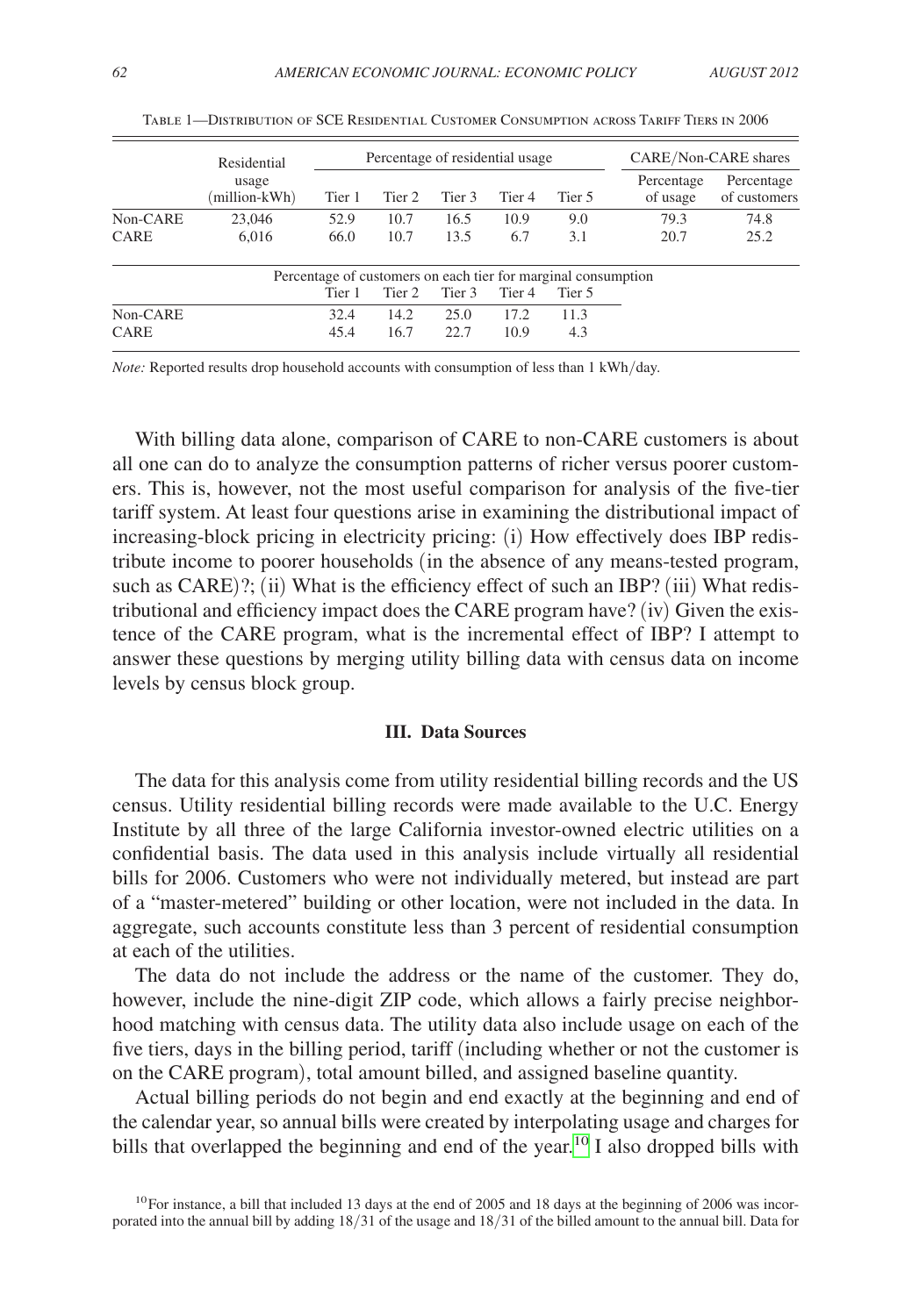consumption of less than 1 kWh/day. A refrigerator typically uses  $1-2$  kWh/day,<sup>[11](#page-7-0)</sup> so it is implausible that an occupied primary residence would fall below 1 kWh/day. Dropping these observations should permit a closer match to the census data. Including these observations does not change the qualitative results, but it increases the number of customer-days by about 1.4 percent.

Summary household income data are available from the US Census Bureau at the level of census block group (CBG), a geographic designation that on average includes about 600 households in California.<sup>[12](#page-7-1)</sup> Census block groups are considerably larger than the areas associated with nine-digit ZIP codes. Each nine-digit ZIP code is assigned to the CBG in which it was located.[13](#page-7-2) The analysis presented here was then carried out at the CBG level. Results presented here use 2000 census data updated to 2007 by Geolytics, but the results are very similar if the analysis is based on the original 2000 data.<sup>[14](#page-7-3)</sup>

*Census Measures of Household Income*.—Household income data at the CBG level includes median household income and mean per capita income.[15](#page-7-4) In economics, epidemiology, and other areas of research, these summary measures are frequently used by associating them with every household in the CBG.[16](#page-7-5)

Unfortunately for such applications, there is considerable income heterogeneity within CBGs. This is evident from additional data released by the Census that break down households into very small income brackets for each CBG in the 2000 census. Because many brackets have zero households in many CBGs and because this is a 17 percent sample, not a census, I aggregate the data to 5 income brackets that are approximate quintile breaks: \$0–\$20,000; \$20,000–\$40,000; \$40,000–\$60,000; \$60,000–\$100,000; and over \$100,000. In the 17,768 census block groups I consider in California—those served by the three investor-owned utilities—the breakpoints between these categories correspond to the 18th, 41st, 59th, and 82nd percentiles in the distribution of household income.

There would be little concern about within-CBG income heterogeneity if all of the population in a given CBG fell into one of these income brackets, but that is far

PG&E, unfortunately, did not extend beyond the end of 2006, so billing periods that ended after December 31, 2006 would be lost if I were to apply this procedure to PG&E. To greatly reduce this problem, the period of analysis for PG&E was shifted by one month and I instead studied December 2005–November 2006.

<span id="page-7-1"></span><span id="page-7-0"></span>

<sup>&</sup>lt;sup>11</sup> See http://www.energystar.gov/index.cfm?fuseaction=refrig.display\_products\_html.<br><sup>12</sup>These are public data from the Census Summary File 3. The US Census Bureau does not suppress data when the counts in an income category are small, but they report that some random error is added to figures to prevent exact identification in cases of small numbers.

<span id="page-7-2"></span> $13$  About 2.8 percent of customer records did not include a nine-digit ZIP code, or did not match to a nine-digit ZIP code in the census data. In the case of nine-digit ZIP codes that did not match to the census data, I used the numerically closest nine-digit ZIP code. In the case of having only a five-digit ZIP code, those customers were allocated probabilistically among all of the nine-digit ZIP codes within the five-digit ZIP code based on the share of households that were in each of the nine-digit ZIP codes. These two approaches assigned nine-digit ZIP codes to all but 0.17 percent of the households. The remaining households were dropped.<br><sup>14</sup> For details of the updating see, http://www.geolytics.com.<br><sup>15</sup> Household income data from the US Census Bureau are based on the "long for

<span id="page-7-5"></span><span id="page-7-4"></span><span id="page-7-3"></span>

tributed to about 1/6 of all households.<br><sup>16</sup>Examples in economics include hedonic real estate demand models, Bajari and Kahn (2008); auto demand,

Busse, Silva-Risso, and Zettelemeyer (2006); education valuation, Jacob and Lefgren (2007), and Hastings, Kane, and Staiger (2005); local pollution impacts on housing, Gayer, Hamilton, and Viscusi (2000); and effects of low income housing tax credits, Baum-Snow and Marion (2009). Of course, the importance of this simplification will differ depending on the empirical application.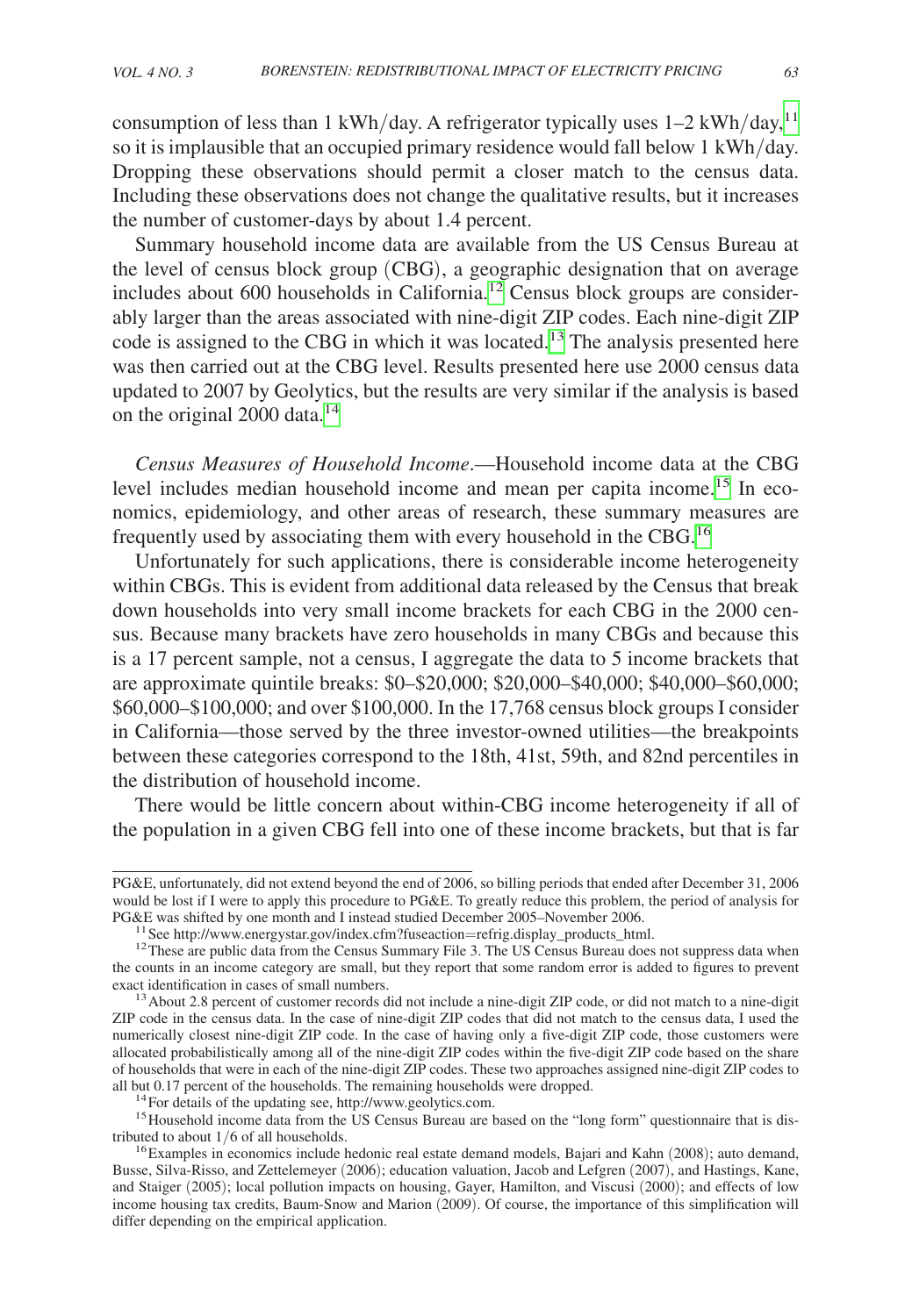

Figure 2. Distribution of Household Income versus Median Household Income of CBGs

from the case. Looking at the shares of households in each bracket, one can calculate a Herfindahl index to measure concentration of households within the income brackets for a given CBG. This index is the sum of the squared shares of population in each bracket. With five income groups, it has a minimum of 0.2 (if households within a CBG were evenly divided across the five brackets) and a maximum of 1 (if households were all in the same bracket). Calculating this index for the census block groups I examine in California, the average value is 0.29, indicating more dispersion than if the population within each CBG were evenly divided across any three income brackets (which would yield a value of 0.33).

Because of this within-CBG dispersion, assigning to every household within a CBG the median household income or mean per capita income for that CBG substantially understates the variance in the distribution at the household level. More extreme high and low income levels are underrepresented. Figure 2 illustrates this effect for CBGs I use in California by showing the distribution of median household incomes within CBGs and the assignment of individual households to each of the five income brackets. The median household income data are weighted by households across CBGs, so Figure 2 shows that while about 18 percent of households report income below \$20,000, only about 2.5 percent of households live in CBGs with a median income below \$20,000.

Thus, it will be important for this analysis to account for income heterogeneity within the CBGs. I do that in a variety of ways, as explained in Section V.

It important to note that household income is probably not exactly the "need" measure on which policy makers would want to focus. First, it does not control for household composition, the number of occupants or their ages or other characteristics. Unfortunately, the data and analytic approach here do not provide a clear way to incorporate household composition in the analysis. Borenstein and Davis

*Note:* Distribution of median household income is weighted by households.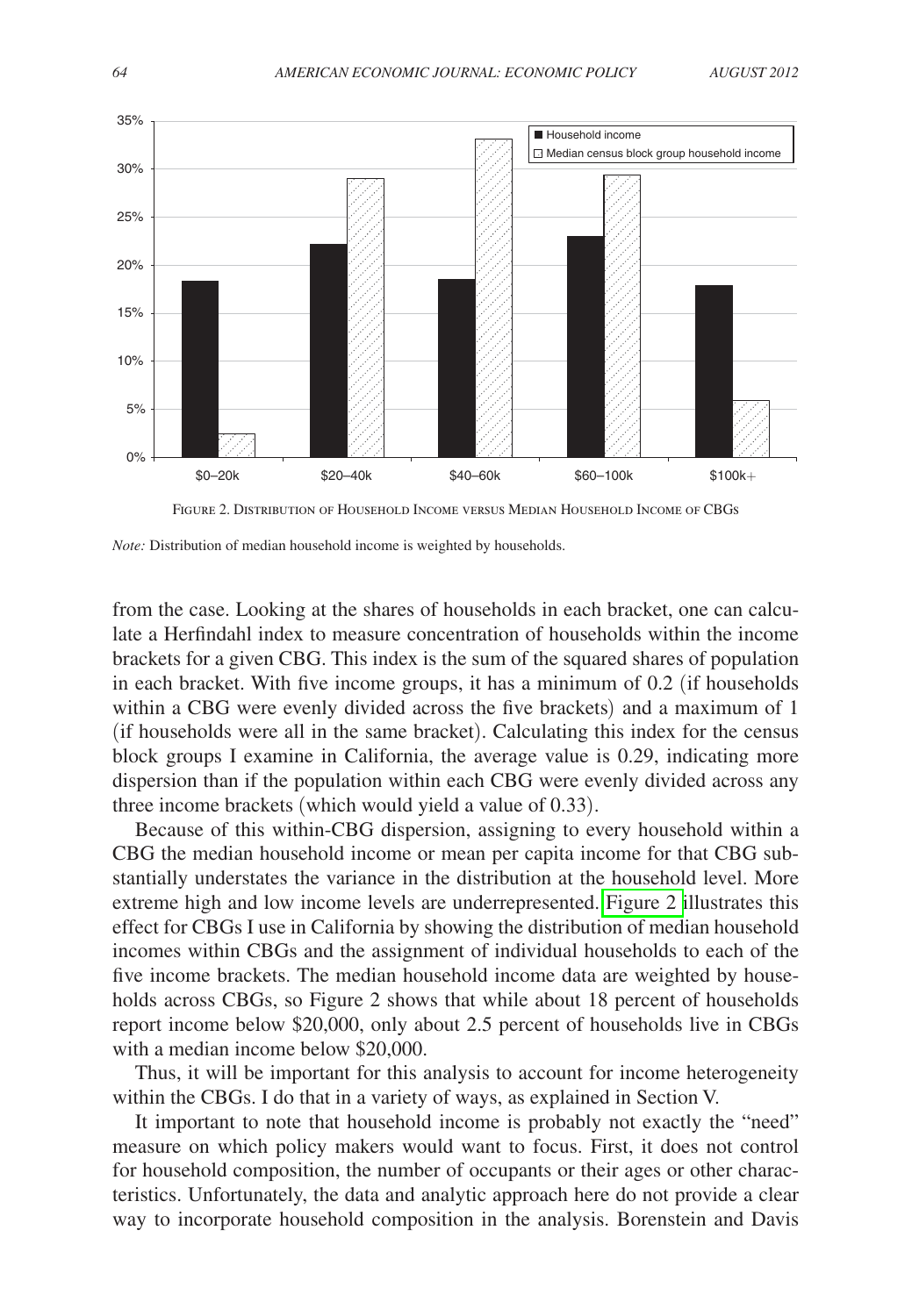<span id="page-9-0"></span>(forthcoming) do so in examining the distributional impact of nonlinear natural gas pricing. They find about one-third less redistribution to the poorest quintile when measured using the ratio of income to poverty threshold for the household rather than using just household income. Second, it does not control for wealth or permanent income. A household might have low current income currently, but could still have high wealth and not be particularly in need of financial assistance. Unfortunately, the data do not provide information on wealth or permanent income.<sup>[17](#page-9-1)</sup>

#### **IV. Creating Benchmark and Counterfactual Bills**

I begin the analysis by constructing the bills that each customer would face under alternative tariff structures. Essentially, this amounts to calculating the alternative tariff structures under the constraint that they all generate the same total revenue. Implicit in this exercise is the assumption that demand is completely inelastic. Obviously, this is not realistic if customers exhibit some elasticity with respect to the marginal price variation after controlling for the system average price. I return to this issue in Section VII, re-estimating the impact for a range of elasticities and explaining why the effect of this change is quite small.

The two major residential tariffs for SCE during 2006 are shown in the top left panel of Table  $2<sup>18</sup>$  I focus first on a relatively simple case in which there is no means-tested (e.g., CARE) program. A hypothetical five-tier tariff structure is created by subtracting a constant from each tier of the non-CARE tariff resulting in a tariff structure that generates the same total revenue as under the actual tariffs under the current participation in the CARE program.<sup>19</sup> The resulting tariff "Benchmark" Five-Tier Tariff with No CARE Program" is shown at the top of the right-hand panel of Table 2. From this alternative five-tier tariff, it is straightforward to generate a flat electricity rate for comparison.<sup>20</sup> Focusing on this case, without the complexity of an overlapping means-tested program, allows a clear analysis of the impact of a steeply increasing tiered rate structure alone. In Section VIII, I reintroduce the means-tested program.

With these tariffs, the quantities consumed by each customer, and the assumption of no demand elasticity, it is straightforward to generate the total amount each customer would be billed under each of these tariffs. The more challenging aspect

<span id="page-9-1"></span> $17$ One potential approach is to examine home ownership or living space, which are noisy measures of wealth. The census data do have such measures at the CBG level. These measures are likely to be highly correlated with electricity use, but it is unclear how well they capture permanent income variation across a large area with greatly

<span id="page-9-2"></span><sup>18</sup>The tariff changed very slightly during 2006. Table 2 presents the weighted average price for each tier, where the weights are the number of days each tariff was in effect. These are just the volumetric electricity rates. SCE also had a small daily fixed charge,  $$0.03/day$ , which I assume is unchanged under the alternative tariffs that I consider. All three utilities also had minimum daily charges for electricity, but these were set at about the same level as the minimum daily usage cut off and that I impose below.<br><sup>19</sup>I construct the benchmark five-tier tariff by subtracting a constant from the actual tariff, because the CARE pro-

<span id="page-9-3"></span>gram is funded in part from non-CARE residential energy by a flat per-kWh charge. Over half of the CARE funding comes from commercial/industrial/agricultural customers. For the purpose of this study, I hold that transfer between customer classes constant and assume that all rate changes must be revenue-neutral among residential cust

<span id="page-9-4"></span> $^{20}$ I also create a two-tiered tariff with an 18 percent step between the tiers, which more closely reflects the IBPs in use in many other states as well as the structure that existed in California prior to the 2000–2001 electricity crisis. Results for this tariff are presented in the online Appendix.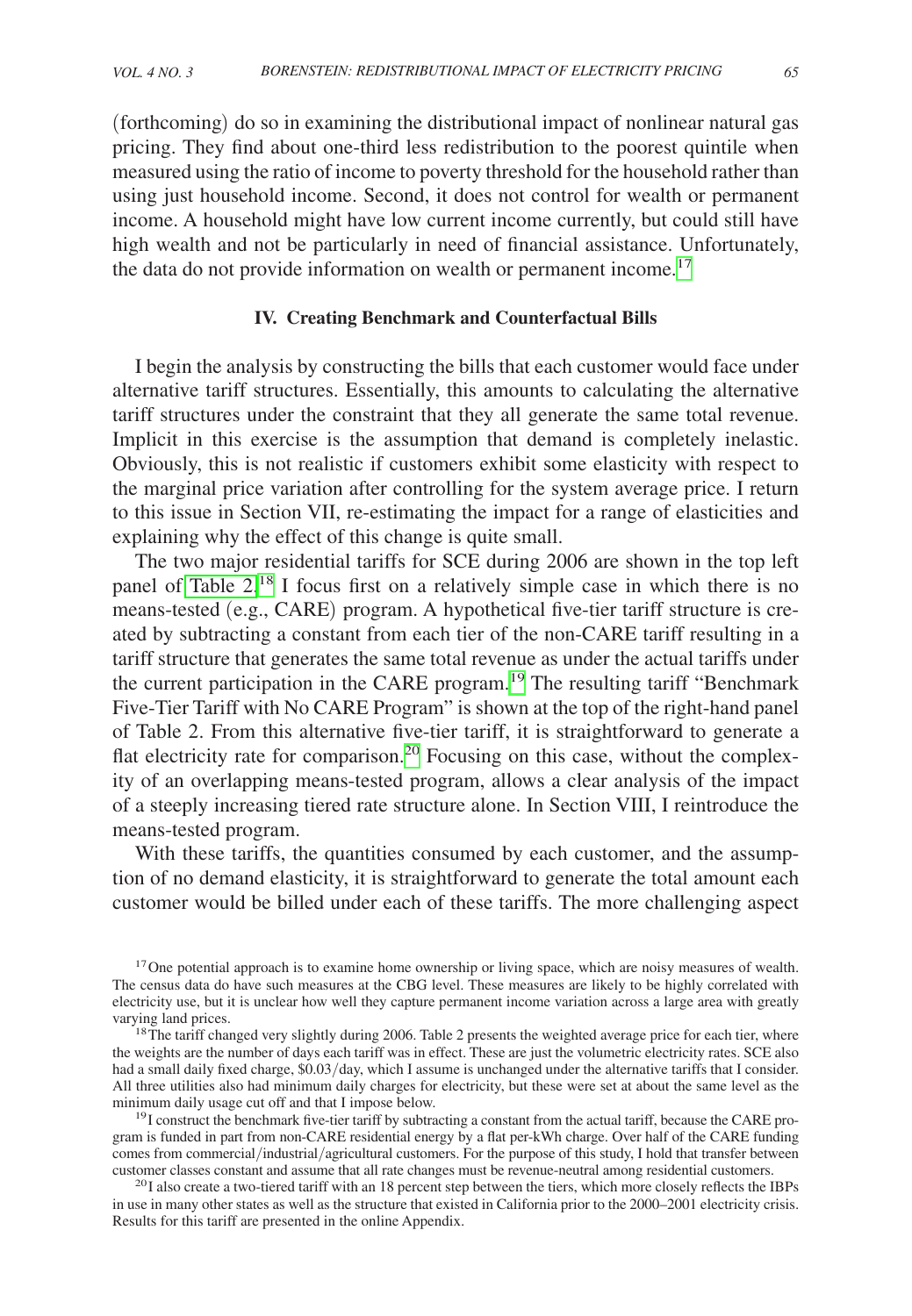<span id="page-10-0"></span>

|                | Actual 2006 tariff (time-weighted average in 2006) |                                 |                            |             | Benchmark five-tier tariff with no CARE program   |                                 |
|----------------|----------------------------------------------------|---------------------------------|----------------------------|-------------|---------------------------------------------------|---------------------------------|
| <b>Tier</b>    | Percentage of<br>baseline<br>quantity              | Standard<br>residential<br>rate | CARE<br>low-income<br>rate | <b>Tier</b> | Percentage of<br>baseline<br>quantity             | Standard<br>residential<br>rate |
| 1              | $0 - 100$                                          | \$0.1162                        | \$0.0834                   |             | $0 - 100$                                         | \$0.1069                        |
| 2              | $100 - 130$                                        | \$0.1361                        | \$0.1053                   | 2           | $100 - 130$                                       | \$0.1268                        |
| 3              | $130 - 200$                                        | \$0.2201                        | \$0.1691                   |             | $130 - 200$                                       | \$0.2108                        |
| $\overline{4}$ | $200 - 300$                                        | \$0.3049                        | \$0.1717                   | 4           | $200 - 300$                                       | \$0.2956                        |
| 5              | $300+$                                             | \$0.3049                        | \$0.1717                   | 5           | $300+$                                            | \$0.2956                        |
|                | Alternative flat-rate tariff with CARE program     |                                 |                            |             | Alternative flat-rate tariff with no CARE program |                                 |
|                | A11                                                | \$0.1731                        | \$0.1060                   |             | All                                               | \$0.1592                        |

Table 2—2006 Southern California Edison Retail Electricity Rates (per Kilowatt-Hour)

of the analysis is to match customers with income brackets, as is discussed in the next section.

#### **V. Matching Households to Income Brackets**

As explained earlier, with very high accuracy each customer can be matched to a census block group and the census data include the distribution of household income across income brackets. The income brackets are helpful in capturing the tails of the distribution, but they are especially useful if one can use other information to allocate households within a CBG across the income brackets. Household electricity usage is potentially such complementary information. Though estimates of the income elasticity of demand for electricity vary widely, they are nearly all positive and significantly different from zero.<sup>[21](#page-10-1)</sup>

The same positive relationship seems likely to hold within census block groups. Unfortunately, I could find no direct studies of the level of that correlation within a CBG or, more specifically for this analysis, how closely the ranking of households by usage would correspond to the ranking by income. Nor do the data for this study allow such inference.

There are, however, two cases that can be easily studied and imply bounds (of a sort I describe below) on the degree of redistribution associated with the different tariffs. Variants of this approach may be usable in accounting for within-CBG income dispersion in studying the impact of many policy changes on people of different income.

First, one can assume that within a CBG, usage is completely uncorrelated with household income. It is possible that income and electricity usage could be negatively correlated within CBGs, but a negative correlation is not supported by any empirical studies of larger populations. Under the assumption of zero correlation, households could be randomly allocated across income brackets within

<span id="page-10-1"></span><sup>&</sup>lt;sup>21</sup> Every study I have found estimates a positive long-run income elasticity of demand for electricity, though the estimates range at least from 0.2 to 1.6. See Taylor (1975), Herriges and King (1994), and Kamerschen and Porter (2004).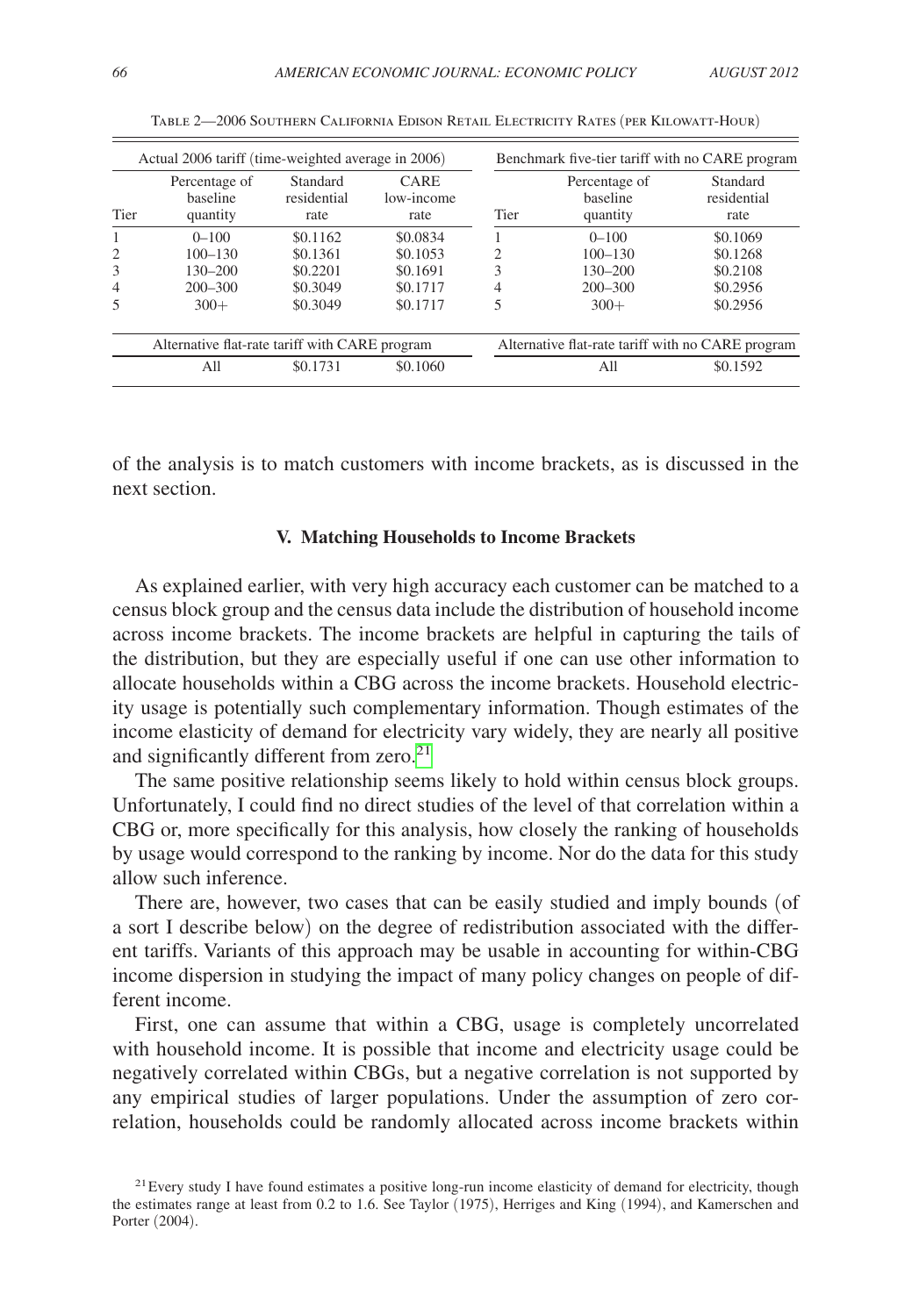the CBG in proportion to the census data share of households within each income bracket. This is similar to assigning the CBG median household income to all households in that it gives every household the same *expected* income. This approach, however, utilizes the full distribution of income in the CBG, so it still allocates many more households to very low-income and high-income categories than does the median household income. Thus, if the goal is to examine the change in electricity costs with particular focus on low-income households, this approach would be substantially more informative than assigning every household in the CBG the median CBG household income. Since there is almost certainly some positive correlation between income and electricity usage, this "random-rank method" will incorrectly associate too many poor households with high usage and too many wealthy households with low usage within each CBG.

At the opposite extreme, one can assume that usage is perfectly rank correlated with household income within a CBG. Households can then be ranked by usage and allocated across income brackets in proportion to the census data shares such that every member of a lower income bracket has lower household electricity usage than any member of a higher income bracket. In reality, the rank correlation between income and usage is certainly not perfect, so this "usage-rank method" will incorrectly associate too many poor households with low usage and too many wealthy households with high usage within each CBG. Note again that this allocation is only occurring *within* each CBG, so either approach will still capture the income redistribution *across* CBGs that results from different average income and usage levels.

This bounding approach is closely related to the techniques of ecological or aggregate regression.<sup>22</sup> In an ecological regression there are only categorical share data for the two variables, usually by spatial areas of aggregation—such as a CBG or county. A representative topic in ecological regression would be to infer the overall share of blacks who are registered Republicans from data by voting precinct on the share of adults registered Republican and the share of adults who are black. In broad terms, the ecological regression literature is an investigation of what can be learned from a regression of share-Republican on share-black and how such a regression may produce biased estimates of the propensity of blacks to register Republican.

In this analysis, I have individual level data on the "predictor" variable, electricity consumption, though there is still no ability to directly match the individual consumption data to individual data on the "response variable," which is income.<sup>23</sup> Instead, I have only aggregate share data on the response variable, which is shares of the population that fall into each income bracket. The random-rank method described above corresponds closely to the "neighborhood model" regression approach described by Freedman (2001). The underlying assumption is that within-neighborhood variation is not helpful in identifying the relationship, i.e., that within-neighborhood variation in the electricity consumption is orthogonal to income. My approach differs somewhat, because the effect of interest in this case—the change in electricity bill—is a mechanical function of the variable for

<span id="page-11-1"></span><span id="page-11-0"></span>

<sup>&</sup>lt;sup>22</sup> Freedman (2001) gives a concise overview of ecological regression.<br><sup>23</sup>The "predictor" and "response" terminology comes from Wakefield (2004). He is careful to point out that the relationship need not be causal.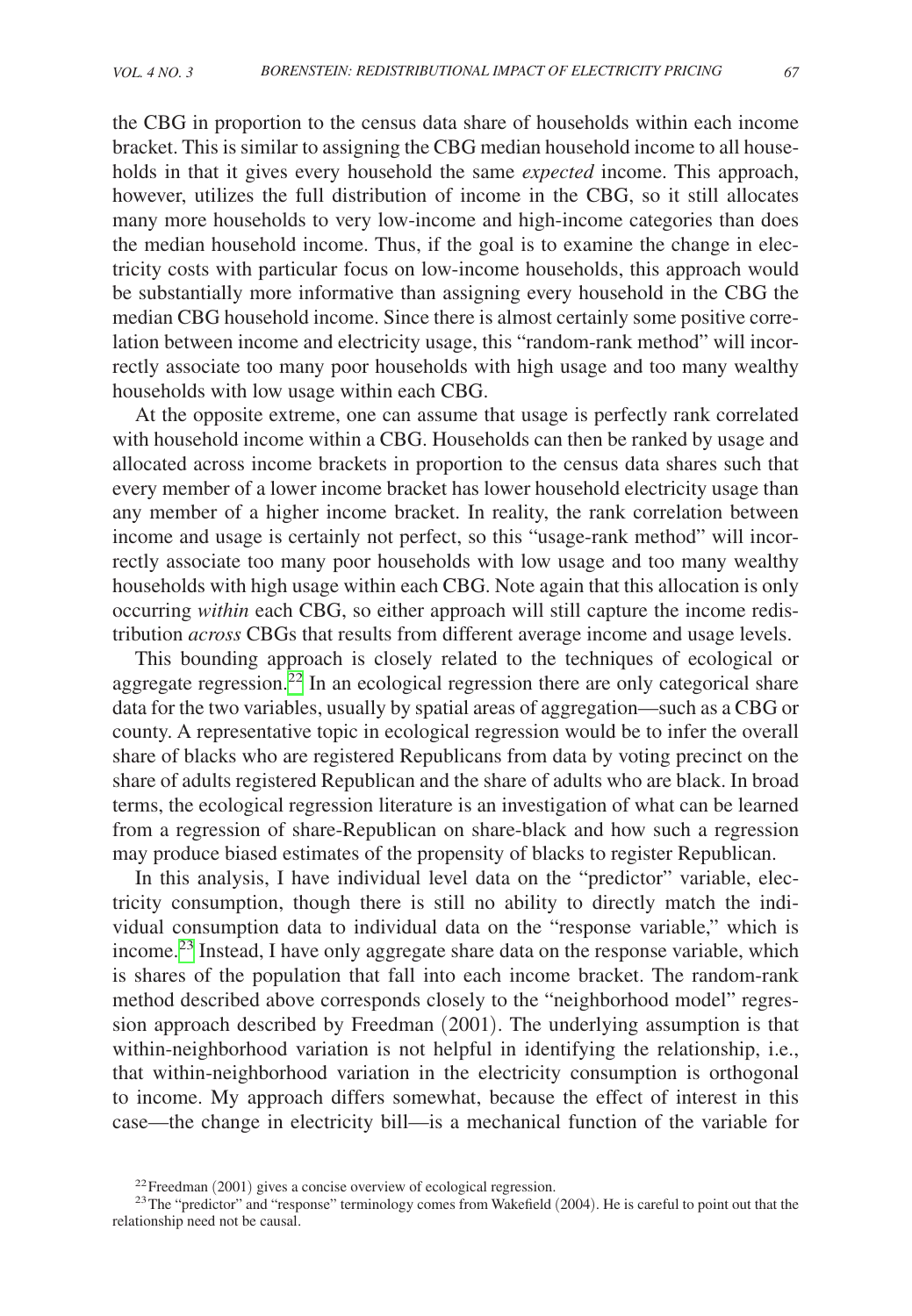which individual data are available—electricity usage—so a regression to estimate an average relationship is not necessary. Instead, both the random-rank method and the usage-rank method are numerical calculations.

Both the random-rank and the usage rank methods are related to the "method of bounds" suggested by Duncan and Davis (1953). In the standard 2-groups/2-states model in ecological regression, the minimum and maximum possible propensity of one group to be in either state can be calculated from the aggregate shares of the groups and the states. For instance, if the share of registered Republicans in a precinct is 30 percent and the share of registered black voters is 80 percent, then the share of black voters who are registered Republicans must lie between 12.5 percent (10/80, if all non-black voters are Republican) and 37.5 percent (30/80, if all nonblack voters are not Republican).

Similarly, given the aggregate income distribution in a CBG, one could construct the minimum and maximum consumption of the customers in any one income bracket by assigning the highest-usage or lowest-usage bills within the CBG to that income bracket. In practice, given that the income elasticity of demand is widely believed to be positive throughout the income distribution, it seems the most plausible bound is one in which customers are assigned monotonically by usage to the income brackets. The opposite bound would be a monotonic inverse assignment by usage, but that bound is obviously much less helpful than the random-rank approach if we are fairly certain that electricity usage is nondecreasing with income. So, the random-rank and usage-rank approaches are a practical adaptation of the method of bounds to this dataset and policy question. Both approaches are calculations based on the entire population of households so, taking the census figures on CBG income distribution as data (i.e., ignoring the fact that they are themselves estimates based on the 1/6 long-form sampling) there is no estimation error in the bounds.

The inference from this bounding method is limited, however, by two factors. First, in a 5-group application such as the present case, the switch from random ranking to usage ranking only has clear implications for the lowest and highest groups. The random-rank method understates the degree of usage differentiation across income groups within the CBG, so it would understate average usage of the highest-income group and overstate average usage of the lowest-income group.<sup>[24](#page-12-0)</sup> The usage-rank method overstates average usage of the highest-income group and understates average usage of the lowest-income group. For the three "interior" income brackets, however, the change from applying these approaches will depend on the particular distributions of usage and income.

Second, the goal of this investigation is to analyze bill *changes* due to the tariff change (not usage or bill *levels*). Only if the impact of the policy change (in this case, the change in tariff structure) is weakly monotonic in the observed predictor variable (in this case, household electricity consumption) would these two approaches produce upper and lower bounds on the redistributional impact of the policy, at least for the lowest and highest income brackets where the approaches do place bounds on the usage of members of these groups. In this case, if the change to an

<span id="page-12-0"></span><sup>&</sup>lt;sup>24</sup>This is the case assuming that the true within-CBG correlation between income and usage is positive.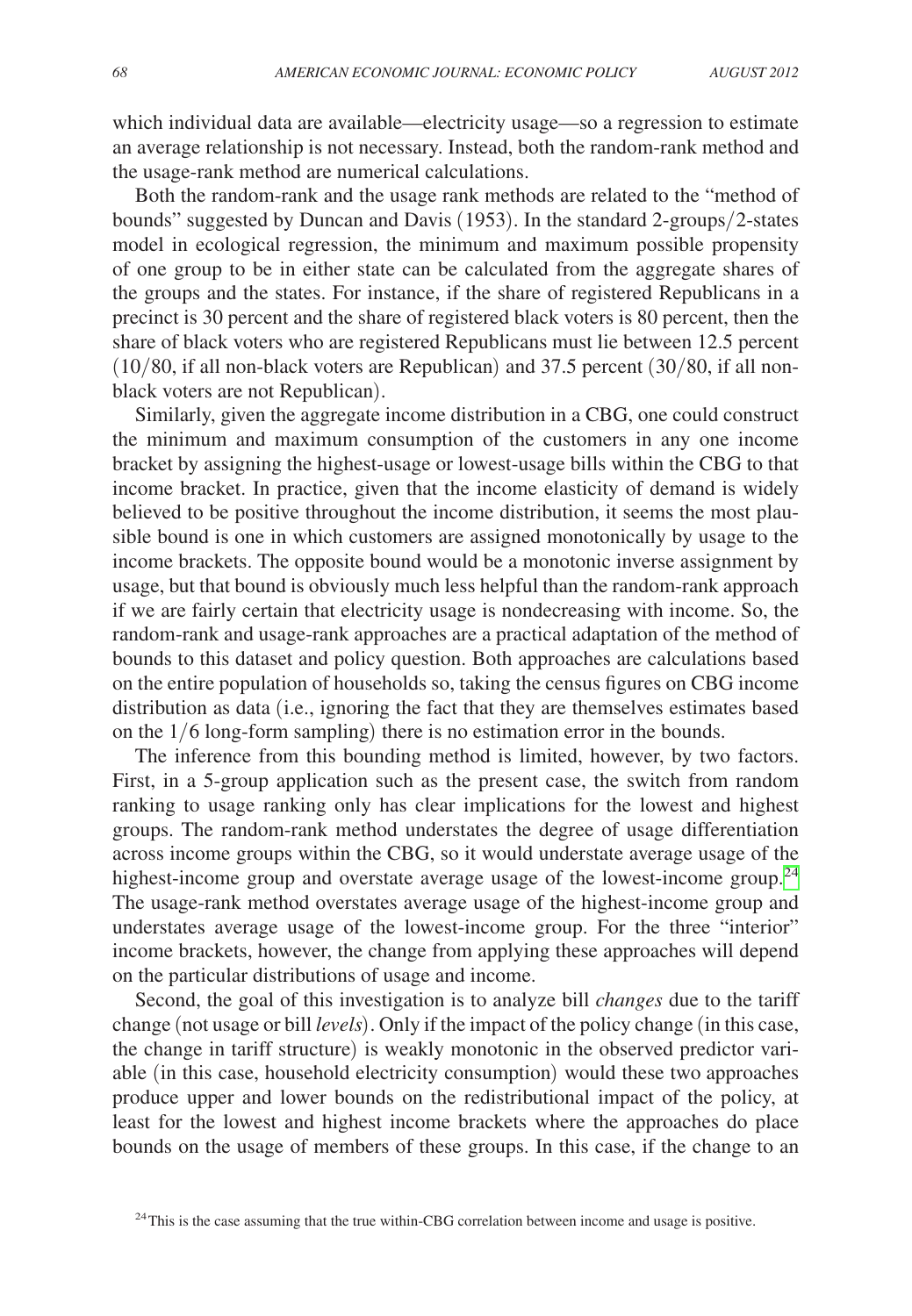



Figure 3. Change in Bill Due to Switch from Flat-Rate to Five-Tier Tariff

*Note:* Figure presents the monetary and percentage change in SCE residential bills due to switching from a flat-rate to a five-tier tariff as a function of customer's consumption/baseline ratio.

IBP tariff had a monotonically increasing effect on bills as usage increased, then the "random-rank method" would provide a lower bound on the policy's impact (on the top and bottom income brackets) and the "usage rank method" would provide an upper bound.

That is in fact the case in studying the *proportional* change in bills. As shown in Figure 3 for SCE, the percentage bill change is constant out to 100 percent of baseline, and then increases monotonically beyond 100 percent of baseline. As a result, the random-rank method will provide a lower bound on the percentage decrease that lowest income households will face and the percentage increase that the highest income households will face. The "usage rank method" will provide upper bounds on each.

The analysis of the monetary (i.e., measured in dollars, not proportional) bill change by income bracket is less straightforward because the monetary bill change is not monotonic in usage, as is also shown in Figure 3 for SCE. The change is necessarily zero for a zero-consumption customer and decreases linearly over the 0–100 percent of baseline range, for which the per-kWh price change is constant. In fact, the bill change grows more negative out to a consumption level equal to 130 percent of baseline—nearly coincident with the median usage level—and rises after that. As a result, the change from random ranking to usage ranking does not necessarily increase the assumed within-CBG correlation between income and size of the bill *change* a customer would face from the new policy.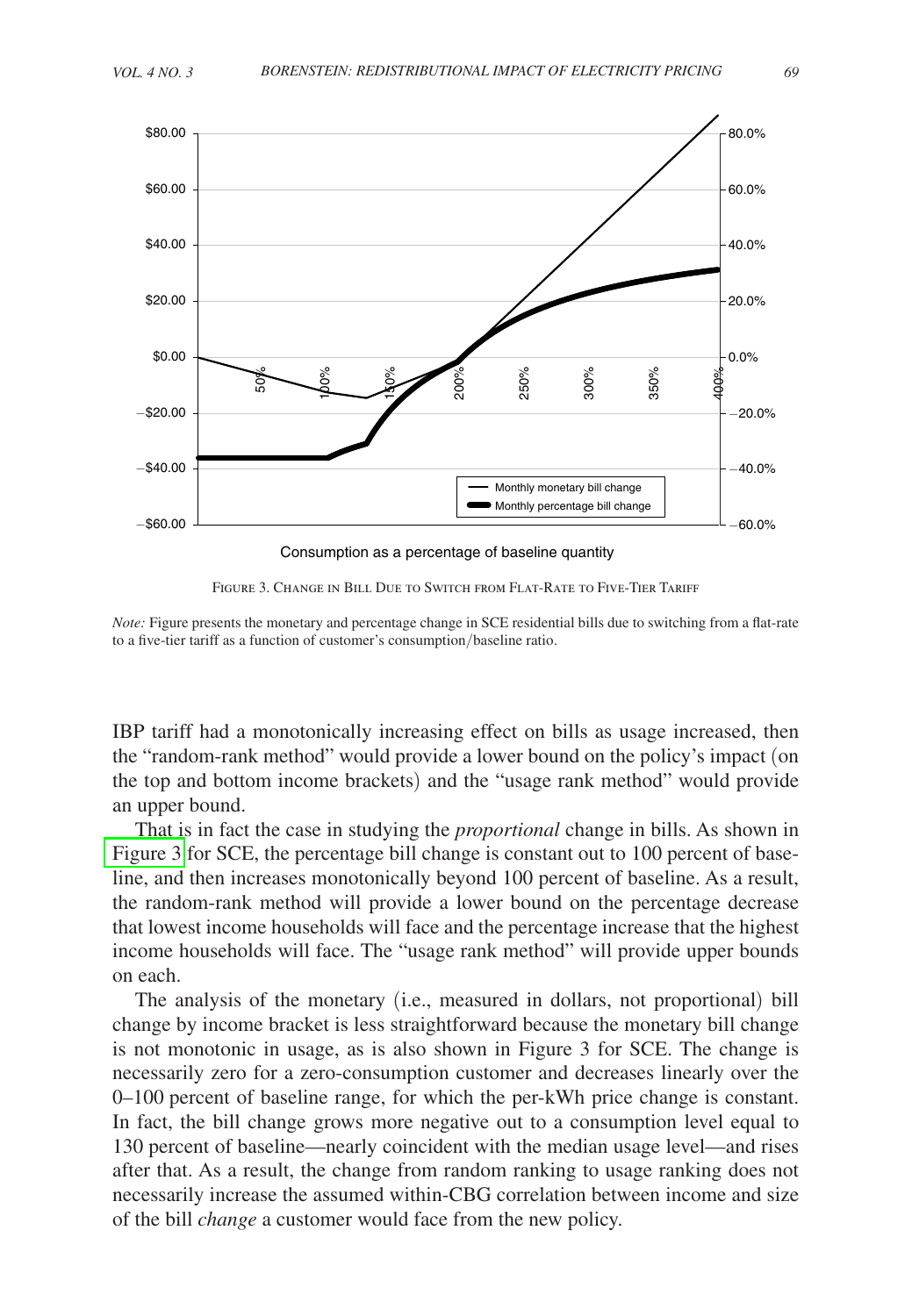Nonetheless, these two approaches are valuable because they provide benchmarks for at least the lowest and highest income brackets and, more importantly, because they are the basis for a refinement I develop to improve on the bounding approach.

Before applying the random and usage ranking approaches, I make one further adjustment due to an additional piece of information that is available in this empirical application: the billing data indicate whether or not each household is participating in the CARE program, which indicates a much higher probability of being poor. This adjustment is described in detail in the Appendix. Essentially, for each CBG I allocate slots within each of the five income brackets to CARE and non-CARE customers based on earlier studies of the rate of CARE penetration among eligible customers. Within each CBG, I then allocate "CARE slots" among CARE customers and "non-CARE slots" among non-CARE customers based on the random or usage ranking methods. This adjustment for CARE participation does not have a large impact in the random-rank and usage-rank boundary cases, but it does tend to reduce slightly the differences between the two ranking approaches. It will be more relevant in the subsequent analysis where I compare the redistributional impacts of IBP and a means-tested program like CARE.<sup>[25](#page-14-0)</sup>

Finally, for comparison, I also calculate the bill changes and transfer estimates if one assigned the median household income in each CBG to every household in the CBG.

*Results*.—Under each of the within-CBG ranking methods, [Table 3](#page-15-0) presents the average annual electricity bills in each of the income brackets under the benchmark five-tier tariff and the alternative revenue-neutral flat tariff, each applied to all residential customers. Unfortunately, the random-rank and usage-rank bounds do not narrow the range of the redistributional impact as much as one would like.<sup>[26](#page-14-1)</sup> Changing from a flat rate tariff to the benchmark five-tier tariff lowers the annual bills of households in the lowest income bracket by between 8 percent and 29 per-cent on average.<sup>[27](#page-14-2)</sup> The \$78 to \$149 range of monetary bill decline are not strict bounds due to the nonmonotonic relationship between consumption level and monetary bill change, but they reinforce the point that the bounds offer less guidance than one would hope for. $^{28}$  The right-hand column of Table 3 shows the aggregate transfers to/from household in each income category. Transfers to the two lowest income brackets are more than twice as large with the usage-rank calculation as with the random-rank.

The average bill change calculations using the median household income in this instance are between the random-rank and usage-rank for the lower three income categories and outside of that range for the two highest income categories. This results from the selection of households designated for each income category using

<span id="page-14-0"></span> $25$  At this point, I am using the CARE participation information only to identify households that are more likely to be low income. For now, all customers are still assumed to be subject to the same tariff for the purpose of the

<span id="page-14-1"></span>redistribution calculations.<br><sup>26</sup>This is consistent with the difficulty that Freedman (2001) reports with the method of bounds in ecologi-<br>cal regression.

<span id="page-14-3"></span><span id="page-14-2"></span>

<sup>&</sup>lt;sup>27</sup>Even these bounds assume that the correlation is positive.<br><sup>28</sup>The tables in the online Appendix also includes results for a two-tier tariff approach with an 18 percent differential between the baseline price and the second-tier price, which are quite close to the flat-rate results.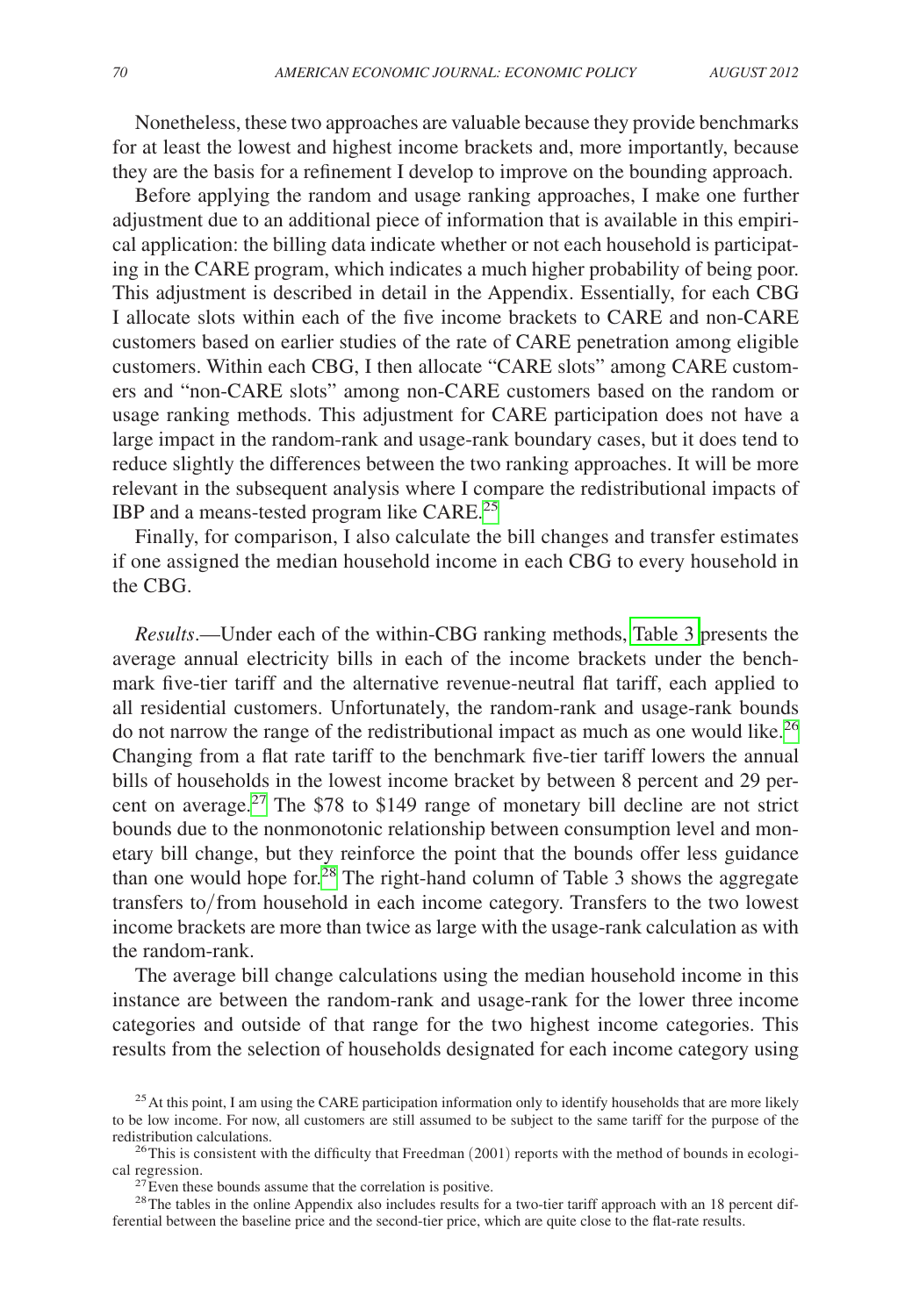<span id="page-15-0"></span>

|                            |                 |                    |         |               |                  |                      | Aggregate               |
|----------------------------|-----------------|--------------------|---------|---------------|------------------|----------------------|-------------------------|
| Income<br>range            | οf<br>customers | daily use<br>(kWh) | Flat    | Five-<br>tier | Dollar<br>change | Percentage<br>change | annual<br>change $(SM)$ |
| $$0 - $20k$                | 2.2             | 13.51              | \$785   | \$656         | $-$ \$128        | $-16.4$              | $-$ \$12                |
| $$20k - $40k$<br>household | 29.0            | 16.09              | \$935   | \$833         | $- $101$         | $-10.8$              | $-$ \$119               |
| \$40k-\$60k                | 35.0            | 18.66              | \$1,084 | \$1,032       | $-$ \$52         | $-4.8$               | $-$ \$74                |
| \$60k-\$100k               | 28.5            | 23.05              | \$1,339 | \$1,426       | \$87             | 6.5                  | \$100                   |
| $>$ \$100 $k$              | 5.2             | 32.12              | \$1,866 | \$2,366       | \$500            | 26.8                 | \$104                   |
| $$0 - $20k$                | 17.9            | 16.98              | \$986   | \$908         | $-578$           | $-8.0$               | $-$ \$57                |
| $$20k - $40k$              | 22.1            | 17.93              | \$1,041 | \$985         | $-$ \$57         | $-5.5$               | $-$ \$51                |
| \$40k-\$60k                | 18.9            | 19.34              | \$1,124 | \$1,104       | $-$ \$19         | $-1.7$               | $-$ \$15                |
| \$60k-\$100k               | 23.7            | 20.86              | \$1.212 | \$1,237       | \$25             | 2.0                  | \$24                    |
| $>$ \$100 $k$              | 17.4            | 23.85              | \$1,386 | \$1,527       | \$141            | 10.2                 | \$99                    |
| $$0 - $20k$                | 17.9            | 8.85               | \$514   | \$365         | $-$ \$149        | $-28.9$              | $-$ \$108               |
| $$20k - $40k$              | 22.1            | 14.56              | \$846   | \$696         | $-$ \$150        | $-17.7$              | $-$ \$134               |
| \$40k-\$60k                | 18.9            | 16.61              | \$965   | \$834         | $-$ \$131        | $-13.6$              | $-100$                  |
| \$60k-\$100k               | 23.7            | 21.90              | \$1,272 | \$1,201       | $-572$           | $-5.6$               | $-$ \$69                |
| $>$ \$100 $k$              | 17.4            | 38.08              | \$2,212 | \$2,797       | \$585            | 26.4                 | \$412                   |
|                            |                 | Percentage         | Average |               |                  |                      | Average annualized bill |

Table 3—Average Bill by Income Bracket under Five-Tier and Flat-Rate Tariffs

*Notes:* Table presents the average SCE bill by income bracket under the benchmark five-tier and flat-rate tariffs using median-income, random-rank and usage-rank estimation methods. Excludes bills with daily consumption less than 1kWh/day. Includes all CARE and non-CARE customers, all on no-CARE-program rates from Table 1.

median household income. Only 2.2 percent of households are allocated to the lowest income bracket and 5.2 percent are allocated to the highest household. As a result, this suggests that the aggregate transfers to the lowest bracket are quite small.

#### **VI. Refining the Redistribution Estimates**

In addition to suggesting very different redistributional impacts, the two usagerank and random-rank approaches imply substantial differences in average consumption quantities. Under the usage-rank method, households in the highest bracket are estimated to consume on average over four times as much electricity as those in the lowest bracket. The random-rank method, however, implies that households in the highest bracket consume on average only 41 percent more electricity than those in the lowest bracket. These implied average differences in the ancillary attribute can be used to calibrate the within-CBG allocation of households to income brackets and potentially obtain a more accurate estimate of income redistribution than either approach affords in isolation. Conceptually, if one knew the actual average consumption by income bracket, one could use some weighting of the random ranking and usage ranking to develop redistribution estimates that matched the actual distribution of this attribute as closely as possible.

I return momentarily to the question of how to estimate averages of the ancillary attribute by income bracket. For now, assume that one knew the average of ancillary attribute by income bracket. For now, assume that one knew the average of ancientally attribute  $\phi$  for each income bracket,  $\overline{\phi}_b$ , within the population of households the utility serves and that the random-rank and usage-rank methods each produced an implied  $\phi_b$  for each income bracket. I develop a weighting of the random-rank and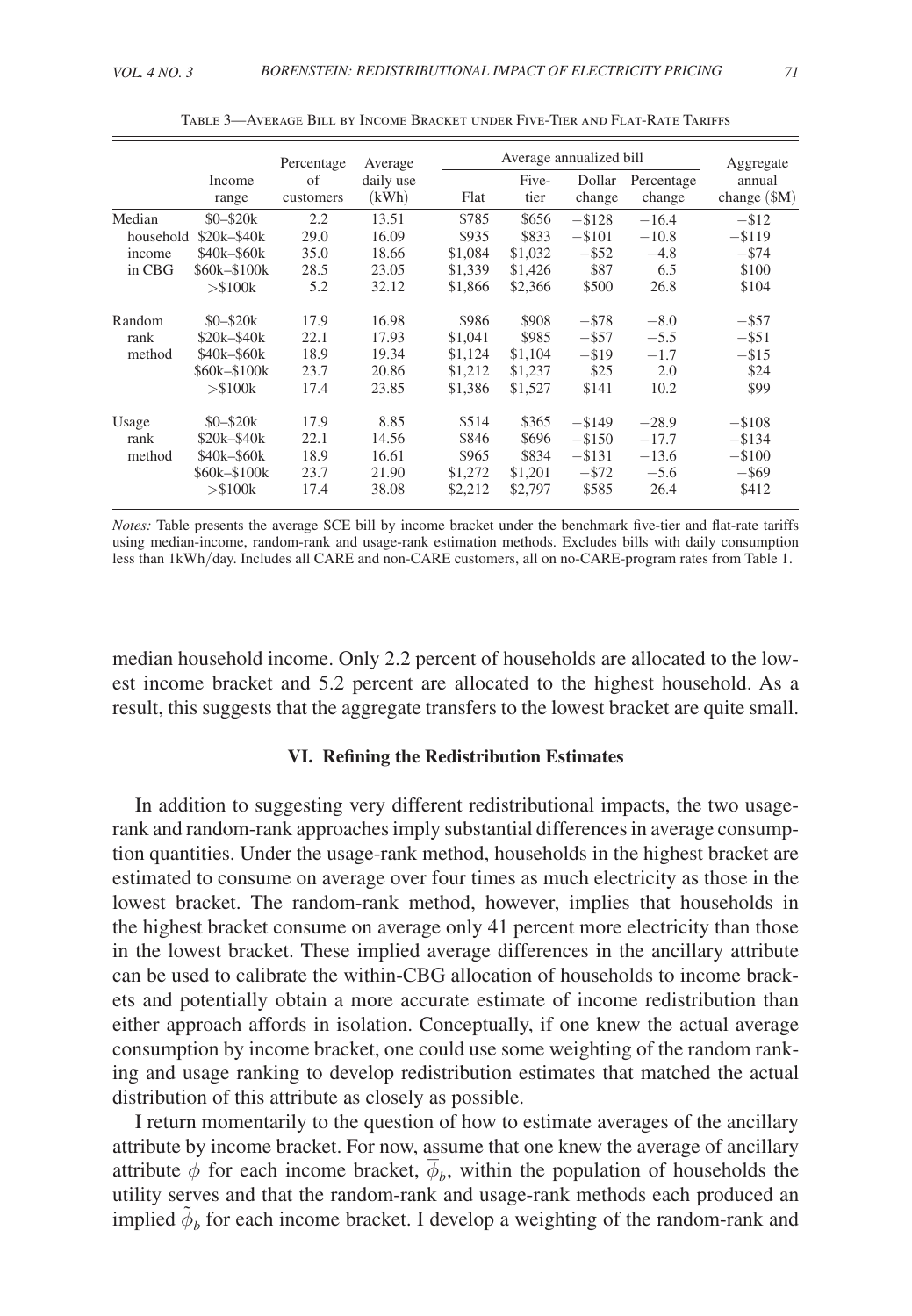usage-rank methods in order to find the weight that minimizes a metric of the differusage-rank methods in order to find the weight that mindle pole between the resulting  $\tilde{\phi}$  vector and the  $\phi$  vector.

To be concrete, with *N* households in a CBG, they are assigned integer rankings from 1 to *N*, which are then used to assign them to the income bracket slots as was described earlier. In the case of random ranking, these integer ranks are assigned based on random number generation, while in the case of usage ranking, they are assigned in order of average daily usage. For any weighting factor *w*, where  $0 \leq w \leq 1$ , each household is assigned a weighted ranking value,  $v_h = (1 - w)$  $r_{rh} + w \cdot r_{uh}$ , where  $r_{rh}$  and  $r_{uh}$  are the integer rankings from the random-rank and usage-rank methods, respectively. They are then assigned to the income bracket slots based on the ranking of their  $v_h$  values. Every *w* yields a vector of  $\phi_h(w)$  attributes across income brackets. Table 3 shows the attribute, average daily usage, for  $w = 0$  (random rank) and  $w = 1$  (usage rank). It is straightforward to calculate these average attribute values for any *w*, which I do for every  $-1 < w < 1$  at increments of  $0.01<sup>29</sup>$  $0.01<sup>29</sup>$  $0.01<sup>29</sup>$ 

For each possible *w*, I then calculate the goodness-of-fit measure

(1) 
$$
G(w) = \sum_{b=1}^{5} s_b \cdot [\tilde{\Phi}_b(w) - \overline{\Phi}_b]^2,
$$

where  $s_b$  is the share of the population in income bracket *b*. The value of *w* that minimizes  $G$  is then  $w^*$ , the weighting of the random-rank and usage-rank methods that best calibrates the ancillary attribute.

Unfortunately, no data are available for which I can generate exact calculations of average usage by income bracket. Luckily, however, a survey of energy use in California allows estimation of these means. The Residential Appliance Saturation Survey (RASS) is a stratified random sample, conducted by the California Energy Commission, that asks about 20,000 California households a variety of appliance ownership and usage questions. They then get electricity and natural gas consumption data for these households directly from the utilities. The survey includes a question about income, which uses the same categories as the census data report in Summary File 3, and information about the utilities that serve the customer. The most recent RASS survey available, from 2003, includes 8,240 customers served by SCE.[30](#page-16-1) I drop customers who are master metered, those for whom the house is not their full-year residence or consumption averages less than 1 kWh per day, and those who did not answer the income question on the survey. $31$  For the remaining

<span id="page-16-0"></span><sup>&</sup>lt;sup>29</sup>The search includes negative values of *w* for completeness, but the bootstrap estimates of  $w^*$  include no negative values out of 1,000 for each utility.

<span id="page-16-1"></span> $30$  Another RASS survey was conducted in 2009, but the household-level data are not yet available and would not necessarily be a better match with the 2006 billing data.

<span id="page-16-2"></span> $31$  Ideally, the RASS itself could be used to estimate the redistributional impact of IBP, but only annual usage is made available and the CEC does not release the billing information that indicates the customer's tariff or baseline quantity. If usage date were by billing cycle (or even monthly) and information on baseline quantity were available, estimation with RASS would allow exact matching of the bill change to household income, but would be based on a much smaller sample size.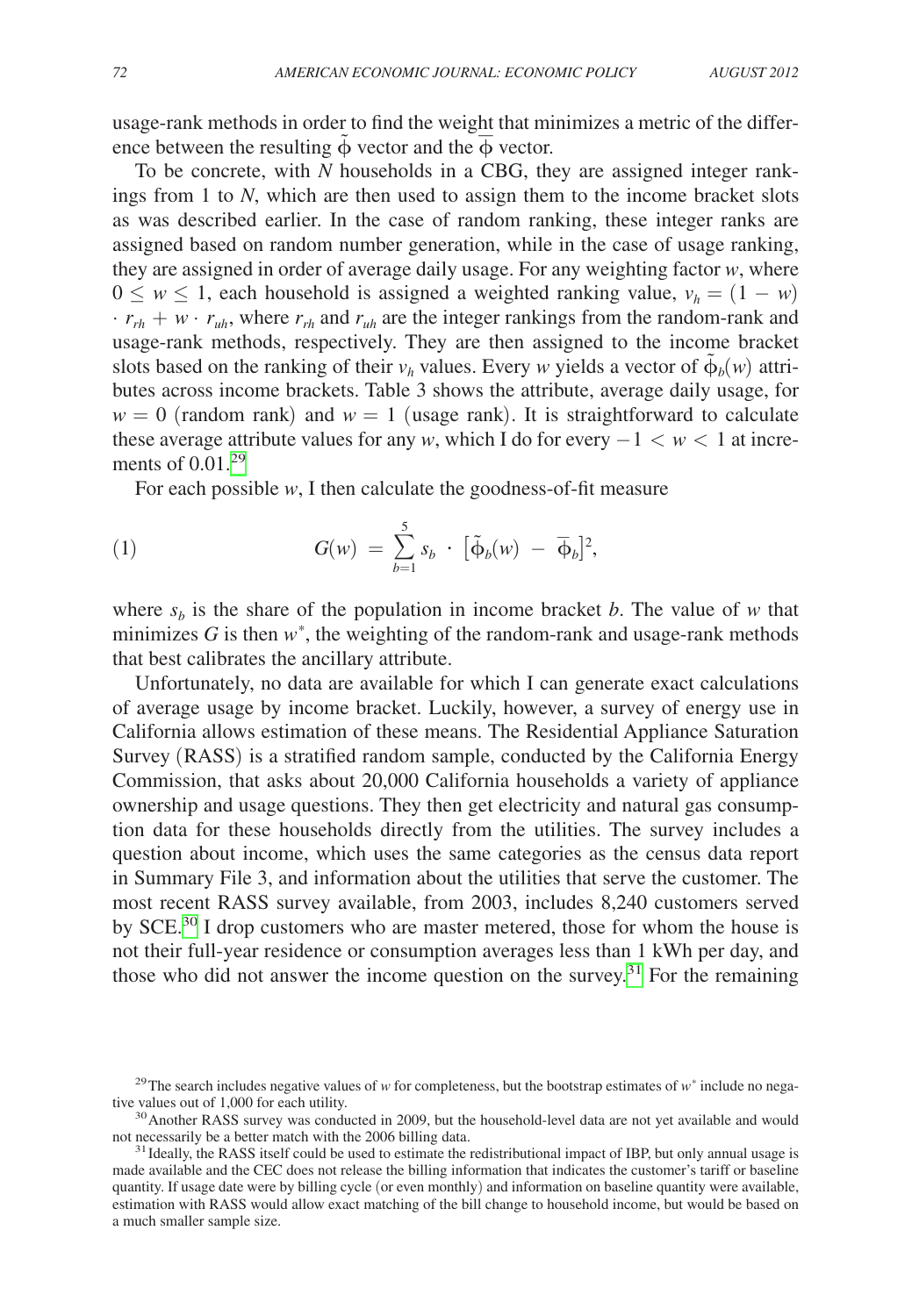| Dependent variable: Household daily average consumption (kWh/day) |             |                            |  |  |  |  |  |  |  |  |
|-------------------------------------------------------------------|-------------|----------------------------|--|--|--|--|--|--|--|--|
|                                                                   | Coefficient | <b>Robust</b><br>std error |  |  |  |  |  |  |  |  |
| \$0-\$20k bracket                                                 | 14.729      | 0.506                      |  |  |  |  |  |  |  |  |
| \$20k-\$40k bracket                                               | 17.011      | 0.554                      |  |  |  |  |  |  |  |  |
| \$40k-\$60k bracket                                               | 18.793      | 0.619                      |  |  |  |  |  |  |  |  |
| \$60k-\$100k bracket                                              | 21.532      | 0.552                      |  |  |  |  |  |  |  |  |
| $>$ \$100 $k$ bracket                                             | 28.970      | 0.982                      |  |  |  |  |  |  |  |  |
| $R^2$                                                             | 0.14        |                            |  |  |  |  |  |  |  |  |
| F(4,6565)                                                         | 51.68       |                            |  |  |  |  |  |  |  |  |
| <b>Observations</b>                                               | 6,570       |                            |  |  |  |  |  |  |  |  |

Table 4—OLS Estimation of Mean Consumption by Income Bracket FROM RASS DATASET

*Note:*  $R^2$  and  $F$ -test reported for regression with constant term.

6,570 customers, a simple OLS regression determines the mean daily consumption within each income bracket.<sup>[32](#page-17-0)</sup> The resulting  $\hat{\overline{q}}_b$  are shown in Table 4.<sup>33</sup>

Each possible weighting of the usage and random ranks, *w*, generates a within-CBG ranking of households by income and a resulting  $\tilde{q}_{bg}(w)$  for each income bracket in each CBG. From these, I calculate the population-weighted average systemwide  $\tilde{q}_b(w)$ , which are then used to calculate the goodness-of-fit measure

(2) 
$$
G = \sum_{b=1}^{5} s_b \cdot [\tilde{q}_b(w) - \hat{q}_b]^2,
$$

where  $s<sub>b</sub>$  is the share of the population in income bracket *b*. The value of *w* that minimizes  $G$  is then  $w^*$ , the weighting of the random-rank and usage-rank methods that best calibrates the ancillary attribute.<sup>[34](#page-17-2)</sup> For SCE, this procedure yields an estimated  $w^* = 0.29$ , meaning that the estimated average usage by income bracket is best matched with a weighting of random-rank (71 percent weight) and usage-rank (29 percent weight) allocations.

<span id="page-17-0"></span> $32$  Despite the fact that about 14 percent of customers did not answer the income question, the 6,570 customers in the analysis reflect the census shares across income categories fairly closely. In the 2000 census, the share of households in SCE territory in the 5 income categories is shown in Table 3. In the RASS, the shares are 19 percent, 26 percent, 18 percent, 21 percent, and 16 percent. I make one further adjustment because the overall mean usage of the households in this 2003 sample I use is about 14 percent lower than in the 2006 dataset of all residential customers. I scale up all usage by a fixed factor so that overall mean usage is the same as in the 2006 data. The range of the price tiers did differ between 2003 and 2006, with prices ranging from about 12 cents to 23 cents in 2003 and about 12 cents to 31 cents in 2006. Ito's (2010) estimates of elasticities to such tier price changes suggests that this change would have only a small impact on the relative consumption of high-tier versus low-tier customers. Since the distributions of consumption for the different income brackets have a great deal of overlap, the effect of the price change on the relative consumption of household in different income brackets is likely to be very small. I don't attempt to adjust for the impact of the tariff change on the relative consumption of households in different income brackets. All of this analysis is carried out using the stratification weights provided in RASS, but using the

<span id="page-17-1"></span>data unweighted makes almost no difference. 33The RASS are not helpful in estimating *w*\* directly. The *w* parameter captures the *within-CBG* rank correlation of income and consumption. The RASS data are not sufficiently dense to credibly shed light on that correlation. There are approximately the same number of observations in the RASS for each utility as there are CBGs, so an average of one observation per CBG.<br><sup>34</sup>This approach does still constrain *w*<sup>\*</sup> to be the same for all CBGs, which is almost certainly not the case.

<span id="page-17-2"></span>Given that I do not have sufficient data to calculate average usage by income categories separately for each CBG, there isn't a clear way to improve on this approach with the available data.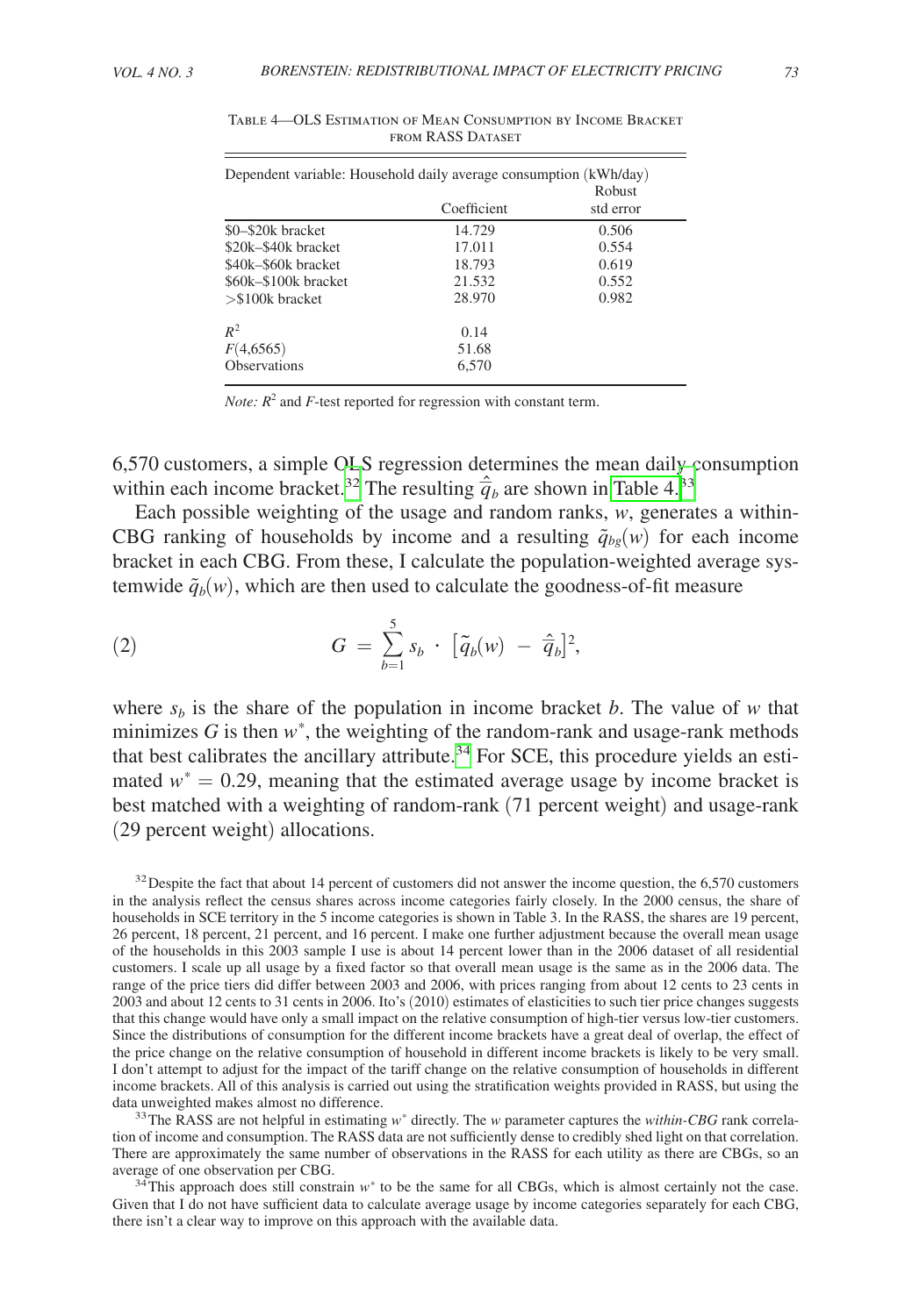|                 | Average            |       |                 | Average annualized bill |                                |                      |                                           | Aggregate |
|-----------------|--------------------|-------|-----------------|-------------------------|--------------------------------|----------------------|-------------------------------------------|-----------|
| Income<br>range | daily use<br>(kWh) | Flat  | Five-<br>tier   | Dollar<br>change        | 95 percent<br>conf. interval   | Percentage<br>change | 95 percent<br>conf. interval change (\$M) | annual    |
| $$0 - $20k$     | 13.51              | \$785 |                 |                         | $$653 - $132$ [-\$140, -\$123] | $-16.9$              | $[-19.2, -14.8]$                          | $-$ \$95  |
| $$20k - $40k$   | 16.75              | \$973 | \$879           | $-$ \$94                | $[-\$110, -\$80]$              | $-9.7$               | $[-11.6, -8.0]$                           | $-$ \$84  |
| \$40k-\$60k     | 19.41              |       | \$1,128 \$1,098 | $-$ \$29                | $[-\$45, -\$21]$               | $-2.6$               | $[-4.1, -1.9]$                            | $-$ \$22  |
| \$60k-\$100k    | 21.24              |       | \$1,234 \$1,260 | \$26                    | $[-\$24, \$26]$                | 2.1                  | [1.9, 2.2]                                | \$25      |
| $>$ \$100 $k$   | 28.33              |       | \$1,646 \$1,900 | \$253                   | [\$216, \$301]                 | 15.4                 | [13.8, 17.3]                              | \$178     |

Table 5—Average Bill by Income Bracket Using Weighted-Rank Estimation Method

*Notes:* Table presents the SCE average bill by income bracket under benchmark five-tier tariff and flat-rate tariff using weighted-rank within-CBG allocation method. Excludes bills with daily consumption less than 1kWh/day. Includes all CARE and non-CARE customers, all on no-CARE-program rates from Table 1.

The estimate of interest, however, is not  $w^*$  itself, but average bill changes by income bracket, which are a highly nonlinear and possibly even nonmonotonic function of  $w^*$ . Thus, bill changes implied by the point estimate of  $w^*$  might not be reliable estimates, and would almost certainly be improved upon by taking into account the entire distribution of the  $w^*$  estimate. Since  $w^*$  is the result of minimizing a function of estimated parameters, it is possible to generate a distribution of the estimated  $w^*$  with standard bootstrap methods. From 1000 bootstrap estimates of the regression, the resulting distribution of  $w^*$  implies a 95 percent confidence interval of [0.21, 0.37]—so both the random-rank results and the usage-rank results are rejected—a mean estimate of  $w^* = 0.29$ , and a median estimate of  $w^* = 0.28$ .

Each *w* value is uniquely associated with a ranking of customers for allocation across the income brackets and therefore generates a unique set of changes to the average bills of customers in each bracket. So, a distribution of the *w*\* estimates implies a distribution of the estimated bill changes. In Table 5, I report the mean and 95 percent confidence interval of those distributions. For the lowest income bracket, this approach results in an expected monetary bill change of −\$132 per year, a drop of about \$11 per month. This is only somewhat less than the usage-rank approach yields even though the distribution of  $w^*$  is far from  $w = 1$ , because the monetary change is not monotonic in usage, as discussed earlier. The distribution of monetary bill change is somewhat skewed, with a 95 percent confidence interval of  $[-\$139, -\$122]$ .<sup>35</sup> More of the weight of the *w*<sup>\*</sup> distribution is associated with bill declines that are slightly larger than the point estimate, but both tails of the *w*\* distribution have smaller (in absolute value) changes and one tail (towards random rank) has much smaller changes. The distribution of percentage bill changes does not exhibit nearly as much skewness, with a mean of −16.9 percent and a 95 percent confidence interval of  $[-19.2, -14.8]$  percent. For the percentage bill changes for the lowest income bracket, both the random-rank and usage-rank results lie far outside the 95 percent confidence intervals. Comparable results for the other two utilities are shown in the online Appendix.<sup>[36](#page-18-1)</sup>

<span id="page-18-1"></span><span id="page-18-0"></span>

<sup>&</sup>lt;sup>35</sup>So the estimate is statistically distinguishable from the usage-rank estimate.<br><sup>36</sup>The estimated bill changes are somewhat smaller for PG&E and SDG&E. SDG&E's smaller impact is probably explained in part by the fact that it has a less-steep IBP tariff, but PG&E's tariff is steeper than SCE's yet appears to effect less income redistribution.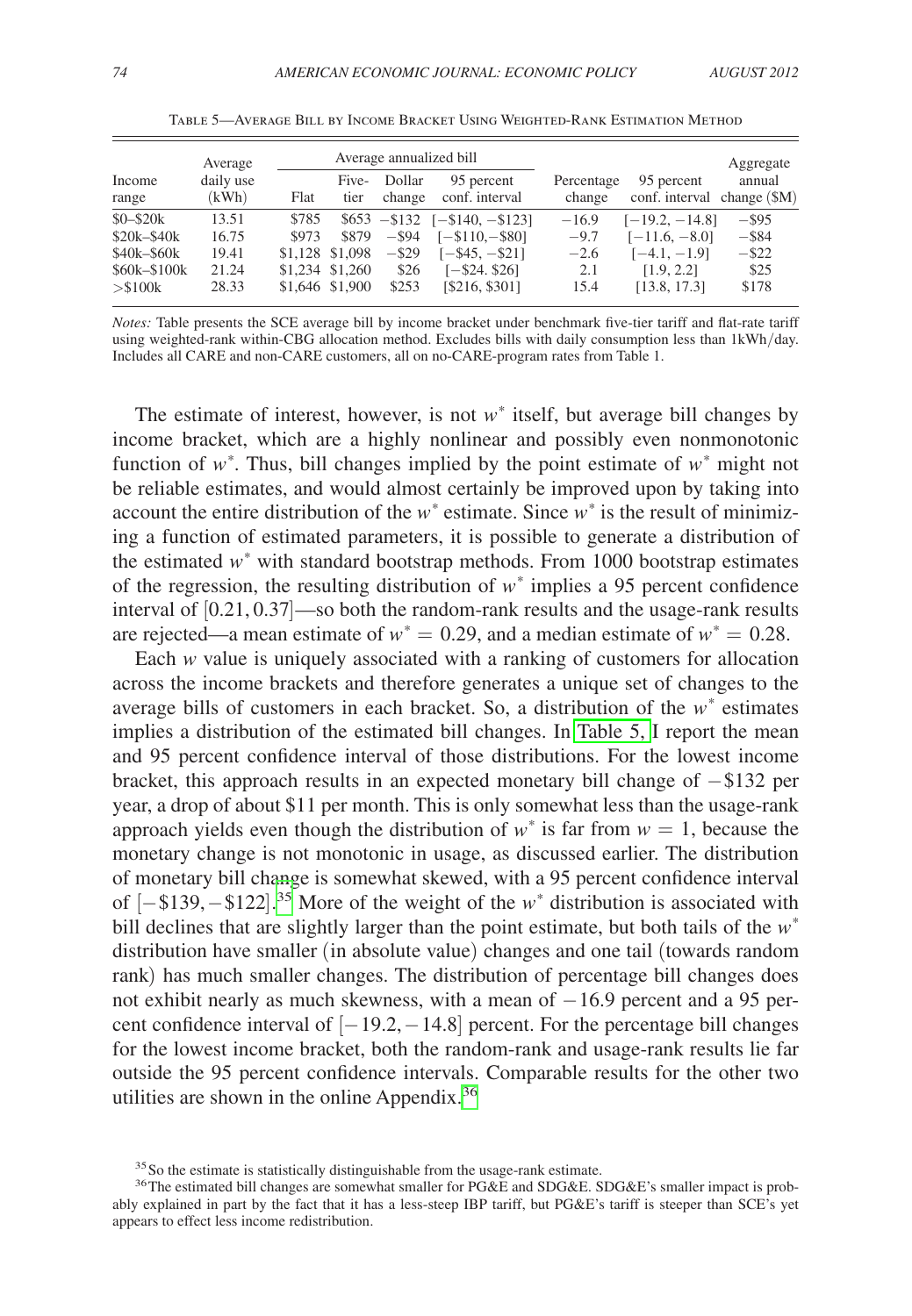

Figure 4. Alternative Estimates of Aggregate Change in Payments by Income Bracket

Interestingly, the estimates of per-customer bill changes for the two lowest income brackets are quite similar between the weighted-rank approach and the calculations based on the median household income in the CBG, though only 2.2 percent of households are included in the lowest income bracket based on median household income. This is not entirely a coincidence. It suggests that for electricity consumption, the households that reside in those especially poor CBGs are fairly representative of the poor households that reside in wealthier CBGs. The aggregate transfer calculations are quite different, however, due to the compressed distribution of the median household income statistic: the weighted-rank approach suggests about an 8 times larger transfer to households below \$20,000 income and a 37 percent larger transfer to the two lowest income brackets.

The results for all three utilities confirm that moving from a flat rate tariff to IBP on average generates statistically significant transfers from the two wealthiest income brackets—mostly from the wealthiest bracket—to the three poorer income brackets mostly to the two lowest. Among the slightly more than 4 million full-year-equivalent SCE customers in the dataset, $37$  those monetary redistribution estimates represent aggregate annual transfers shown in the right-hand column of Table 5. Figure 4 presents the aggregate change in payments made by households in each income bracket under each of the methods. The weighted-ranking approach is much closer to the usage-rank method for the lowest income bracket, but closer to the random-rank approach for the highest bracket. The median household income approach attributes relatively little transfer to the highest and lowest income brackets, as expected.

<span id="page-19-0"></span> $37$ This is the total number of customer-days in the dataset divided by 365.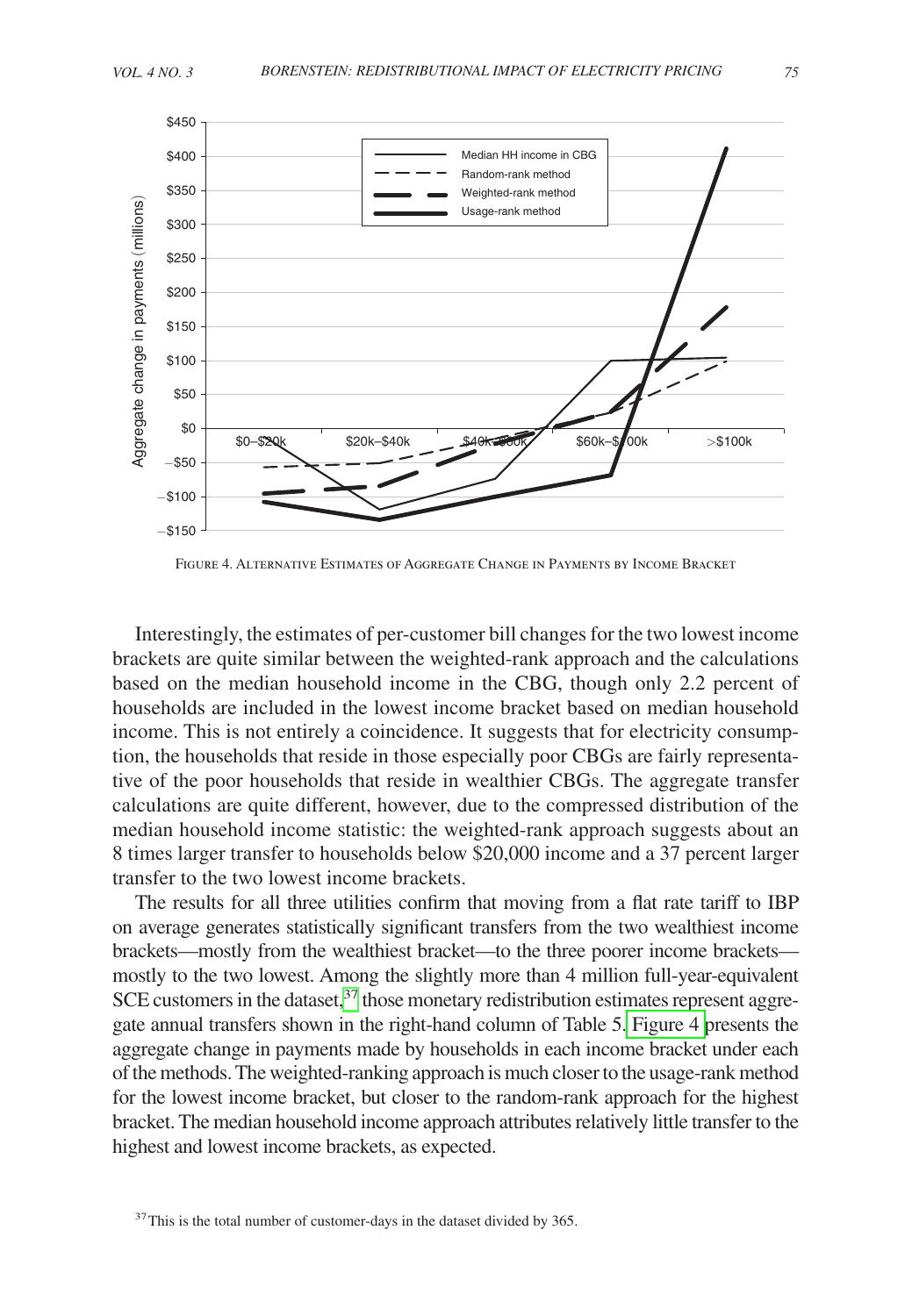<span id="page-20-0"></span>It is important to note again two central assumptions on which these results are based, perfectly inelastic demand and no other program for low-income customers. In the next two sections, I address and relax these assumptions.

#### **VII. Demand Elasticity and the Efficiency Costs of Income Redistribution**

In this section, I show that incorporating reasonable elasticity estimates changes the income redistribution results fairly little, but does suggest that the efficiency costs of an IBP tariff may be substantial in comparison to the redistribution that is accomplished.

Incorporating demand elasticity requires two critical pieces of data: the elasticity of demand and the marginal cost for marginal changes in production. Unfortunately, reliable estimates of the relevant elasticity for this analysis are difficult to come by and the true long-run marginal cost of electricity production and delivery is the subject of quite a bit of disagreement. Therefore, I proceed by analyzing the results over a range of demand elasticity and marginal cost assumptions.

In this analysis, the assumption about price elasticity also requires an assumption about the price to which customers respond. Do consumers actually respond to the marginal price they end up facing at the end of the billing period? Or do they respond to average price, or to some weighted average of the marginal price in the neighborhood of their typical consumption? Ito (2010) suggests that customers responding to these complex price schedules are more accurately characterized as responding to average price. For the purpose of these calculations, I make the conventional assumption that consumers respond to actual ex post marginal price for the billing period. I return to this issue below.

I examine a range of demand elasticities from zero (the previous results) to −0.3, in all cases assuming a constant elasticity functional form of demand. Longer run estimates of electricity demand elasticity are generally at the more elastic end of this range (or even larger, in absolute value), but they have not explicitly examined how well customers understand the IBP tariff and whether they would demonstrate the same elasticity in response to large changes in marginal price that have fairly small effects on the average price that most customers face.<sup>[38](#page-20-1)</sup>

In order to maintain the assumption that the tariff change is profit-neutral for the utility, analysis of the consumer surplus change with non-zero demand elasticity also requires an assumption about the marginal cost of quantity changes. For this analysis, I start out with the assumption that the long-run marginal cost of incremental quantity changes is equal to the average cost under the existing tariffs, which is equal to the average price under the assumption that the existing tariff is break-even. This is the flat-rate tariff in the previous section, in the case of SCE, \$0.1592/kWh. One could argue that this is too high—because this price included covering sunk losses from the 2000–2001 California electricity crisis (and some

<span id="page-20-1"></span><sup>&</sup>lt;sup>38</sup>A further complication is that elasticities may differ in a way that is correlated with household consumption, though Ito (2010) finds no statistically significant difference in elasticity between smaller and larger consumers. It is also certainly possible that the constant elasticity functional form of demand is not the most accurate description, but unfortunately existing research does not provide very useful guidance on this subject either.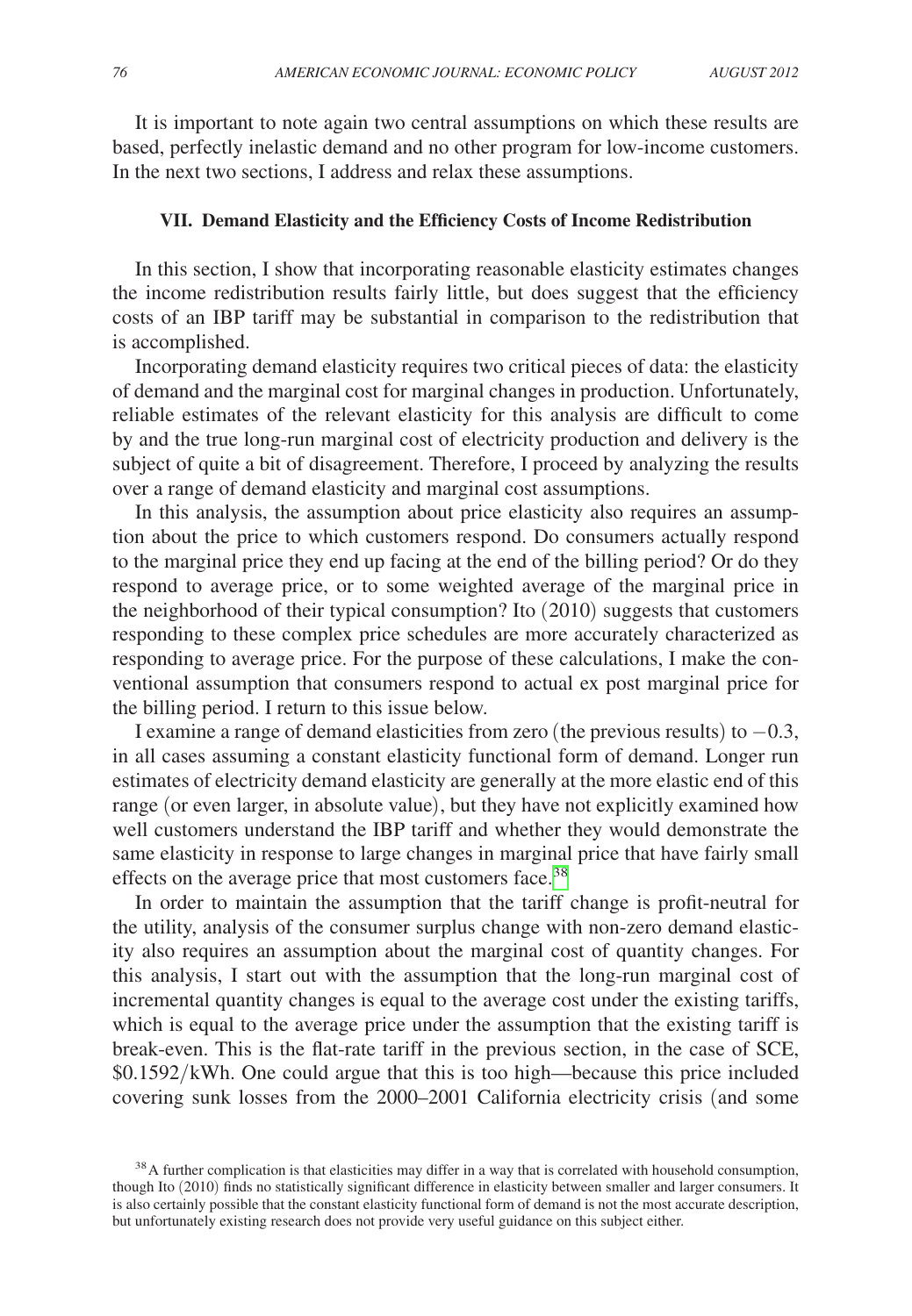long-term contracts signed shortly after) or because there are economies of scale in at least the electricity distribution activity—or too low—due to constraints on the expansion of cost-effective generation, for instance from regulatory constraints on building new fossil fuel power plants or new transmission lines.<sup>39</sup> I return below to the robustness of the results to different marginal cost assumptions. I show that for small elasticities the income redistribution results are less sensitive than one might expect to the MC assumption, because it affects only the cost change that results from the *net* change in quantity as some consumers increase consumption when their marginal price falls and others decrease consumption as their marginal price rises. The analysis of the deadweight loss from IBP, however, is much more sensitive to marginal cost.

The approach I take is to calculate the change in consumption of each consumer in each billing period when the tariff changes from the flat-rate tariff to the benchmark five-tier tariff that is shown in Table 1. Because the actual quantities observed were for customers facing the five-tier tariff, however, the quantities consumed under the alternative flat rate tariff depend on the elasticity assumption. Total consumption tends to be larger under the flat rate tariff because about half of the customers are on blocks 3, 4, or 5, while the other half of customers are on blocks 1 or 2 for marginal consumption. The customers on blocks 3, 4, and 5 are large-demand customers and see a substantially lower marginal price with a flat rate tariff, while those on blocks 1 and 2 are small customers and see a somewhat higher marginal price under a flat rate tariff. Because output expands under the flat rate compared to the five-tier tariff, the break-even flat rate tariff must rise if marginal cost is above average cost or fall if marginal cost is below average cost.

The changes in annual average household consumer surplus by income bracket are shown in the middle columns of [Table 6.](#page-22-0) Table 6 presents results under the assumption that marginal cost is \$0.1592/kWh, the actual average revenue per kWh that SCE collected. In the online Appendix, I also show results under the alternative assumptions:  $MC = \frac{60.1092}{kWh}$ , five cents lower and possibly a more accurate indication of marginal cost if no environmental costs are incurred;  $MC = \frac{$0.2092}{kWh}$ , five cents higher and potentially more accurate if expansion of generation, transmission, and distribution is severely constrained or environmental costs are very high; and  $MC = \frac{$0.2592}{kWh}$ , an extremely high figure even with environmental externalities included, but which illustrates the potential ben-efits of IBP, as I discuss below.<sup>[40](#page-21-1)</sup>

<span id="page-21-1"></span>require a price on GHGs of around \$100 per ton of  $CO<sub>2</sub>$  equivalent.

<span id="page-21-0"></span><sup>&</sup>lt;sup>39</sup>One possible benchmark for the marginal cost of power is the regulator's analysis. The California Public Utilities Commission each year creates a "Market Price Referent" (MPR) that is used as an indicator price below which offers to the utilities from merchant generators will automatically be considered just and reasonable by the regulator. The Market Price Referent in 2006 for long-term power purchases was about \$0.085/kWh. This is a wholesale power price, however, and does not include transmission and distribution (T&D, including billing) costs. T&D costs average about \$0.04/kWh and the marginal cost is probably somewhat lower than that, though not all regulatory analysts would agree that marginal T&D costs are below average. Still, a long-run marginal cost of between \$0.11 and \$0.12 is fairly defensible if one excludes environmental externalities that are not priced in the MPR. If greenhouse gases were priced at \$30/ton—which is in the range contemplated in current proposed legislation—this would raise the cost of power by about 1.5 cents per kWh in California because that would be the emissions cost of a gas-fired power plant that is most often setting the market price.<br><sup>40</sup>Raising the marginal cost of production by five cents due to greenhouse gas emissions alone, however, would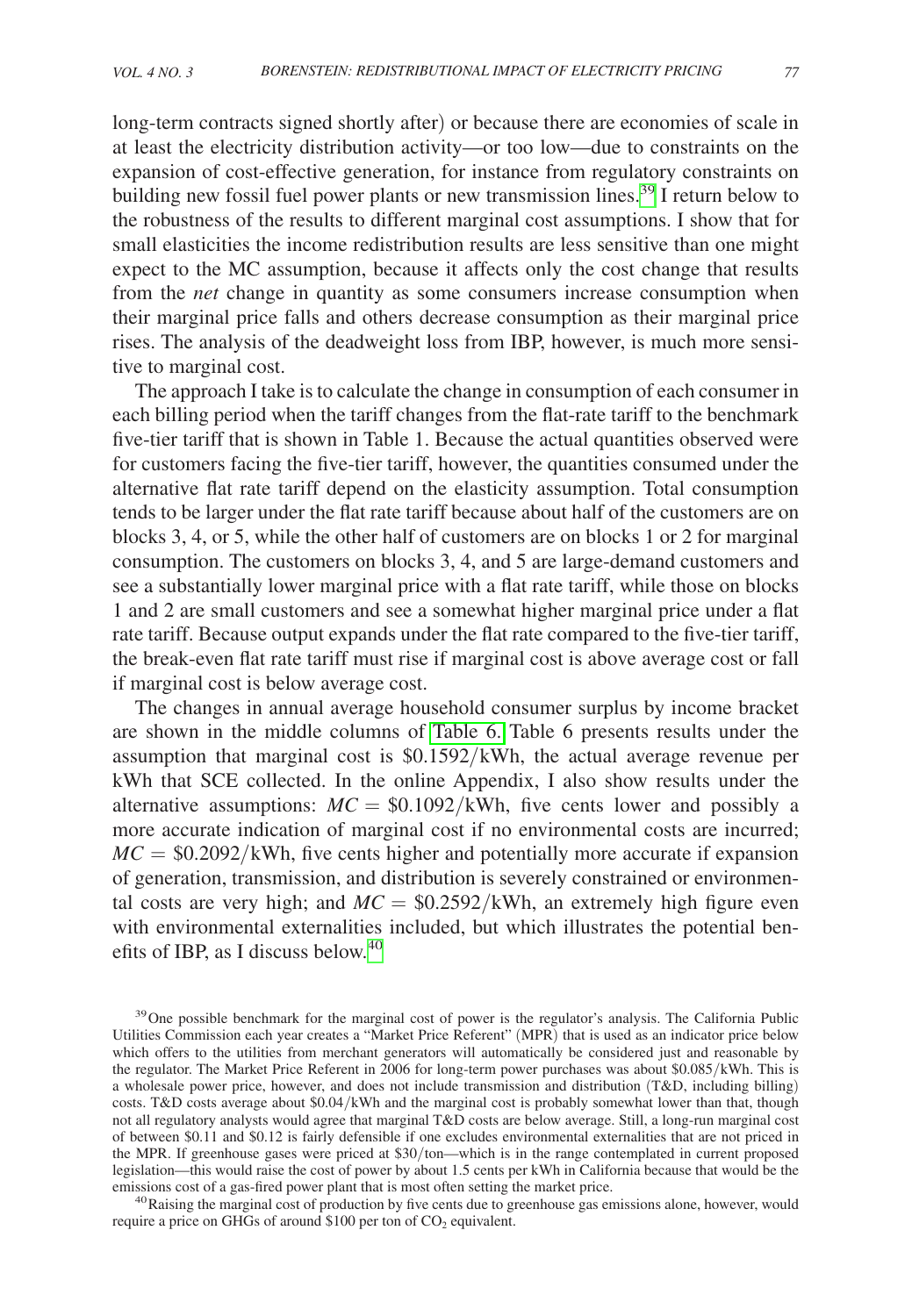<span id="page-22-0"></span>

| Income                                                                                                         |                   | Change in annual average<br>household consumer surplus<br>from switch to five-tier tariff $(\frac{5}{yr})$ |                                                                |           |           | Change in annual aggregate<br>consumer surplus from<br>switch to five-tier tariff $(SM/yr)$ |                      |                                           |               |
|----------------------------------------------------------------------------------------------------------------|-------------------|------------------------------------------------------------------------------------------------------------|----------------------------------------------------------------|-----------|-----------|---------------------------------------------------------------------------------------------|----------------------|-------------------------------------------|---------------|
| range                                                                                                          | $\varepsilon = 0$ |                                                                                                            | $\varepsilon = -0.1$ $\varepsilon = -0.2$ $\varepsilon = -0.3$ |           |           | $\varepsilon = 0$                                                                           | $\varepsilon = -0.1$ | $\varepsilon = -0.2$ $\varepsilon = -0.3$ |               |
| $$0-$20k$                                                                                                      | \$132             | \$124                                                                                                      | \$117                                                          | \$109     |           | \$95                                                                                        | \$90                 | \$84                                      | \$79          |
| $$20k - $40k$                                                                                                  | \$94              | \$83                                                                                                       | \$71                                                           | \$60      |           | \$84                                                                                        | \$74                 | \$64                                      | \$53          |
| \$40k-\$60k                                                                                                    | \$29              | \$14                                                                                                       | $-$ \$2                                                        | $-519$    |           | \$22                                                                                        | \$11                 | $-$ \$2                                   | $-$ \$14      |
| \$60k-\$100k                                                                                                   | $-$ \$26          | $-$ \$44                                                                                                   | $-$ \$64                                                       | $-$ \$83  |           | $-$ \$25                                                                                    | $-$ \$42             | $-$ \$61                                  | $-$ \$80      |
| $>$ \$100 $k$                                                                                                  | $-$ \$253         | $-$ \$284                                                                                                  | $-$ \$315                                                      | $-$ \$348 | $-$ \$178 |                                                                                             | $-$ \$200            | $-$ \$222                                 | $-$ \$245     |
| Aggregate increase in DWL from IBP $(\frac{M}{yr})$<br>Ratio of DWL to transfers to two lowest income brackets |                   |                                                                                                            |                                                                |           |           | \$0<br>0.00                                                                                 | \$67<br>0.41         | \$136<br>0.92                             | \$207<br>1.57 |

Table 6—Change in Consumer Surplus Switching from Flat-Rate to Five-Tier Tariff

*Note:* All calculations using weighted-rank within-CBG allocation method.

Focusing first on the middle columns of the second panel, the  $\varepsilon = 0$  column replicates the results from Table 5, though with the sign reversed because I am now considering change in consumer surplus rather than the change in the bill. The next three columns to the right show the change in average household consumer surplus under increasing elasticity assumptions. They indicate that incorporating more elas-tic demand changes the results, but not the qualitative inference.<sup>[41](#page-22-1)</sup> Over the alternative elasticity assumptions from zero to −0.3, the estimated average consumer surplus gain for households in the poorest income bracket due to the IBP tariff are all in the range of about \$9–\$11 per month, which is 18 percent to 24 percent of their estimated bills under the existing five-tier tariff.<sup>[42](#page-22-2)</sup>

Incorporating the elasticity of electricity demand leads to the question of the tradeoff between income redistribution and economic efficiency. The four right-hand columns present the aggregate transfers, in millions of dollars per year, to or from each income bracket, taking into account the share of households in each bracket. Because these calculations were carried out for a break-even utility, the difference in deadweight loss between the IBP tariff and the flat rate is simply the aggregate change in consumer surplus that occurs with the switch from one to the other. This is shown in the row beneath the four right-hand columns.

For example, with a demand elasticity of  $-0.1$ , switching from a flat rate tariff to the five-tier tariff raises deadweight loss by \$67 million per year, reducing the consumer surplus of households in the two highest income brackets by \$242 million per year ( $=$  \$200  $+$  \$42), while increasing by \$175 million per year the consumer surplus of households in the other three income brackets, with \$164 million per year of

<span id="page-22-1"></span><sup>&</sup>lt;sup>41</sup> Incorporating demand elasticity necessarily, by revealed preference, makes more positive (or less negative) the change in consumer surplus caused by a change from the observed price structure and associated quantities to any given alternative. In this case, the sign of this effect is ambiguous, however, because I am evaluating the change *from* a hypothetical alternative flat rate *to* the IBP price structure at which quantity has been actually observed. That is, the change in elasticity assumption pivots the demand curve around the point at which it is intersecting the five-tier price schedule.<br><sup>42</sup>In examining consumption responses to changes in the tariff, these calculations ignore income effects. Even

<span id="page-22-2"></span>for customers in the lowest income bracket these are likely to be very small, amounting to about 1 percent of their income. Estimates of the income elasticity of demand vary greatly, but even if it assumed to be 1.5 in the long run which is towards the high end of the distribution of estimates in the literature—the quantity effect from the income change would be in the noise of these estimates.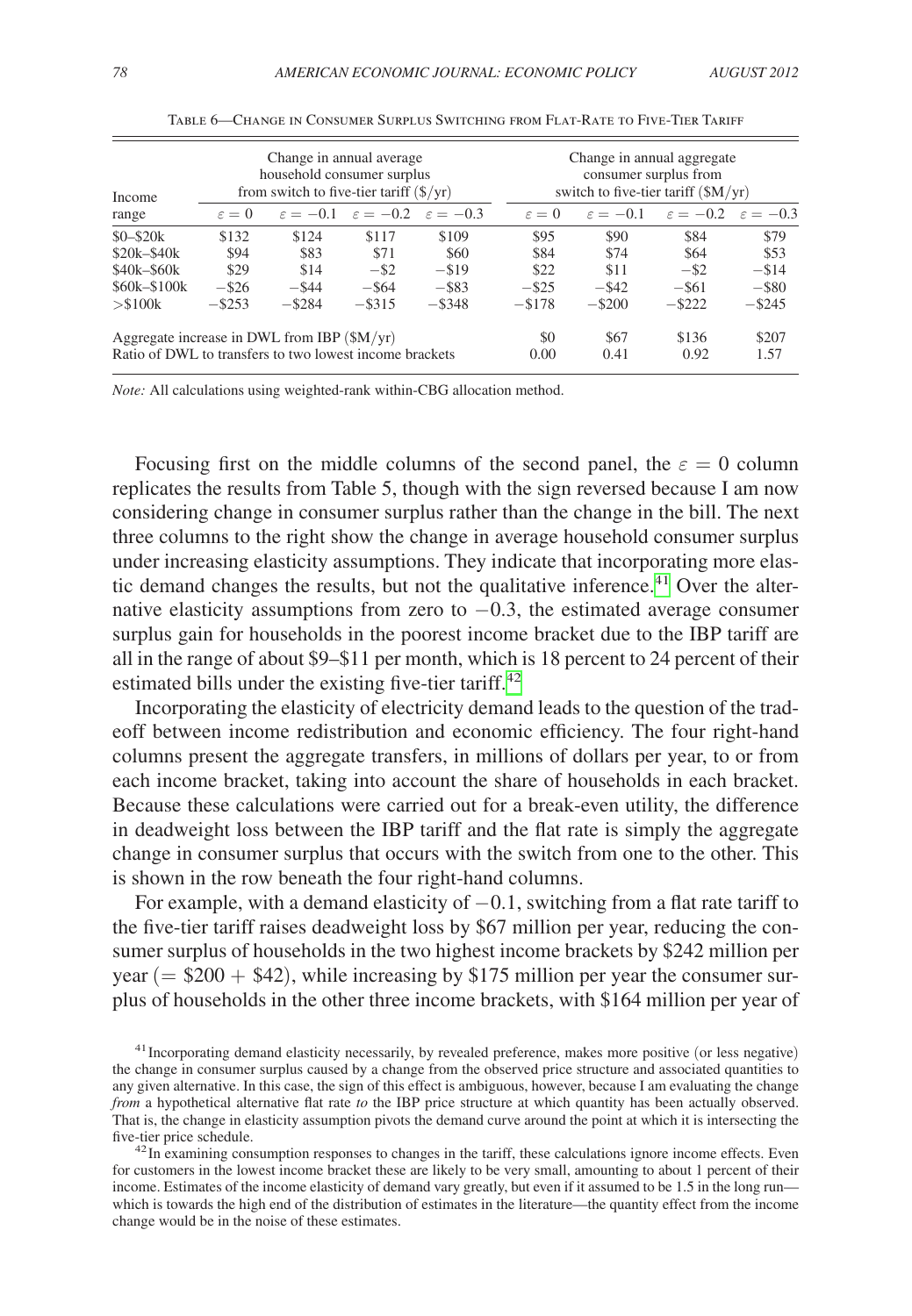that going to households in the two lowest income brackets. The second row beneath the right-hand columns reports the ratio of the deadweight loss to the amount of income transfered to households in the two lowest income brackets, i.e., households with annual income below \$40,000 per year. This seems to be a somewhat inefficient redistributional program. The 0.41 ratio is in the higher range of many estimates of the marginal cost of public funds. Those estimates generally do not include the increase or decline in distortion that could result from the distribution of those funds to lower income households, through for instance either reductions in payroll taxes or distorted prices on subsidized goods.<sup>43</sup> The ratio, however, is much higher if the elasticity of demand is −0.2 or −0.3. The ratios are substantially higher for PG&E which has a steeper IBP tariff, and lower for SDG&E with a flatter IBP tariff, as shown in the online Appendix.

Conceptually, the deadweight loss impact of a switch from a flat rate to an IBP tariff can be decomposed into the resulting inter-buyer misallocation of any given total quantity of electricity—which results from buyers facing heterogeneous prices for marginal purchases under IBP—and inefficient aggregate consumption of electricity—which results from the marginal price differing from marginal cost. The flat rate tariff is clearly more efficient in terms of inter-buyer misallocation, but it may be more or less efficient than the IBP tariff in terms of optimizing total consumption, depending on how closely each tariff reflects marginal cost across all consumers. In the case presented in Table 6 the flat rate tariff is reducing deadweight loss to zero by setting price equal to marginal cost for all customers.

Though it may be tempting to conclude that the case in which the flat rate tariff is equal to marginal cost maximizes the deadweight loss advantage of a flat rate tariff over increasing-block pricing, that is not the case. In this empirical analysis, the deadweight loss *difference* is even larger if marginal cost is lower. While a lower marginal cost (holding constant the firm's total cost at the observed quantities) increases deadweight loss under flat rate pricing, in this case it increases the deadweight loss under the IBP structure by even more. This difference is shown in online Appendix Table 6, where for a given elasticity, the deadweight loss difference is substantially larger with  $MC = \frac{$0.1092}{kWh}$  than with  $MC = \frac{$0.1592}{kWh}$ . The intuition here is that the deadweight loss induced by moving the marginal price slightly above or below marginal cost is second order, but increases with the square of that difference. Thus, the change in deadweight loss if marginal cost is \$0.1092 instead of \$0.1592 is quite large for customers who are out on the fifth tier paying around \$0.30/kWh.

Conversely, if marginal cost is well above average cost, increasing-block pricing induces much less deadweight loss because the many customers out on the higher tiers (who are also the high-use consumers) are facing prices that are much closer to marginal cost. An intuitive extreme case would be if all customers were on the fifth tier and marginal cost were equal to the fifth tier price, but the firm was still breaking even due to marginal cost being well above average cost. In that case,

<span id="page-23-0"></span><sup>&</sup>lt;sup>43</sup> See Ballard and Fullerton (1992), and Snow and Warren (1996).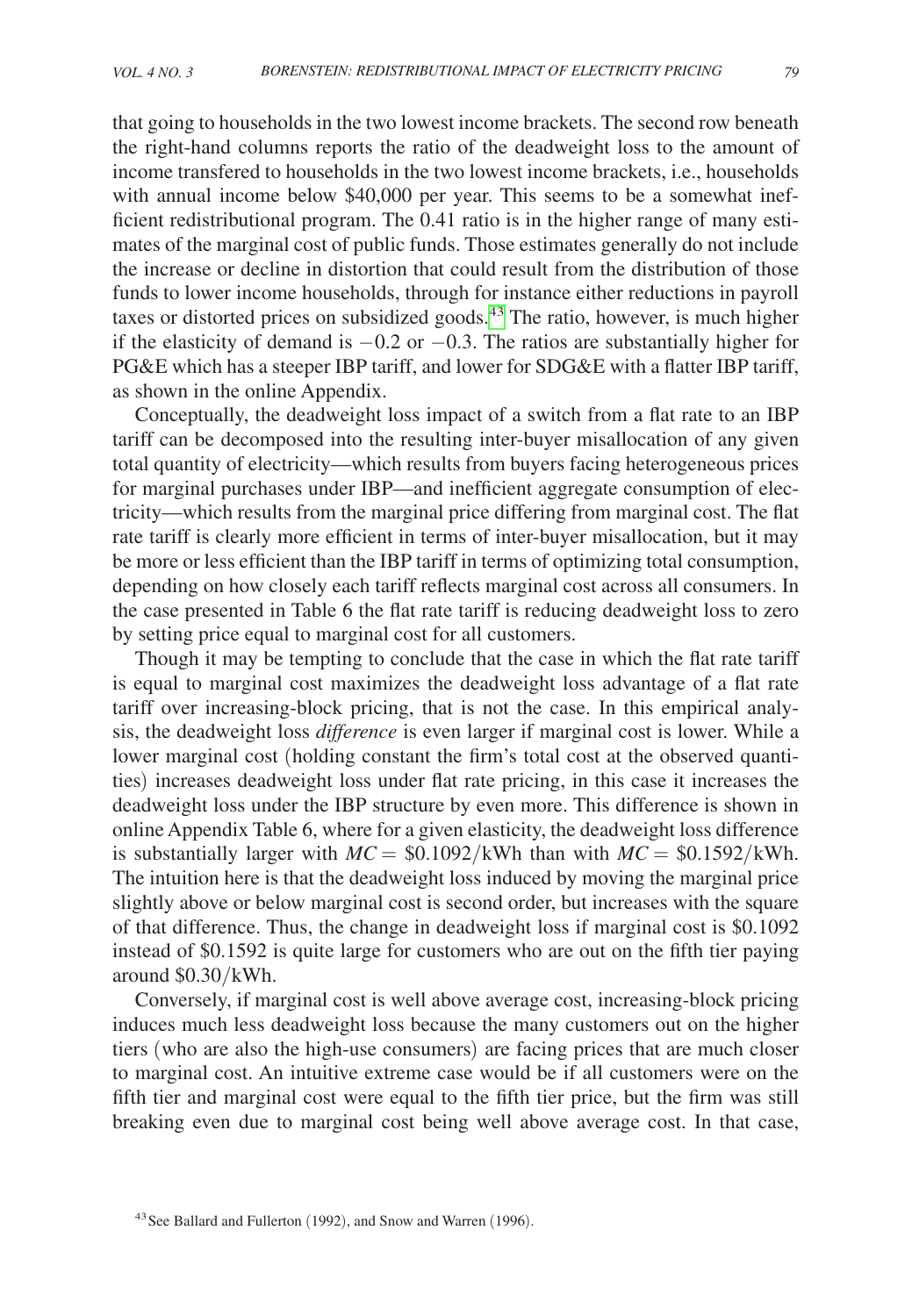the increasing-block pricing would eliminate deadweight loss, while switching to a break-even flat-rate tariff would induce substantial deadweight loss.

In fact, as shown in the online Appendix, if the marginal cost were \$0.2592/kWh in this case, a switch from a break-even flat-rate tariff to the benchmark five-tier tariff would *reduce* deadweight loss while also transferring income from richer to poorer households. This was almost certainly not the case for California in 2006, though it is worth keeping in mind for cases in which firms have fairly low historical costs but face severe constraints on output expansion or face high marginal pollution cost, but not higher average costs due to permit allocations under cap-and-trade. On the other hand, if marginal cost were actually in the range of \$0.11–\$0.16, as seems likely to have been the case for SCE in 2006, increasingblock pricing was probably a fairly inefficient way of transferring income to poorer households.<sup>[44](#page-24-0)</sup> The results for PG&E and SDG&E indicate the same tradeoff: the deadweight loss cost of redistributing income through IBP is fairly high if marginal cost is below average cost, but is lower if marginal cost is above average cost and could be negative if marginal cost were around \$0.25/kWh or higher.

It is worth noting two considerations that this analysis does not incorporate. First, the deadweight loss calculations assume that there are no other distortions in the economy, but in fact we start from a situation far from the first best due to taxes on labor and other commodities. Intuitively, the distortion due to above-marginal-cost pricing of electricity exacerbates the pre-existing labor supply distortion resulting from income taxes by reducing the real after-tax wage.[45](#page-24-1) Below-marginal-cost pricing of electricity for some customers, however, may reduce the pre-existing labor supply distortion. The net impact of these effects is difficult to calculate, but it is worth pointing out that the customers charged above-marginal-cost electricity prices are disproportionately those who already face high marginal tax rates on labor, while those charged below-marginal-cost prices tend to be in lower marginal tax brackets and are thus likely to engender smaller pre-existing distortions from the tax on labor. So it seems likely that incorporating this indirect tax distortion would raise the estimated deadweight loss. Second, there is significant theoretical and empirical support for the idea that customers do not respond to the ex post observed marginal price that they face, but rather to some average of marginal prices over at the range of potential consumption, or to just an average price for the month.[46](#page-24-2) These effects could reduce the deadweight loss from IBP.

<span id="page-24-2"></span><span id="page-24-1"></span>

in income tax effects.

<span id="page-24-0"></span><sup>&</sup>lt;sup>44</sup>This discussion ignores the "conservation motive" that is frequently suggested as another reason for using IBP. It is difficult to reconcile such arguments with a marginal cost that is well below the highest-tier prices unless one incorporates behavioral considerations. If a very high marginal price gets households to make energy efficiency investments that actually pay off even if price equals the much-lower true social marginal cost—but for some reason households were unwilling to make these investments under a less extreme marginal price—then the analysis would be more favorable to IBP.<br><sup>45</sup>See Bovenberg and Goulder (1996).<br><sup>46</sup>See Shin (1985); Borenstein (2009); and Ito (2010) on electricity. Saez (2010) explores a closely related issue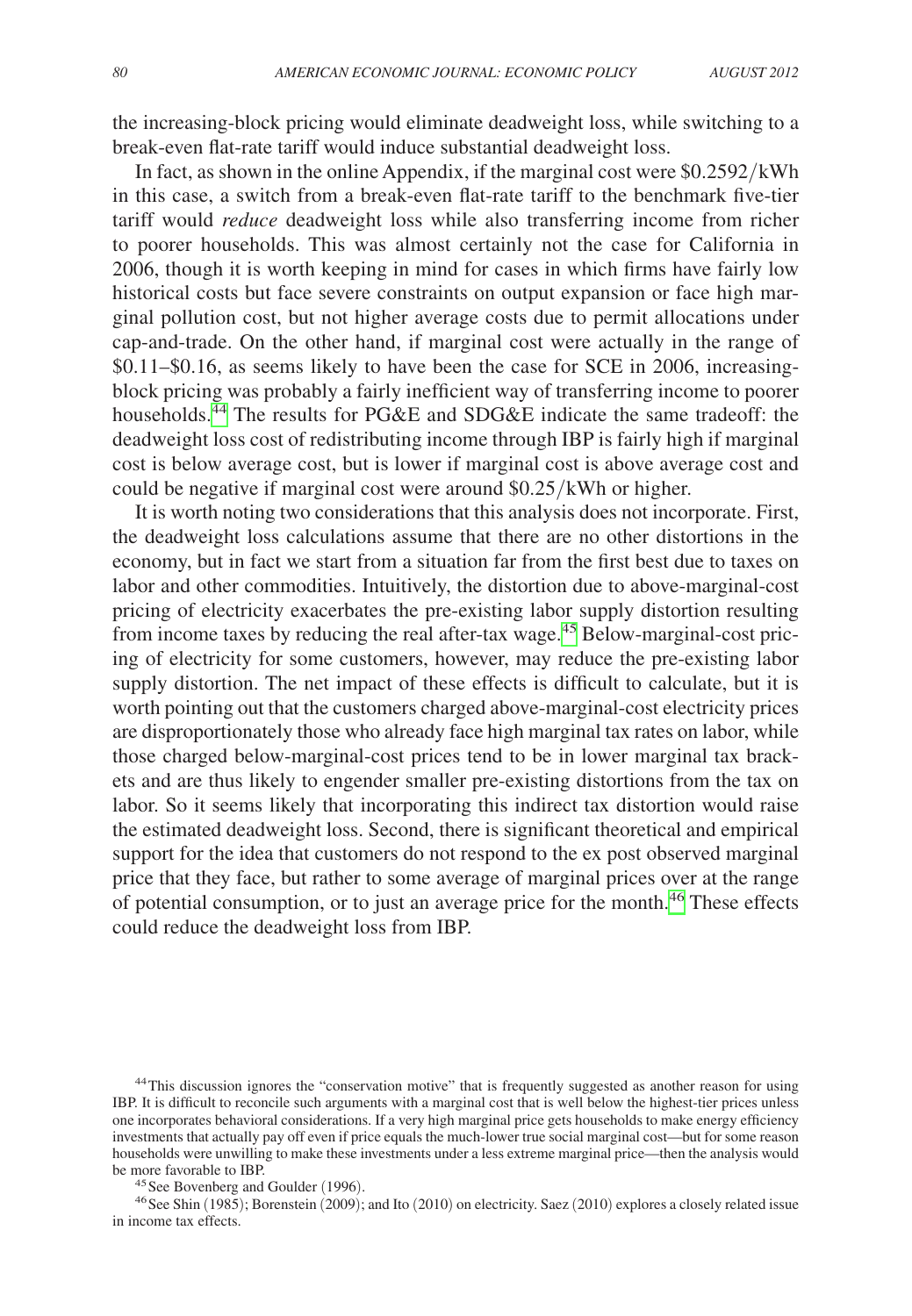#### <span id="page-25-0"></span>**VIII. Increasing-Block Pricing versus a Tariff for Low-Income Households**

Many policymakers and economists argue for a means-tested program for the poor rather than a price schedule like IBP that distorts prices for all consumers and only redistributes to the poor indirectly through the correlation with usage. And, of course, virtually all economists would prefer to see lump-sum transfers, rather than price distortions. Means-tested programs, however, raise their own set of concerns, most notably the difficulty in identifying and enrolling low-income, and only lowincome, customers. Nearly every state has some form of means-tested assistance for energy bills in addition to the federal government's Low Income Home Energy Assistance Program (LIHEAP). [47](#page-25-1)

The CARE (California Alternate Rates for Energy) program in California is a discounted electricity tariff targeted at low-income households. As shown in Table 2, the CARE program is also an increasing-block price schedule for electricity, but each block's price is discounted off of the standard residential tariff. The discounts are not the same on each tier. Thus, the CARE program delivers a lower average electricity price and a different structure of increasing-block pricing.

Despite the lower prices offered under CARE, the utilities have had a difficult time getting all or nearly all of the eligible customers to sign up for the program. After many years of significant efforts by the utilities and independent povertyassistance programs, the utilities report penetration rates among eligible households of 70 percent–80 percent. Unfortunately, those figures probably overstate the program effectiveness because they are calculated by dividing the number of CARE participants by an estimate of the number of eligible households. Implicitly, such a calculation assumes that all households on CARE are eligible, but some data suggest that the reality may be substantially different, as discussed in the Appendix. Nonetheless, for this analysis, I base my calculations on the reported figures recognizing that the results probably overstate the degree of income redistribution accom-plished by the CARE program.<sup>[48](#page-25-2)</sup>

To examine the transfers resulting from CARE, it is useful to separate the lower *average* price from the increasing-block nature of each tariff. To do this, I first consider the case of different flat-rate tariffs for CARE and non-CARE customers. Once again assuming zero demand elasticity, it is straightforward to create separate revenue-neutral flat-rate tariffs for each group. These are shown in the lower left-hand panel of Table 1. CARE participation is indicated in the billing data for each household, so one can then easily assess the change in each household's bills with the intro-duction of the CARE program under a flat-rate tariff, and under a five-tier tariff.<sup>[49](#page-25-3)</sup>

<span id="page-25-1"></span> $47$ Summaries of each state's programs are at http://liheap.ncat.org. In California, the CARE program is about 10 times the size of the transfers available through LIHEAP.

<span id="page-25-2"></span><sup>&</sup>lt;sup>48</sup> Currie (2006) dicusses the enrollment difficulties in means-tested and non-means-tested social programs. The rates reported for CARE appear to be in the normal range for means-tested programs.

<span id="page-25-3"></span> $49$ Throughout this study, I have assumed that tariff changes would be revenue neutral. That is unlikely to be exactly true with CARE, because more than half of the subsidy comes from surcharges on commercial, industrial, and agricultural electricity bills. However, it is impossible to predict how a change in the CARE program would alter the cross-subsidies between these customer classes, and very difficult to determine how the impact of bill changes among these non-residential customer classes is shared among households of different income brackets. Therefore, I maintain the assumption that changes in CARE would be financed by changes in the non-CARE residential rates. Absent elastic responses, this is equivalent to assuming that the incidence of changes in electricity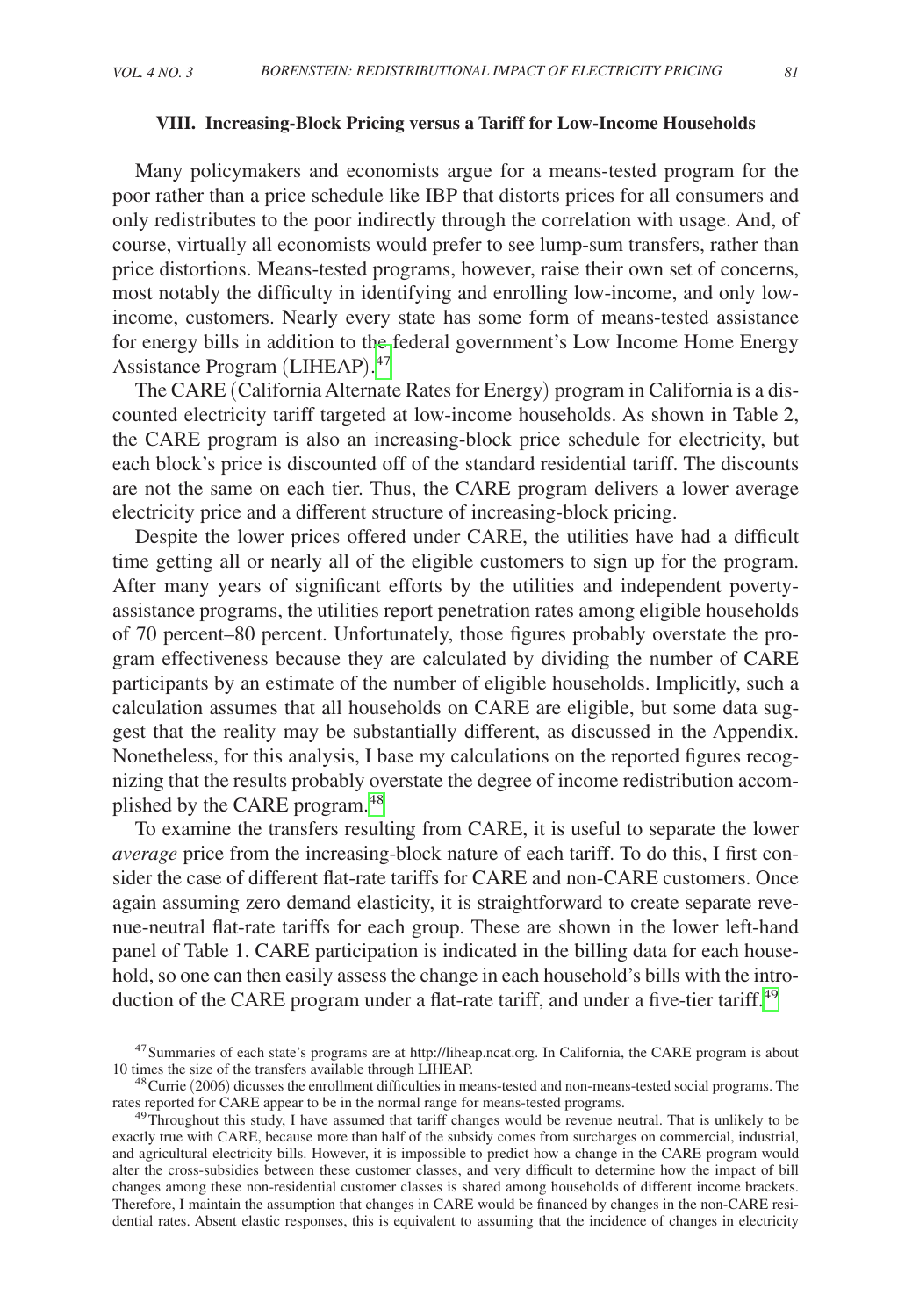|                 |                |                                | Average annualized bill | Bill change<br>from No-CARE/flat |                                |                          |                               |
|-----------------|----------------|--------------------------------|-------------------------|----------------------------------|--------------------------------|--------------------------|-------------------------------|
| Income<br>range | Flat<br>tariff | No-CARE<br>Five-tier<br>tariff | Flat<br>tariff          | with CARE<br>Five-tier<br>tariff | No-CARE<br>Five-tier<br>tariff | w/CARE<br>Flat<br>tariff | w/CARE<br>Five-tier<br>tariff |
| $$0 - $20k$     | \$785          | \$653                          | \$609                   | \$546                            | $-$ \$132                      | $-$ \$176                | $-$ \$239                     |
| $$20k - $40k$   | \$973          | \$879                          | \$863                   | \$804                            | $-$ \$94                       | $-111$                   | $-$ \$170                     |
| \$40k-\$60k     | \$1.128        | \$1,098                        | \$1.163                 | \$1,115                          | $-$ \$29                       | \$35                     | $-112$                        |
| \$60k-\$100k    | \$1,234        | \$1,260                        | \$1,337                 | \$1,327                          | \$26                           | \$103                    | \$93                          |
| $>$ \$100 $k$   | \$1,646        | \$1,900                        | \$1,790                 | \$1,996                          | \$253                          | \$144                    | \$350                         |

Table 7—Estimated Average Annual Bills with and without IBP and CARE

*Notes:* All calculations using weighted-rank within-CBG allocation method. Excludes bills with daily consumption less than 1kWh/day. Includes all CARE and non-CARE customers.

Table 7 shows the average annual bills by income bracket under four alternative scenarios using the weighted-rank method. The effect of the CARE program and five-tier tariff on average bills by income bracket are shown separately and combined in the right-hand columns as changes from the flat-tariff/No-CARE results. A flat-rate tariff for both non-CARE and CARE customers—maintaining the average discount of 39 percent for CARE customers that results from the current program would reduce the average bill for households in the lowest income bracket to \$609 versus \$653 if the IBP tariff was offered, but with no means-tested program. Of course, such a comparison depends entirely on the size of the CARE discount and the steepness of IBP.

Some other insights from Table 7 are likely to be more general, however. Comparing the bill changes from No-CARE/five-tier with those from CARE/flat-rate, it is apparent that a substantially smaller share of the funds that CARE redistributes come from the very wealthiest customers. Rather, the cost of the transfers are shared more by households in the next highest income bracket and even in the middle bracket. In that sense, a CARE-like program may be less progressive than IBP. This result, which holds true for all three utilities, reflects the fact that the CARE program is financed by raising price for all non-CARE customers by the same amount per kilowatt-hour. The IBP, however, lowers price for baseline energy by raising it the most for the heaviest users, who are disproportionately from the highest income bracket.

The IBP and CARE programs are substitutes to a great extent, so the presence of the CARE program lowers the incremental redistributive effect of the IBP (and *vice versa*). The additional impact of the IBP, given the exitense of the CARE program, is to lower the average bill of households in the lowest income bracket by \$63/year or about \$5 per month, about 10 percent of the bill they would face without IBP.

While the CARE program and IBP do redistribute income from wealthier to poorer customers, they both also distort prices and potentially lower economic efficiency. [Table 8 c](#page-27-0)arries out the same type of elasticity adjustment and

costs for non-residential customers are borne entirely by residential customers of the same utility and allocated in the same proportion as their residential electricity bills.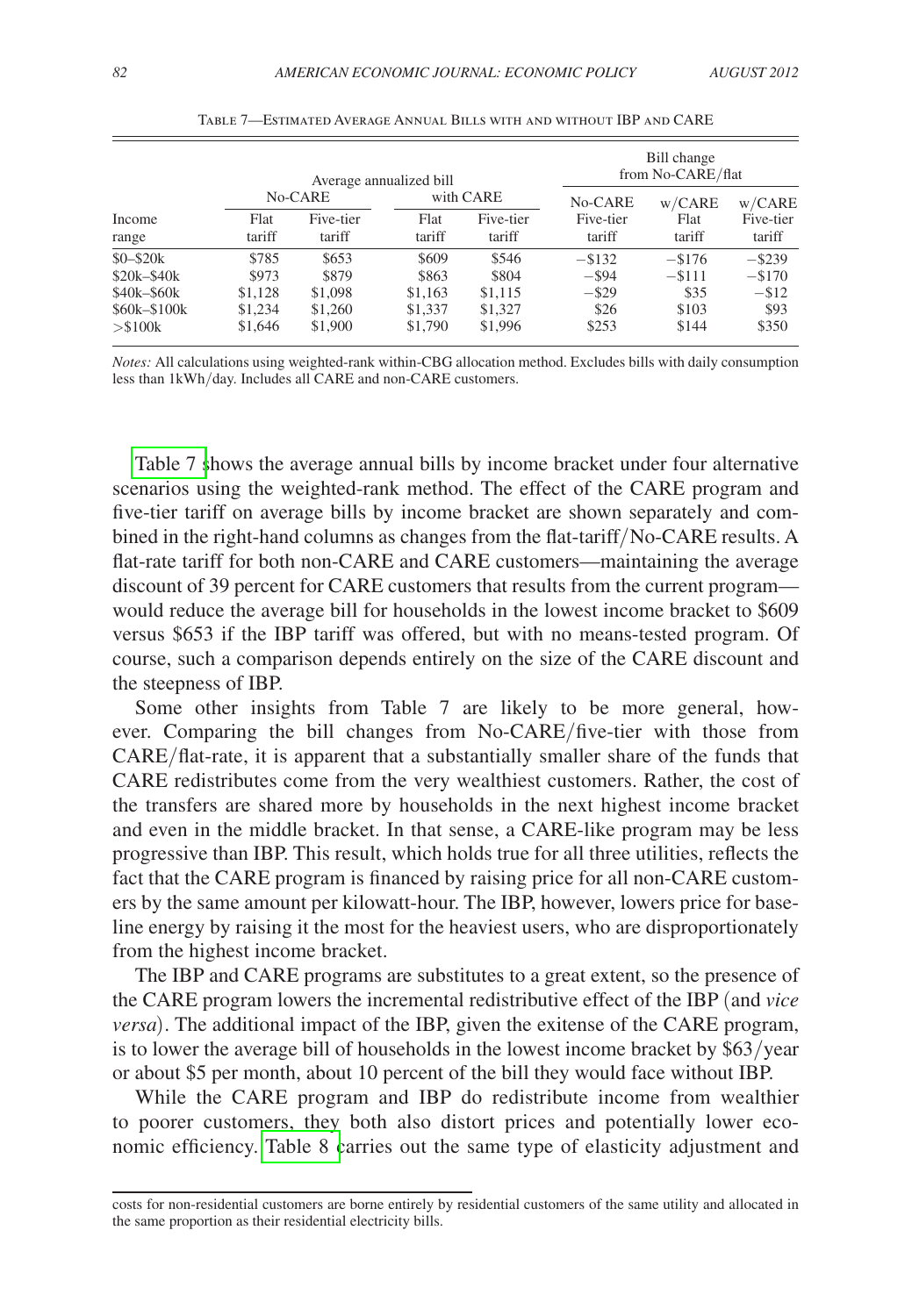<span id="page-27-0"></span>

| Income                                                                                                           |                   | Change in annual average<br>household consumer surplus<br>from adding CARE program $(\frac{5}{yr})$ |                                           |                      | Change in annual aggregate<br>consumer surplus from<br>adding CARE program $(\frac{M}{yr})$ |                      |                      |                      |
|------------------------------------------------------------------------------------------------------------------|-------------------|-----------------------------------------------------------------------------------------------------|-------------------------------------------|----------------------|---------------------------------------------------------------------------------------------|----------------------|----------------------|----------------------|
| range                                                                                                            | $\varepsilon = 0$ |                                                                                                     | $\varepsilon = -0.1$ $\varepsilon = -0.2$ | $\varepsilon = -0.3$ | $\varepsilon = 0$                                                                           | $\varepsilon = -0.1$ | $\varepsilon = -0.2$ | $\varepsilon = -0.3$ |
| $$0-$20k$                                                                                                        | \$176             | \$180                                                                                               | \$185                                     | \$189                | \$127                                                                                       | \$130                | \$133                | \$137                |
| $$20k - $40k$                                                                                                    | \$111             | \$114                                                                                               | \$117                                     | \$121                | \$99                                                                                        | \$102                | \$105                | \$108                |
| \$40k-\$60k                                                                                                      | $-$ \$35          | $-$ \$37                                                                                            | $-$ \$39                                  | $-$ \$42             | $-$ \$27                                                                                    | $-$ \$28             | $-$ \$30             | $-$ \$32             |
| \$60k-\$100k                                                                                                     | $-$ \$103         | $-$ \$109                                                                                           | $-$ \$115                                 | $-$122$              | $-$ \$98                                                                                    | $-$ \$104            | $-$ \$110            | $- $117$             |
| $>$ \$100 $k$                                                                                                    | $-$ \$144         | $-$ \$154                                                                                           | $-$ \$166                                 | $-$ \$178            | $-15101$                                                                                    | $-$ \$109            | $-$ \$117            | $-$ \$125            |
| Aggregate increase in DWL from CARE $(\frac{SM}{yr})$<br>Ratio of DWL to transfers to two lowest income brackets |                   |                                                                                                     |                                           |                      | \$0<br>0.00                                                                                 | \$9<br>0.04          | \$19<br>0.08         | \$29<br>0.12         |

| TABLE 8—CHANGE IN CONSUMER SURPLUS SWITCHING FROM NO-CARE TO WITH-CARE |  |  |
|------------------------------------------------------------------------|--|--|
|------------------------------------------------------------------------|--|--|

*Notes:* Table presents the change in consumer surplus from switching from a break-even tariff with no CARE program to a break-even tariff structure with a CARE program under flat-rate tariffs and alternative demand elasticities. All calculations using weighted-rank within-CBG allocation method.

deadweight-loss analysis for SCE's CARE program that Table 6 presented for SCE's increasing-block pricing. Comparing Table 8 with Table 6, however, suggests that the induced deadweight loss is likely to be much smaller per dollar transfered with the CARE program. The deadweight loss is drastically lower if marginal cost is around average cost or, as shown in the online Appendix, if marginal cost is below average cost. Even if marginal cost is slightly over \$0.20/kWh, results in the online Appendix show that CARE creates less than half as much deadweight loss per dollar transfered. If marginal cost is even higher, however, the ability of IBP to reflect high marginal cost while maintaining a lower average price can make it more attractive.<sup>[50](#page-27-1)</sup>

These results are based on a 78 percent CARE penetration rate among eligible customers, as reported by SCE for 2006, which probably overstates participation by low-income households, as explained in the Appendix. Using an adjusted penetration rate of 65 percent (discussed in the Appendix) reduces the efficiency dominance of the CARE program somewhat, but still suggests that it creates much less inef-ficiency for a given transfer to the lowest income bracket than does IBP.<sup>[51](#page-27-2)</sup>

A complete comparison between IBP and CARE would require a much more extensive study of the eligibility and consumption of households on CARE. Faced with great difficulty signing up customers who qualify for the lower rates, utilities and the regulator in California have focused more on reducing the number of eligible customers who don't take advantage of the program than on tracking down ineligible customers who do. Nonetheless, over the plausible range on CARE

<span id="page-27-1"></span><sup>&</sup>lt;sup>50</sup>These deadweight loss calculations raise the same issue of pre-existing labor market distortions as in the previous section, though the correlation between high prices and high marginal tax brackets is probably not as great in this case. Another possible distortion, however, is the disincentive to increase income if it would disqualify one from the CARE program. Still, such an effect is likely to be very small in most cases given the size of electricity bill savings relative to the potential chang in income and, more importantly, due to the extremely weak enforcement of the income eligibility rules for CARE.<br><sup>51</sup>The lower penetration rate yields virtually the same deadweight loss as in Table 8, but reduces the transfers

<span id="page-27-2"></span>by about 15 percent.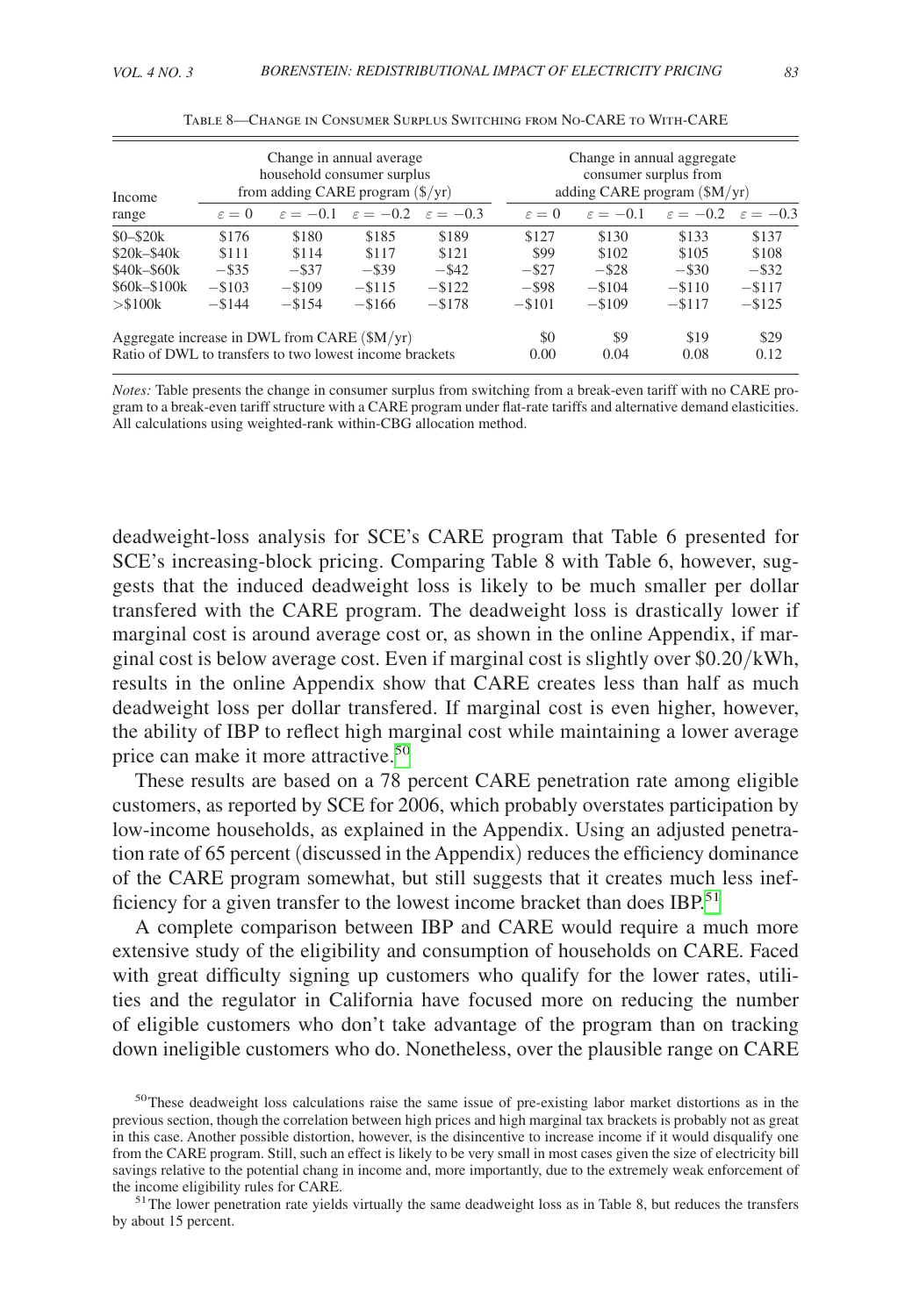<span id="page-28-0"></span>penetration rates and likely marginal costs, CARE redistributes more income to the lowest income bracket per dollar of deadweight loss created than does IBP. Under CARE, however, more of the funds for that redistribution come from middle-income households and less from wealthy households.

Besides the difficulty in accurately identifying truly eligible customers, CARElike programs also may have higher "customer acquisition" and administration costs. In fact, program administrative costs should be considered in analyzing both IBP and CARE. No data are available on the additional administrative cost of IBP versus a flat-rate tariff, though it seems likely to be quite small due to the fact that it is mandatory and calculated automatically in the billing process. In contrast, the utilities file detailed reports on their CARE program administration costs. For 2006, SCE reported its costs were \$4.2 million of which about two-thirds were "outreach" and "processing, certification and verification."[52](#page-28-1) In comparing the deadweight loss calculations in Tables 6 and 8, however, adding \$4.2 million to the CARE costs doesn't qualitatively change the analysis.

### **IX. Conclusion**

Increasing-block pricing has long been seen as a way to ensure that nearly every household can afford a basic quantity of electricity while raising additional revenue from wealthier customers. As electricity costs rise, due to increases in fuel prices and additional greenhouse gas permit costs, electric utilities and their regulators are again focusing on ways to balance equity concerns with efficiency and the need to meet the company's budget constraints. As a result, there is renewed interest in IBP. The IBP tariffs currently in use by California's large utilities increase marginal price with usage much more steeply than other current or proposed IBP tariffs in other states, so they are a useful guidepost to the effects that such tariffs may have.

While it is generally agreed that wealthier customers on average consume larger quantities of electricity per person, it is less clear how strong that association is between wealth and household consumption after adjusting for differential numbers of household members. The impact of the steeply tiered rates in protecting lowincome customers is also no doubt mitigated by the existence of the CARE program that offers lower rates to low-income households in California. Similar programs exist in most states in the United States.<sup>53</sup>

With access to residence-level electricity consumption, but only census block group data on income distribution, I have attempted to create an effective matching of households to incomes in order to infer the income redistribution impact of alternative electricity tariffs. Some previous studies facing similar challenges have assigned the median household income of each census block group to all households in the CBG. Actual household incomes within CBGs, however, are quite heterogeneous. Matching to median income compresses the apparent income distribution

<span id="page-28-2"></span><span id="page-28-1"></span>

<sup>&</sup>lt;sup>52</sup> See Low Income Oversight Board (2007).<br><sup>53</sup>In California, eligibility criteria for CARE have been expanded since 2000 leading to a more than doubling of participation in the program between 2000 and 2006.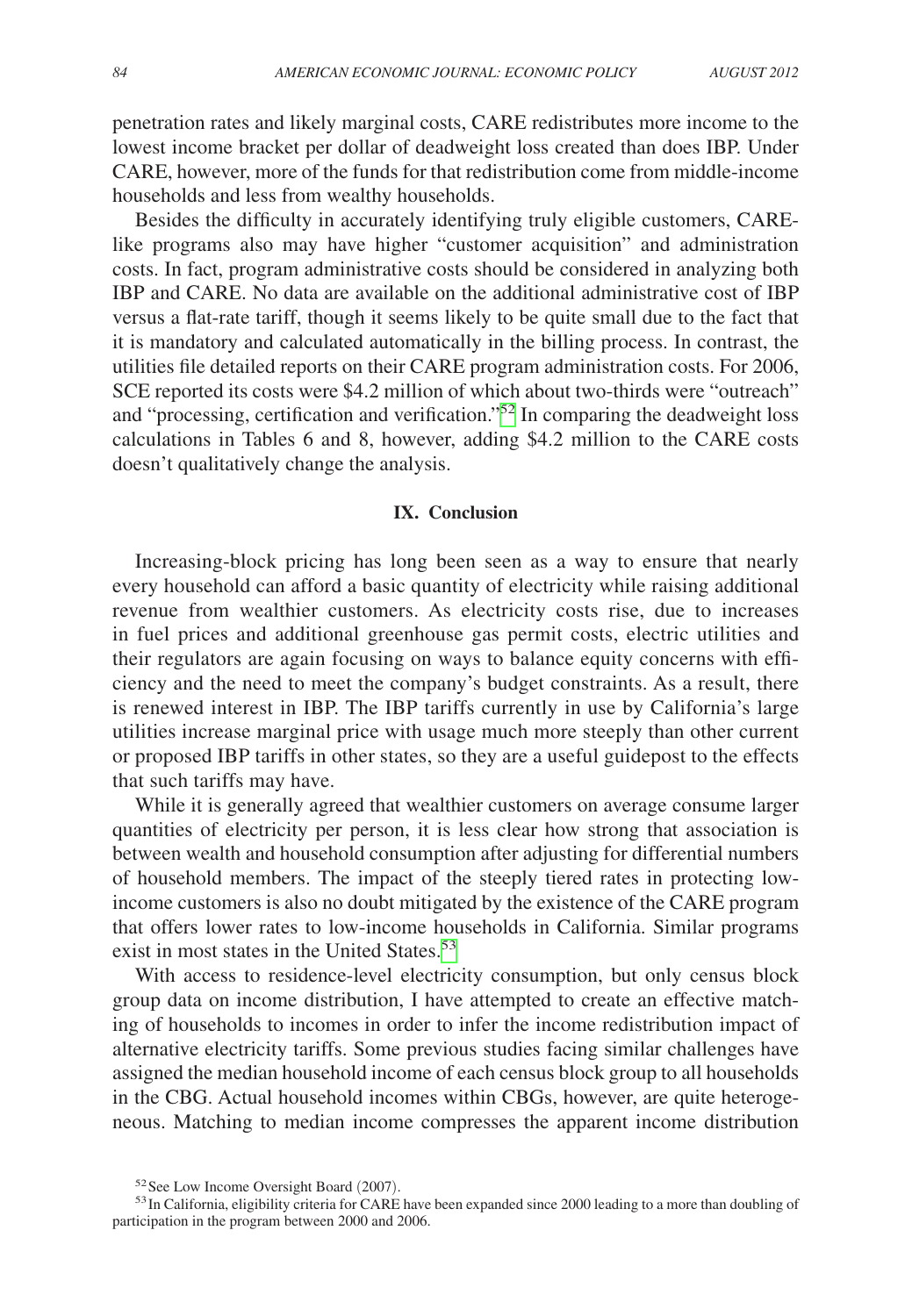substantially and does not take account of the within-CBG correlation of household incomes with the program variable of interest. The approach explored here seems likely to be adaptable to other situations in which household-level data are available on the program variable, but income data are not.

I find that California's IBP tariffs do redistribute income on average from wealthier to poorer households, but the effect is fairly modest. This is due in part to the CARE program, which targets a lower overall electricity tariff at households that are deemed to be low income. If the CARE program were not present, I find that the IBP would reduce the bills of households in the lowest income bracket (approximately a quintile) by about \$11 per month or around 17 percent. The redistributional impact of the current CARE program by itself is probably somewhat larger than the impact of the steep IBP tariffs in California, but the two programs are partial substitutes in redistributing income, so combining them benefits low income households by substantially less than the sum of their separate effects.

I find that most income redistribution under IBP comes from households in the top income bracket, while the CARE program spreads the contribution burden more evenly among middle income and wealthy households, so IBP does seem to be more progressive. The CARE program, however, creates substantially less deadweight loss, because the prices that would result from the CARE program alone would more closely reflect the current marginal cost of electricity. Thus, it seems that if marginal cost is near or well below average cost, a mean-tested tariff for poor households is likely to be a more economically efficient way to ease the burden of electricity costs for low-income customers. If a utility is facing marginal cost well above average cost, however, IBP tariffs can potentially both benefit low-income households and reduce deadweight loss by setting high marginal prices for most customers.

Two issues that have not been addressed here are worth at least a brief mention. First, the redistributional analysis has focused on reducing average energy costs for low-income households, an issue of "vertical equity" in public finance terms. There are also potentially important issues of horizontal equity if similarly positioned households—where position can include both income and electricity "need"—are treated differently in terms of prices or, perhaps, bills. Applying horizontal equity concepts to increasing-block pricing is complex. The challenge is also apparent with means-tested programs, such as CARE. If imperfect information or aversion to sharing household details causes some eligible customers to enroll in CARE while others don't, that too raises issues of horizontal equity.

Second, I have not addressed the question of why electricity regulators should consider income distribution or affordability of electricity at all in setting tariff structures. The standard economic argument is that such issues are best addressed through economy-wide tax policy, not in the pricing of specific goods. While there is a great deal of logic and intellectual support for that framework, there is little indication that it is winning the argument in the regulatory arena. The fact is that nearly all electricity regulators feel pressure or the desire to address the issue of affordability of this specific good. The aim of this paper is to provide information that can at least allow that goal to be pursued more efficiently.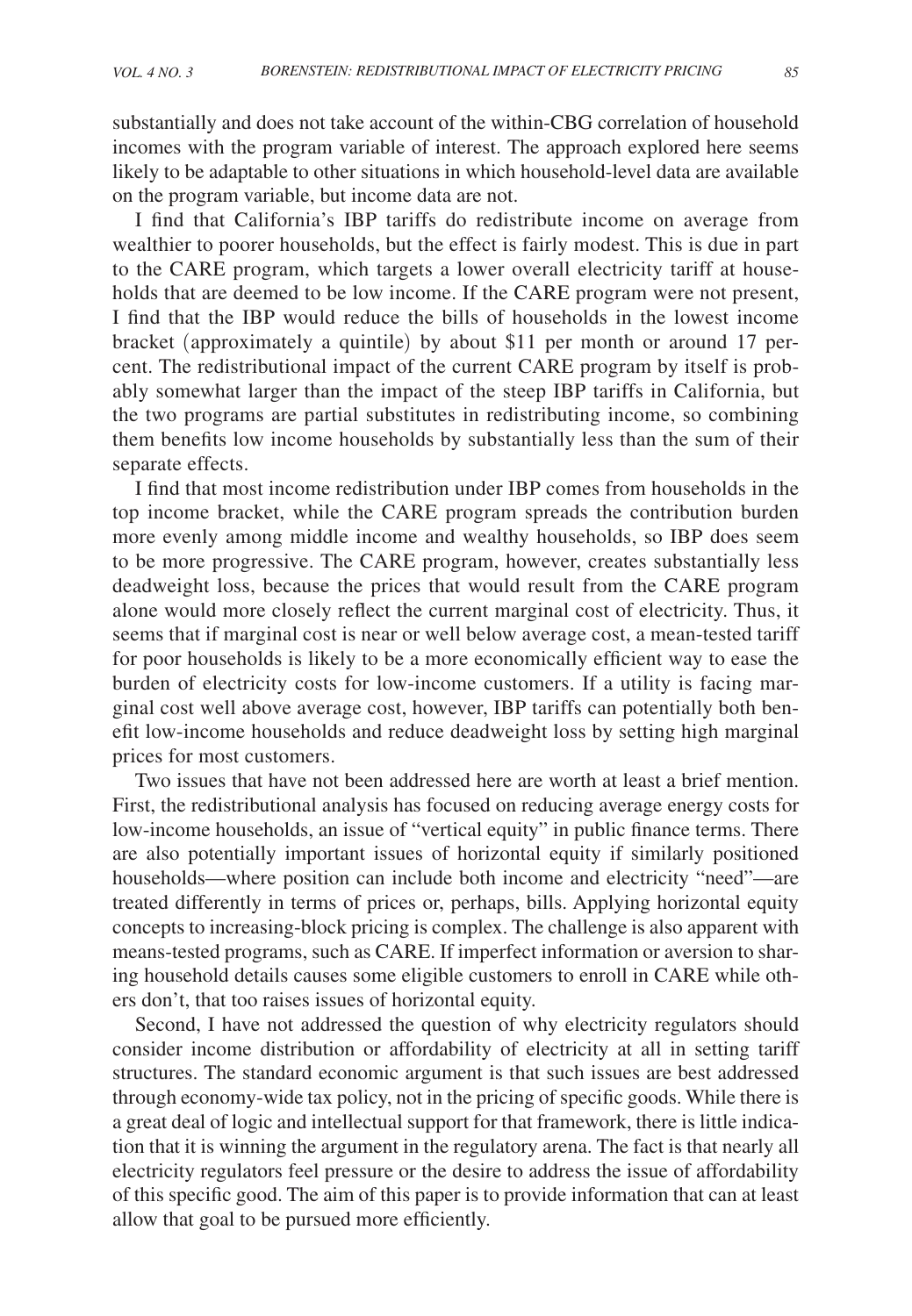## <span id="page-30-0"></span>Appendix: Utilization of CARE Participation Information in Ranking Methods

Reports from the utilities suggest that the CARE participation rate was 70 percent –80 percent among eligible households in 2006. The figures, however, appear to come from dividing the number of participating households by an estimate of the number of eligible households, based on census data. Implicitly, that assumes that all households on CARE are eligible. There is some evidence that this is not a good approximation.

One issue is that households may be qualified when they sign up, but then become ineligible due to an income increase or a decrease in the number of household residents. The calculation implicitly assumes that households report immediately when they become ineligible, which seems to be fairly rare. Instead, it appears from CARE dropout rates, which spike at the end of the two-year eligibility recertification period, that households that are no longer eligible simply do not recertify at renewal time. Given that 5 percent to 10 percent of households that are on CARE do not recertify when their renewal is required, it seems quite likely that at least a few percent of households on CARE have become ineligible since they enrolled.

In addition, some households may not be eligible at the time they join. The sign-up process requires a statement of eligibility, but does not require supporting evidence to be submitted. Much of CARE enrollment comes from contacting households that have qualified for other low-income programs, but one can also sign up through the Web sites of the utilities or by mail. In their monthly and annual reports, the utilities report the results of random eligibility verification which is requested from about 1 percent of participants annually. A surprisingly high number of participants selected for the random verification do not respond to the request for supporting information, over half in 2006 for SCE and PG&E, about one-quarter for SDG&E, and as a result are subject to being dropped from the CARE program (though it is unclear how quickly that happens). A much smaller share are found to be ineligible based on documentation submitted. It is difficult to know how many of the nonrespondents are unable or unwilling to provide documentation, but are actually eligible. Still, that seems unlikely to be the explanation for all of the nonrespondents.

Despite these concerns, in the study I have assumed a CARE penetration rate based on 78 percent participation (for SCE) for the algorithm described below. Based on the failure to recertify at the two-year interval and the low rate of response to requests for eligibility for verification, it seems that a participation rate of 65 percent is quite plausible, but there has been no study of ineligible participants on CARE.<sup>[54](#page-30-1)</sup> A lower rate of CARE participation would mean that fewer of the households in the lowest income bracket and more of the households in higher income brackets are assumed to be CARE participants. Assuming that fewer of the CARE participants are in the lowest bracket leads to the conclusion of somewhat higher redistribution resulting from increasing-block pricing. If a much larger share of CARE participants were actually ineligible, then the redistributive impact of CARE would be

<span id="page-30-1"></span><sup>54</sup>There are many reasons that an eligible household might not respond to the request for verification, including language barriers, concern about privacy, and undocumented immigration status.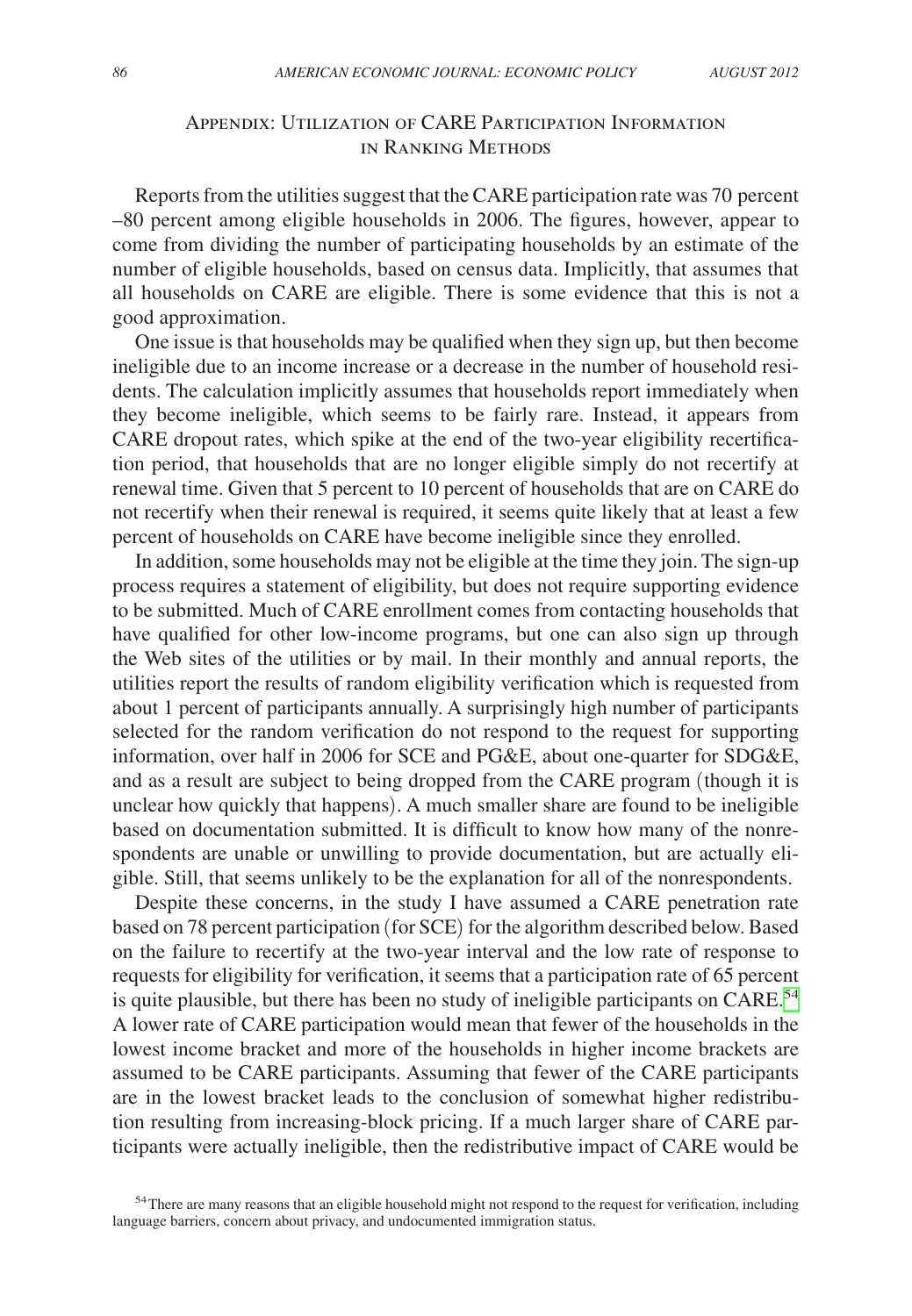smaller than is commonly assumed and the redistributive impact of increasing-block pricing would be greater than I have concluded.

To incorporate the CARE information and allocate CARE customers across income brackets, the CBG income distribution data are first used to determine the share of the households in the CBG that will fall into each of the five income brackets. From the billing data, we know the total number of CARE customers in the CBG. So, starting from the lowest income bracket 78 percent of the household "slots" are allocated to CARE customers.<sup>55</sup>

For instance, if the total number of CARE customers in the CBG is less than 78 percent of the household "slots" in the lowest income bracket, then all CARE customers are assumed to fall in the lowest income bracket.<sup>56</sup> If the total number of CARE customers in the CBG is greater than 78 percent of the household slots in the lowest bracket, then 78 percent of the slots in that bracket are allocated to CARE customers and remaining CARE customers are carried over to the second lowest income bracket. The same algorithm is then applied to the second lowest income bracket and if there are remaining customers, they are carried over to the third lowest income bracket, and so on. In the extremely small number of cases where this algorithm yielded leftover CARE customers beyond the highest income bracket, i.e., the number of CARE customers exceeded 78 percent of the total number of households that received utility bills in the CBG, the CARE customers were simply divided proportionately across the population.

To be concrete, assume that a census block group has *H* households that receive electricity bills and the billing data indicate that  $H<sub>c</sub>$  of them are on the CARE program. Assume that, according to the census, the shares of population in the income brackets are  $s_1, \ldots, s_5$  where  $s_1$  is the lowest income bracket. Finally, assume that the share of customers eligible for CARE who actually sign up, i.e., the CARE participation rate, is  $p$ . Then, with  $s_{ic}$  representing the share of all customers in the CBG who are in income bracket *i* and are on the CARE program, the allocation can be broken into six cases:

 $(1)$  If  $Hps_1 > H_c$ 

then 
$$
s_{1c} = \frac{H_c}{H}
$$
,  $s_{2c} = s_{3c} = s_{4c} = s_{5c} = 0$ .

(2) If 
$$
Hps_1 < H_c < Hp(s_1 + s_2)
$$

If 
$$
Hps_1 < H_c < Hp(s_1 + s_2)
$$
  
\nthen  $s_{1c} = ps_1$ ,  $s_{2c} = \frac{H_c - s_{1c}H}{Hs_2}$ ,  $s_{3c} = s_{4c} = s_{5c} = 0$ .

<span id="page-31-0"></span><sup>&</sup>lt;sup>55</sup>I present the algorithm in terms of household "slots," but it is somewhat more complicated because many households are in the sample for less than the full 365 days of the year. In practice, this means that household-days, rather than households, are allocated across the income brackets.

<span id="page-31-1"></span><sup>&</sup>lt;sup>56</sup> Virtually all of these customers should be signing up for the CARE program, but the participation rate is well below 100 percent, as discussed above.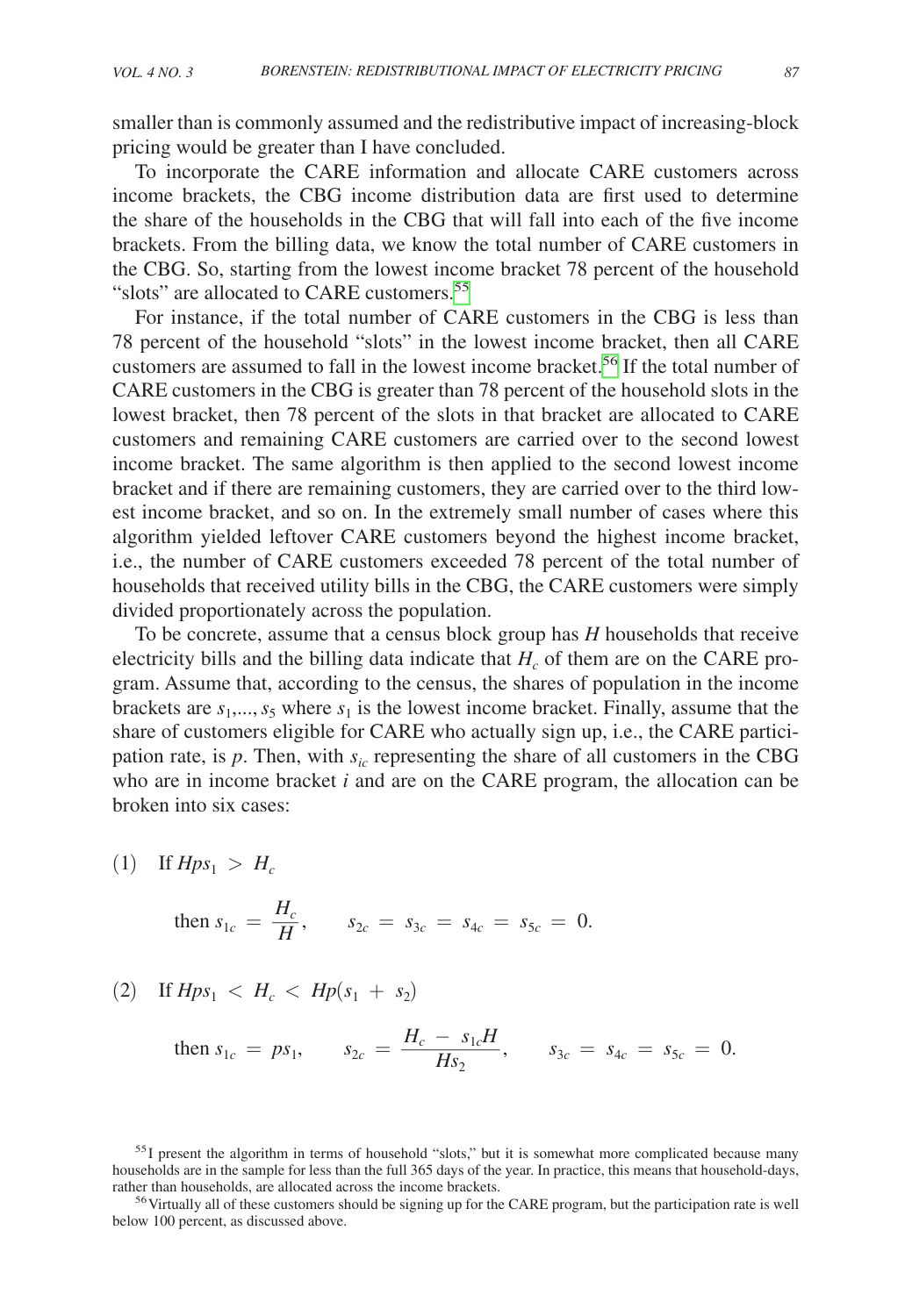<span id="page-32-0"></span>(3) If 
$$
Hp(s_1 + s_2) < H_c < Hp(s_1 + s_2 + s_3)
$$
  
\nthen  $s_{1c} = ps_1$ ,  $s_{2c} = ps_2$ ,  $s_{3c} = \frac{H_c - (s_{1c} + s_{2c})H}{Hs_3}$ ,  
\n $s_{4c} = s_{5c} = 0$ .  
\n(4) If  $Hp(s_1 + s_2 + s_3) < H_c < Hp(s_1 + s_2 + s_3 + s_4)$   
\nthen  $s_{1c} = ps_1$ ,  $s_{2c} = ps_2$ ,  $s_{3c} = ps_3$ ,  
\n $s_{4c} = \frac{H_c - (s_{1c} + s_{2c} + s_{3c})H}{Hs_4}$ ,  $s_{5c} = 0$ .  
\n(5) If  $Hp(s_1 + s_2 + s_3 + s_4) < H_c < Hp(s_1 + s_2 + s_3 + s_4 + s_5)$ 

(5) If  $Hp(s_1 + s_2 + s_3 + s_4) < H_c < Hp(s_1 + s_2 + s_3 + s_4)$ 

then 
$$
s_{1c} = ps_1
$$
,  $s_{2c} = ps_2$ ,  $s_{3c} = ps_3$ ,  $s_{4c} = ps_4$ ,  
\n
$$
s_{5c} = \frac{H_c - (s_{1c} + s_{2c} + s_{3c} + s_{4c})H}{Hs_5}
$$
\n(6) If  $H_n \lt H$ 

(6) If  $H_p < H_c$ 

then 
$$
s_{1c} = \frac{H_c}{H} s_1
$$
,  $s_{2c} = \frac{H_c}{H} s_2$ ,  $s_{3c} = \frac{H_c}{H} s_3$ ,  
 $s_{4c} = \frac{H_c}{H} s_4$ ,  $s_{5c} = \frac{H_c}{H} s_5$ .

For each case, the share of all customers who are in income bracket *i* and are not on the CARE program, is  $s_{in} = s_i - s_{ic}$ .

This approach determined the average CARE penetration in each income bracket. That average rate was assumed to hold in every CBG up to a constant multiplier. So, for instance, if applying these penetration rates within a CBG would create fewer CARE customers than were actually in the CBG, penetration rates in all income brackets were scaled up to exactly match the actual number of CARE customers. Wherever possible, the ratio of penetration rates across income categories was held constant. In the instances where this was not possible because it implied a penetration rate of greater than 100 percent, that income bracket was assumed to be 100 percent CARE customers and the "overflow" was allocated to the other brackets so as to maintain their relative penetration rates.

#### **REFERENCES**

**Al-Qudsi, Sulayman S., and Abdul M. Shatti.** 1987. "Is Lifeline a Viable Alternative to Kuwait's Fixed Electricity Rates?" In *World Energy Markets: Coping with Instability*, edited by John G. Rowse, 435–45. Calgary: University of Calgary Press.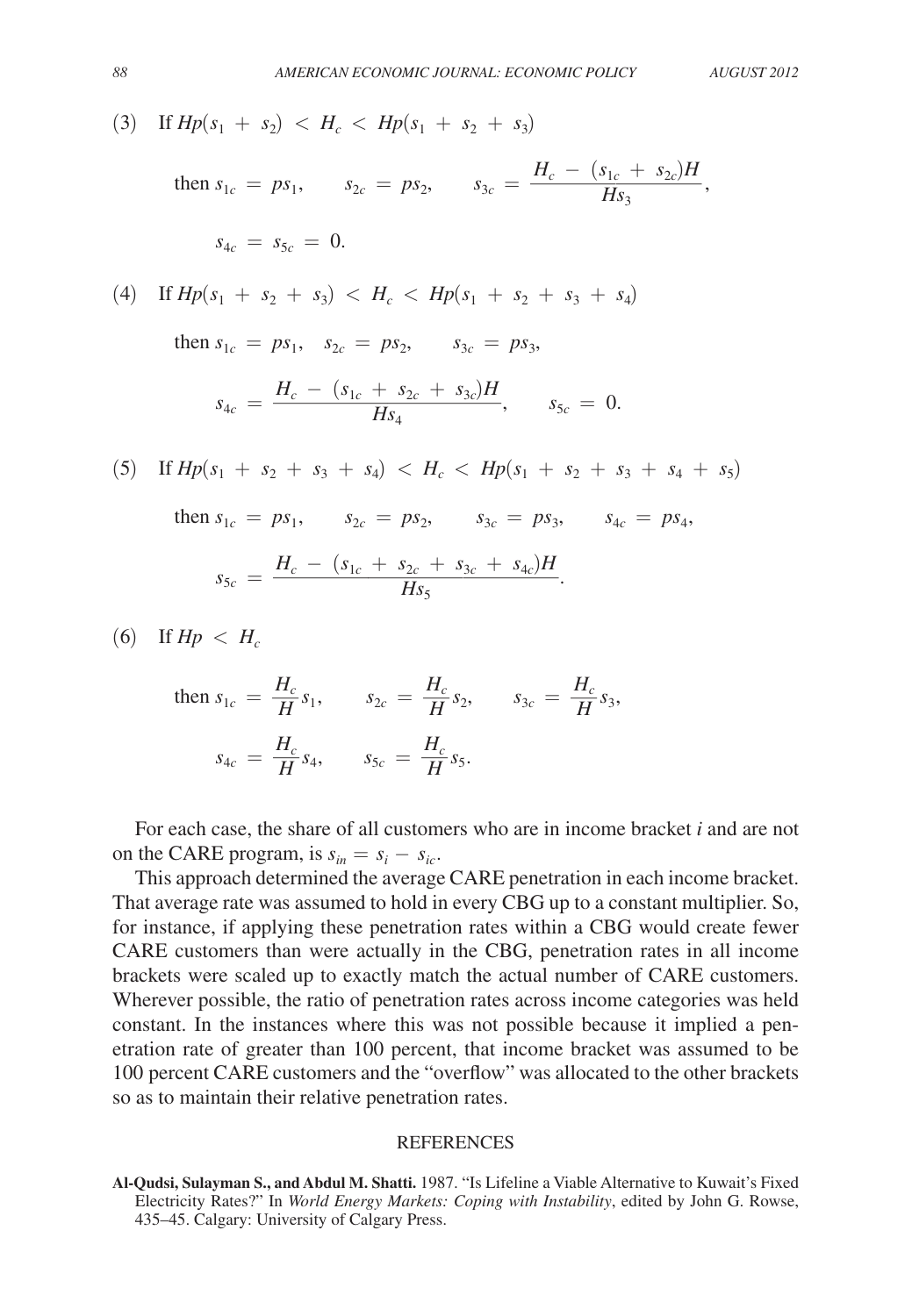- **Bajari, Patrick, and Matthew E. Kahn.** 2008. "Estimating Hedonic Models of Consumer Demand with an Application to Urban Sprawl." In *Hedonic Methods in Housing Markets*, edited by Andrea Baranzini, José Ramirez, Caroline Schaerer, and Philippe Thalmann, 129–55. New York: Springer Science.
- **Ballard, Charles L., and Don Fullerton.** 1992. "Distortionary Taxes and the Provision of Public Goods." *Journal of Economic Perspectives* 6 (3): 117–31.
- **Baum-Snow, Nathaniel, and Justin Marion.** 2009. "The Effects of Low Income Housing Tax Credit Developments on Neighborhoods." *Journal of Public Economics* 93 (5–6): 654–66.
	- **BC Hydro.** 2008. British Columbia Utilities Commission. "2008 Residential Inclining Block Rate Application."<http://www.bcuc.com/ApplicationView.aspx?ApplicationId=187>.
	- **Borenstein, Severin.** 2009. "To What Electricity Price Do Consumers Respond? Residential Demand Elasticity Under Increasing-Block Pricing." [http://faculty.haas.berkeley.edu/borenste/download/](http://faculty.haas.berkeley.edu/borenste/download/NBER_SI_2009.pdf) NBER SI 2009.pdf.
	- **Borenstein, Severin.** 2011. "Effective and Equitable Adoption of Opt-In Residential Dynamic Electricity Pricing." University of California Berkeley Energy Institute at Haas Working Paper 229.
	- **Borenstein, Severin.** 2012. "The Redistributional Impact of Nonlinear Pricing: Dataset." *American Economic Journal: Economic Policy.* [http://dx.doi.org/10.1257/pol.4.3.56.](http://dx.doi.org/10.1257/pol.4.3.56)
	- **Borenstein, Severin, and Lucas W. Davis.** Forthcoming. "The Equity and Efficiency of Two-Part Tariffs in U.S. Natural Gas Markets." *Journal of Law and Economics.*
	- **Bovenberg, A. Lans, and Lawrence H. Goulder.** 1996. "Optimal Environmental Taxation in the Presence of Other Taxes: General-Equilibrium Analyses." *American Economic Review* 86 (4): 985– 1000.
- **Busse, Meghan, Jorge Silva-Risso, and Florian Zettelmeyer.** 2006. "\$1,000 Cash Back: The Pass-Through of Auto Manufacture Promotions." *American Economic Review* 96 (4): 1253–70.
- **Currie, Janet.** 2006. "The Take-Up of Social Benefits." In *Public Policy and the Income Distribution,*  edited by Alan J. Auerbach, David Card, and John M. Quigley, 80–148. New York: Russell Sage Foundation.
- **Duncan, O. Dudley, and Beverly Davis.** 1953. "An Alternative to Ecological Correlation." *American Sociological Review* 18 (6): 665–66.
- **Faruqui, Ahmad.** 2008. "Inclining Toward Efficiency." *Public Utilities Fortnightly*, August. [http://](http://www.fortnightly.com/display_pdf.cfm?id=/08012008_CommissionWatch.pdf) [www.fortnightly.com/display\\_pdf.cfm?id=/08012008\\_CommissionWatch.pdf.](http://www.fortnightly.com/display_pdf.cfm?id=/08012008_CommissionWatch.pdf)
- **Feldstein, Martin S. 1972.** "Equity and Efficiency in Public Sector Pricing: The Optimal Two-Part Tariff." *Quarterly Journal of Economics* 86 (2): 175–87.
	- **Freedman, David A.** 2001. "Ecological Inference." In *International Encyclopedia of the Social & Behavioral Sciences*, edited by Neil J. Smelser and Paul B. Baltes, 4027–30. Amsterdam: Elsevier Press.
	- **Gayer, Ted, James T. Hamilton, and W. Kip Viscusi.** 2000. "Private Values of Risk Tradeoffs at Superfund Sites: Housing Market Evidence on Learning about Risk." *Review of Economics and Statistics* 82 (3): 439–51.
- **Gibson, Michael, and Catherine Price.** 1986. "Standing Charge Rebates: Costs and Benefits." *Energy Policy* 14 (3): 262–71.
- **Goodman, Leo A.** 1953. "Ecological Regressions and Behavior of Individuals." *American Sociological Review* 18 (6): 663–64.
- **Hancock, Ruth, and Catherine Waddams Price.** 1995. "Competition in the British Domestic Gas Market: Efficiency and Equity." *Fiscal Studies* 16 (3): 81–105.
- **Hastings, Justine S., Thomas J. Kane, Douglas O. Staiger.** 2005. "Parental Preferences and School Competition: Evidence from a Public School Choice Program." National Bureau of Economic Research (NBER) Working Paper 11805.
- **Hennessy, Michael.** 1984. "Evaluation of Lifeline Electricity Rates: Methods and Myths." *Evaluation Review* 8 (3): 327–46.
	- **Herriges, Joseph A., and Kathleen Kuester King.** 1994. "Residential Demand for Electricity under Inverted Block Rates: Evidence from a Controlled Experiment." *Journal of Business and Economic Statistics* 12 (4): 419–30.
	- **Ito, Koichiro.** 2010. "Do Consumers Respond to Marginal or Average Price? Evidence from Nonlinear Electricity Pricing." University of California Berkeley Energy Institute at Haas Working Paper 210.
- **Jacob, Brian A., and Lars Lefgren.** 2007. "What Do Parents Value in Education? An Empirical Investigation of Parents' Revealed Preferences for Teachers." *Quarterly Journal of Economics* 122 (4): 1603–37.
- **Kamerschen, David R., and David V. Porter.** 2004. "The Demand for Residential, Industrial, and Total Electricity, 1973–1998." *Energy Economics* 26 (1): 87–100.